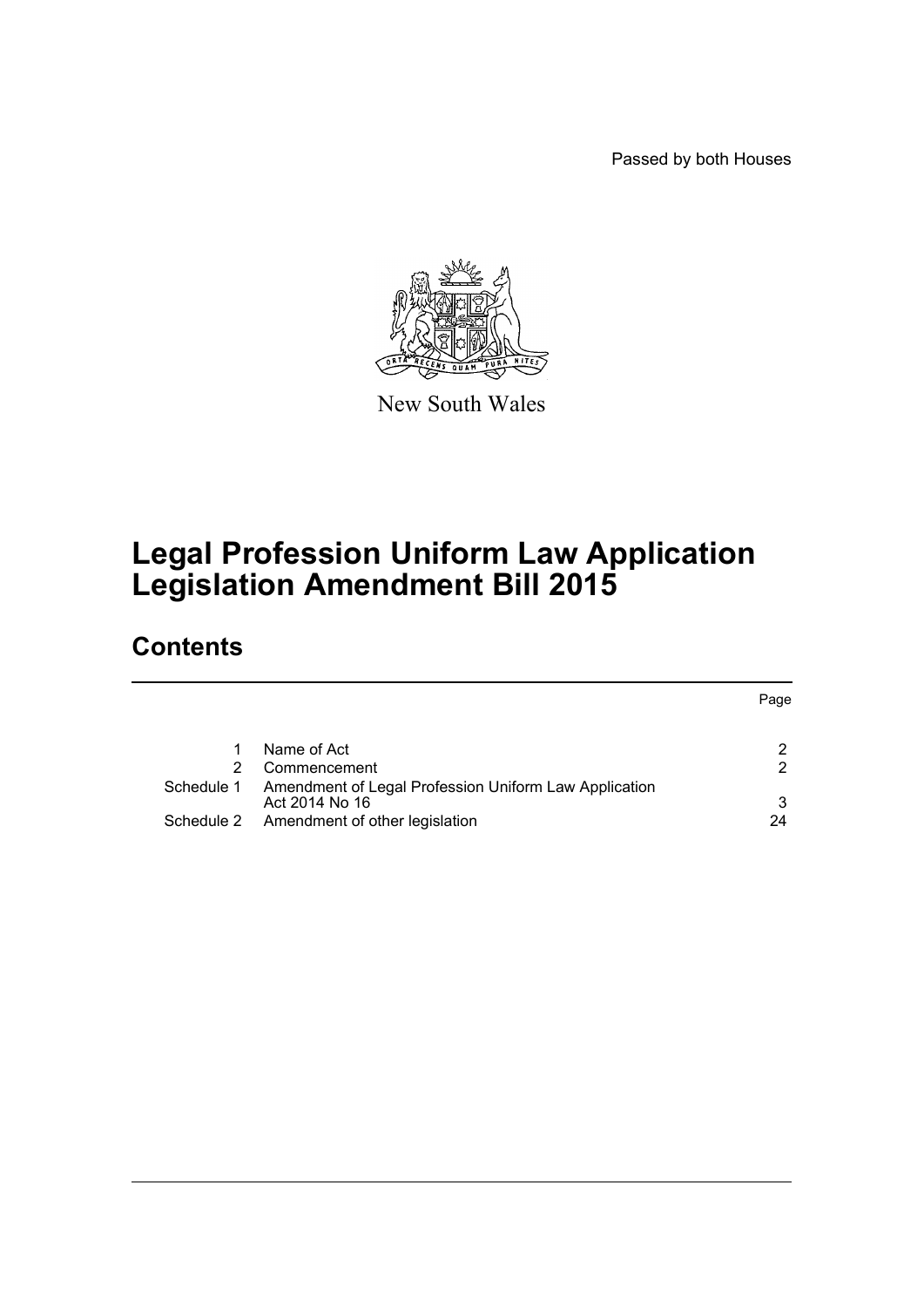*I certify that this public bill, which originated in the Legislative Assembly, has finally passed the Legislative Council and the Legislative Assembly of New South Wales.*

> *Clerk of the Legislative Assembly. Legislative Assembly, Sydney,* , 2015



New South Wales

# **Legal Profession Uniform Law Application Legislation Amendment Bill 2015**

Act No , 2015

An Act to amend the *Legal Profession Uniform Law Application Act 2014* and other legislation relating to the legal profession; to provide further for the application and supplementation of the Legal Profession Uniform Law in New South Wales; and for other purposes.

*I have examined this bill and find it to correspond in all respects with the bill as finally passed by both Houses.*

*Assistant Speaker of the Legislative Assembly.*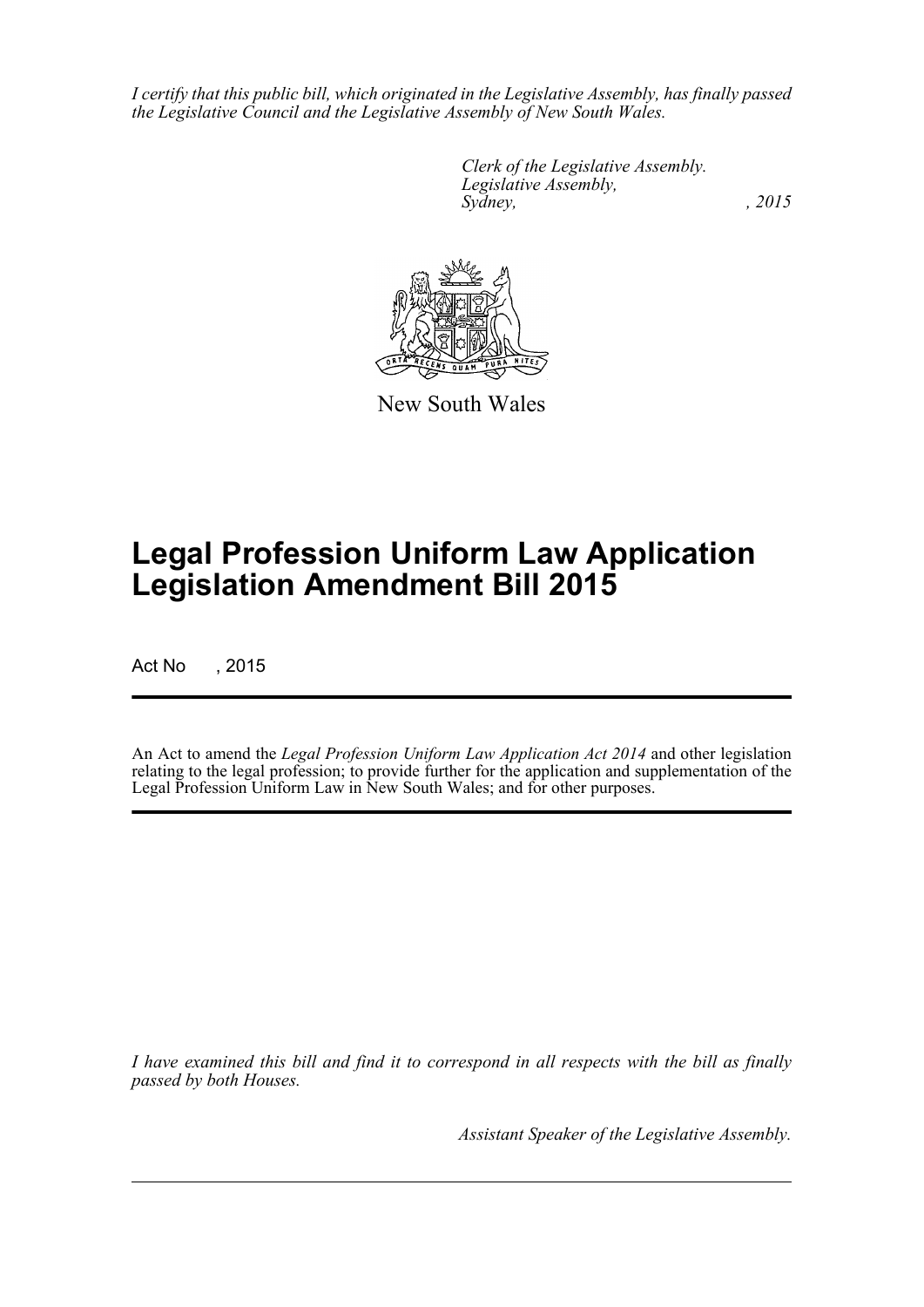Legal Profession Uniform Law Application Legislation Amendment Bill 2015 [NSW]

### <span id="page-2-0"></span>**The Legislature of New South Wales enacts:**

### **1 Name of Act**

This Act is the *Legal Profession Uniform Law Application Legislation Amendment Act 2015*.

### <span id="page-2-1"></span>**2 Commencement**

- (1) This Act commences on the date of assent to this Act except as provided by subsection (2).
- (2) Schedule 2 commences on a day or days to be appointed by proclamation.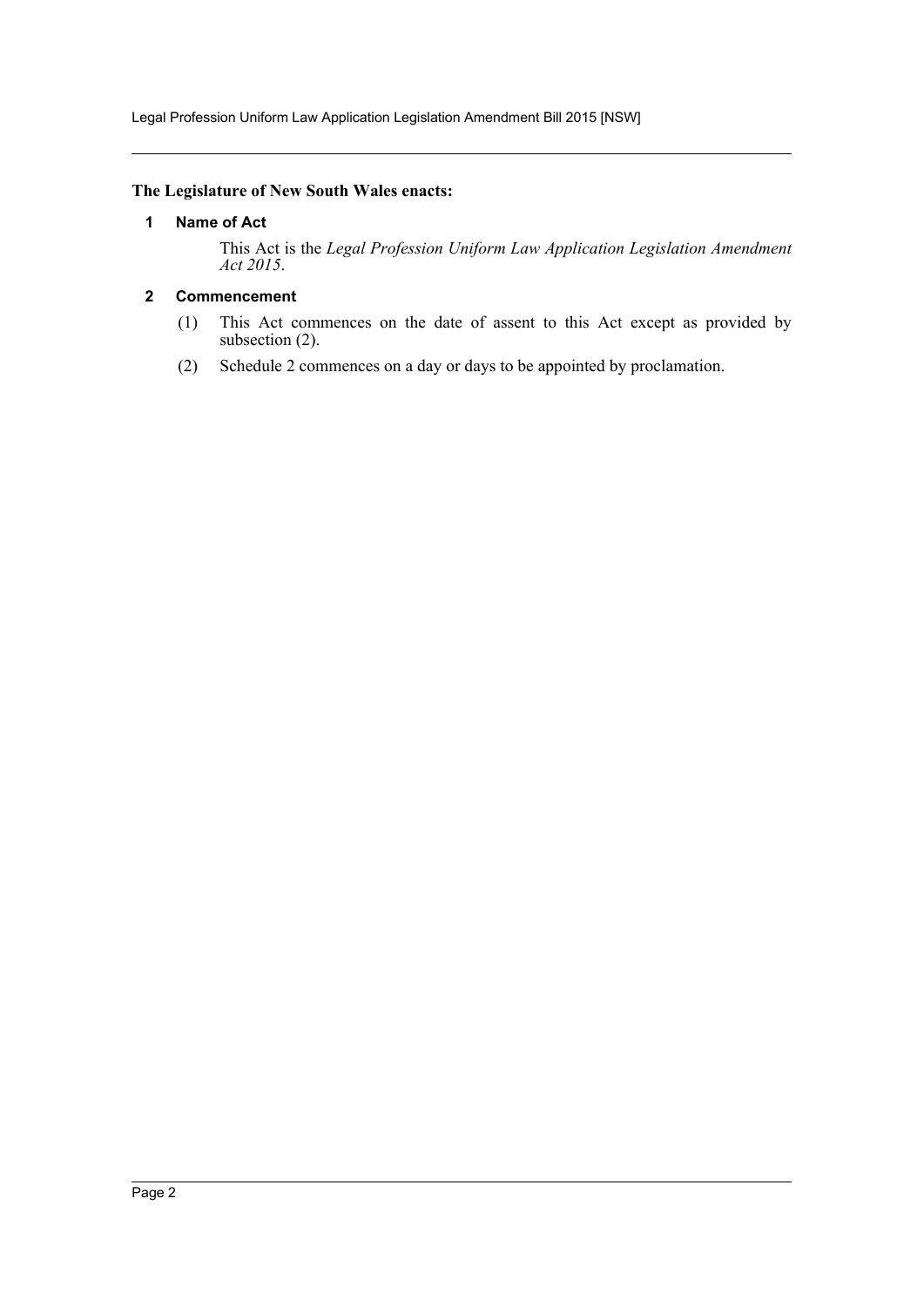# <span id="page-3-0"></span>**Schedule 1 Amendment of Legal Profession Uniform Law Application Act 2014 No 16**

### **[1] Section 3 Definitions**

Omit the definition of *appropriate Council* from section 3 (1). Insert instead: *appropriate Council* means:

- (a) subject to paragraph (b), the Law Society Council, or
- (b) in relation to matters relating to barristers or former barristers (including an application for a practising certificate to practise as a barrister)—the Bar Council.

### **[2] Section 3 (1)**

Insert in alphabetical order:

*committee* includes a subcommittee of a committee.

*costs assessment rules* means rules under Division 7 of Part 7.

### **[3] Section 3 (1), definition of "Manager, Costs Assessment"**

Omit the definition. Insert instead:

*Manager, Costs Assessment* means the person appointed as Manager, Costs Assessment under section 93B, and includes a delegate of that person and a person acting as or exercising the functions of the Manager, Costs Assessment.

**[4] Section 3 (1), definition of "NSW Admission Board"**

Omit "NSW".

- **[5] Section 3 (1), definition of "NSW Commissioner"** Omit "NSW".
- **[6] Section 3 (1), definition of "Secretary"**

Omit "Department of Attorney General and Justice". Insert instead "Department of Justice".

### **[7] Section 3A**

Insert after section 3:

### **3A General definitions for other legislation**

In any Act or instrument made under an Act:

*admission to the Australian legal profession* has the same meaning as in the *Legal Profession Uniform Law (NSW)*.

*Australian practising certificate* has the same meaning as in the *Legal Profession Uniform Law (NSW)*.

*Australian registration certificate* has the same meaning as in the *Legal Profession Uniform Law (NSW)*.

*legal costs legislation* means:

- (a) Parts 6 and 7 of this Act, and
- (b) Schedules 1, 2 and 6 to this Act, and
- (c) Part 4.3 of the *Legal Profession Uniform Law (NSW)*, and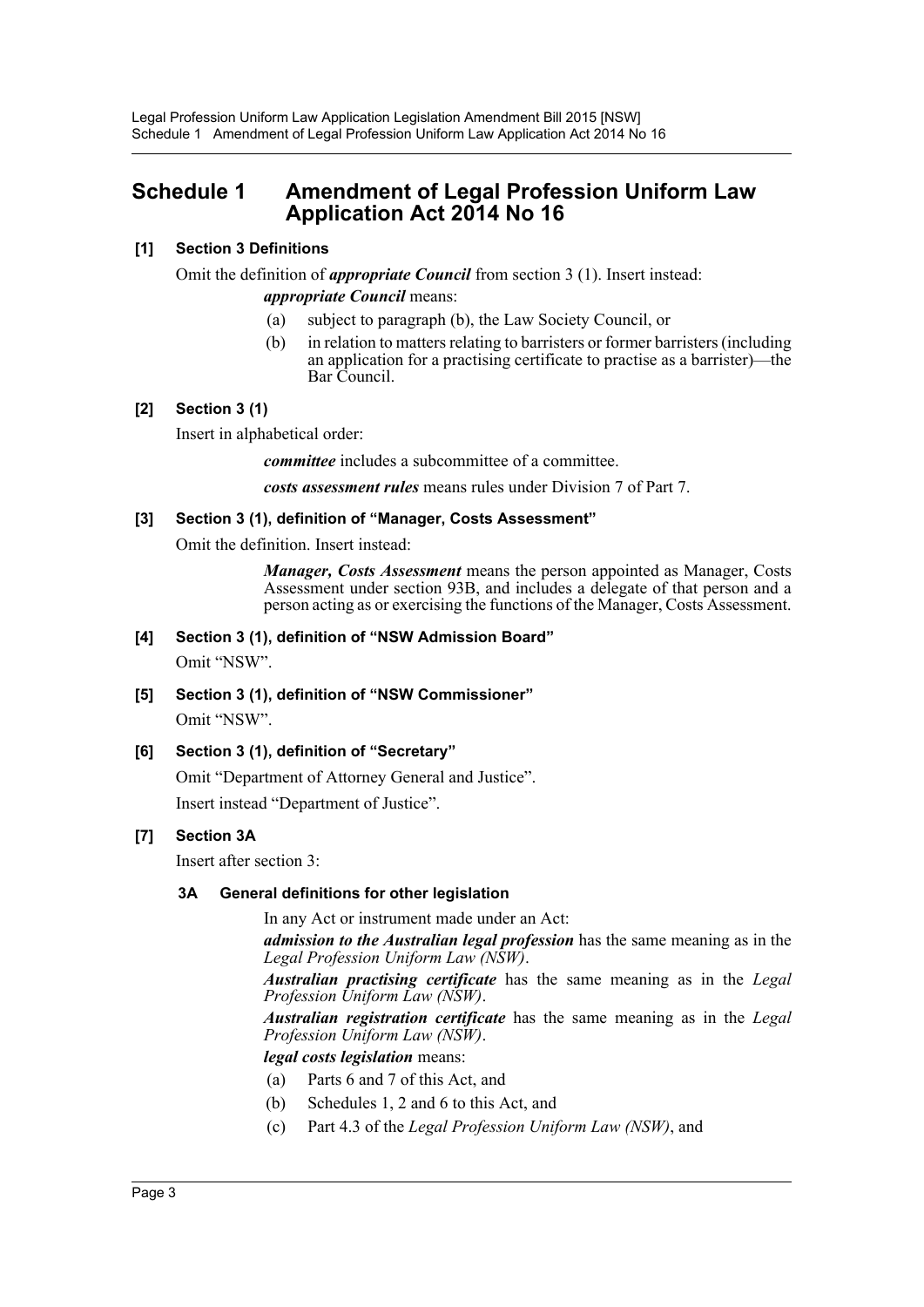(d) regulations or rules made under or for the purposes of the provisions referred to in paragraphs (a)–(c).

*legal profession legislation* means:

- (a) this Act and the local regulations, and
- (b) the *Legal Profession Uniform Law (NSW)*, and
- (c) the Uniform Regulations and the Uniform Rules as they apply in this jurisdiction.

### **[8] Section 11 Designation of local authorities and tribunals**

Omit Table 1. Insert instead:

| Column 1<br><b>Provision of Legal Profession Uniform</b><br>Law (NSW)                     | Column <sub>2</sub><br>Designated local regulatory authority |
|-------------------------------------------------------------------------------------------|--------------------------------------------------------------|
| Chapter 2, section 14                                                                     | <b>Bar Council</b>                                           |
|                                                                                           | Law Society Council                                          |
| Chapter 2, Part 2.2 (except section 23)                                                   | <b>NSW Admission Board</b>                                   |
| Chapter 2, section 23                                                                     | <b>Bar Council</b>                                           |
|                                                                                           | Law Society Council                                          |
| Chapter 3 (except sections 49, 50, 119, 120)<br>and $121$ and Part 3.4)                   | Appropriate Council                                          |
| Chapter 3, section 49                                                                     | Law Society Council                                          |
| Chapter 3, section 50                                                                     | Bar Council                                                  |
| Chapter 3, Part 3.4                                                                       | <b>Bar Council</b>                                           |
|                                                                                           | Law Society Council                                          |
| Chapter 3, sections $119$ and $120(1)$                                                    | Bar Council                                                  |
|                                                                                           | Law Society Council                                          |
| Chapter 3, section $120(4)$                                                               | NSW Commissioner                                             |
|                                                                                           | <b>Bar Council</b>                                           |
|                                                                                           | Law Society Council                                          |
| Chapter 3, section 121 (except in the case of a<br>person convicted of a serious offence) | Appropriate Council                                          |
| Chapter 3, section 121 (in the case of a person<br>convicted of a serious offence)        | <b>NCAT</b>                                                  |
| Chapter 4 (except sections 174, 178, 194, 197,<br>202, 205, 215, 256, 257 and 258)        | Law Society Council                                          |
| Chapter 4, sections 174, 178, 194, 197, 202<br>and $205$                                  | NSW Commissioner                                             |
| Chapter 4, section 215                                                                    | Appropriate Council                                          |
| Chapter 4, sections 256 and 257                                                           | NSW Commissioner                                             |
|                                                                                           | Appropriate Council                                          |
| Chapter 4, section 258                                                                    | Appropriate Council                                          |

# **Table 1 Designated local regulatory authorities**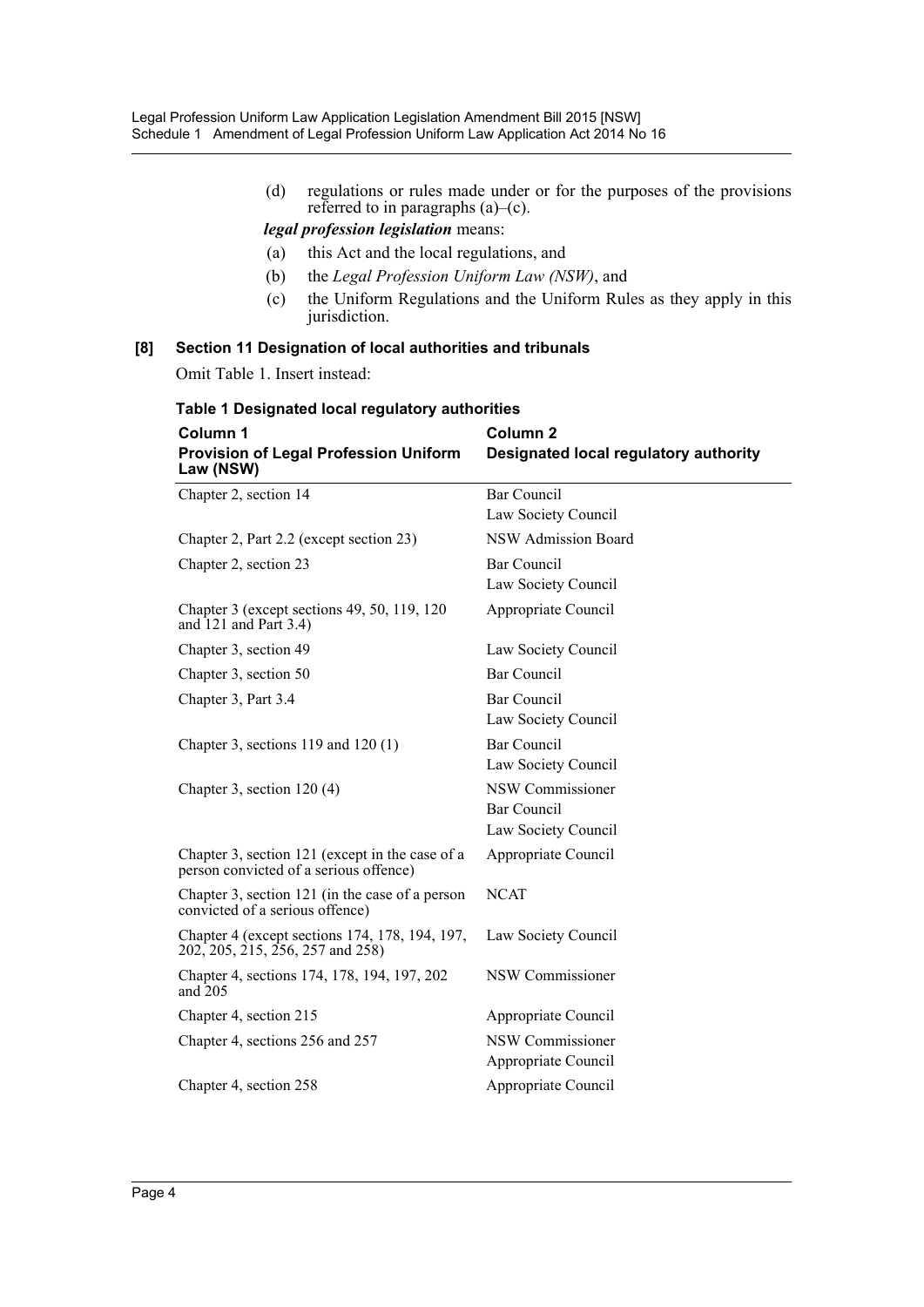Legal Profession Uniform Law Application Legislation Amendment Bill 2015 [NSW] Schedule 1 Amendment of Legal Profession Uniform Law Application Act 2014 No 16

| Column 1<br><b>Provision of Legal Profession Uniform</b><br>Law (NSW)           | Column <sub>2</sub><br>Designated local regulatory authority                                                                                                                                                                                                                                                                         |
|---------------------------------------------------------------------------------|--------------------------------------------------------------------------------------------------------------------------------------------------------------------------------------------------------------------------------------------------------------------------------------------------------------------------------------|
| Chapter 5                                                                       | NSW Commissioner<br>Note. Section 405 (2) of the Legal Profession Uniform<br>Law (NSW) contemplates that the local regulatory<br>authority (the NSW Commissioner) may delegate<br>Chapter 5 functions to a professional association (the<br>Bar Association or Law Society). See also<br>sections 29 (c) and 31 (1) (c) of this Act. |
| Chapter 6                                                                       | Appropriate Council                                                                                                                                                                                                                                                                                                                  |
| Chapter 7 (except to the extent that it applies to<br>complaint investigations) | NSW Commissioner<br>Appropriate Council                                                                                                                                                                                                                                                                                              |
| Chapter 7 to the extent that it applies to<br>complaint investigations          | NSW Commissioner<br>Note. These functions of the NSW Commissioner<br>under Chapter 7 are "Chapter 5 functions" and<br>therefore may be exercised by the Bar Association or<br>Law Society by delegation. See the note in relation to<br>Chapter 5 above.                                                                             |
| Chapter 9, section 421 $(2)$ $(f)$                                              | NSW Admission Board                                                                                                                                                                                                                                                                                                                  |
| Chapter 9, section $436(1)$                                                     | NSW Admission Board (in relation to<br>admissions)<br>NSW Commissioner (in relation to Chapter 5<br>functions)<br>Appropriate Council                                                                                                                                                                                                |
| Chapter 9, section 436 $(2)$                                                    | NSW Admission Board                                                                                                                                                                                                                                                                                                                  |
| Chapter 9, sections 437, 446, 447, 448, 449<br>and 453                          | NSW Admission Board<br>NSW Commissioner<br>Bar Council<br>Law Society Council                                                                                                                                                                                                                                                        |
| Chapter 9, section 466 $(7)$                                                    | Appropriate Council                                                                                                                                                                                                                                                                                                                  |
| Schedule 3 (except clause 14)                                                   | Appropriate Council                                                                                                                                                                                                                                                                                                                  |
| Schedule 3, clause 14                                                           | NSW Commissioner                                                                                                                                                                                                                                                                                                                     |

# **[9] Section 11 (3), Table 2**

Omit the table. Insert instead:

| <b>Table 2 Designated tribunals</b>                                                         |                     |  |  |  |
|---------------------------------------------------------------------------------------------|---------------------|--|--|--|
| Column 1                                                                                    | Column <sub>2</sub> |  |  |  |
| <b>Provision of Legal Profession Uniform</b><br>Law (NSW)                                   | Designated tribunal |  |  |  |
| Chapter 2, section 23                                                                       | <b>NCAT</b>         |  |  |  |
| Chapter 3, sections 100 and 101 (except in<br>relation to decisions under section 89 or 92) | Supreme Court       |  |  |  |
| Chapter 3, sections 100 and 101 (in relation to<br>decisions under section 89 or 92)        | <b>NCAT</b>         |  |  |  |
| Chapter 3, section 119                                                                      | <b>NCAT</b>         |  |  |  |
| Chapter 3, section 120                                                                      | Supreme Court       |  |  |  |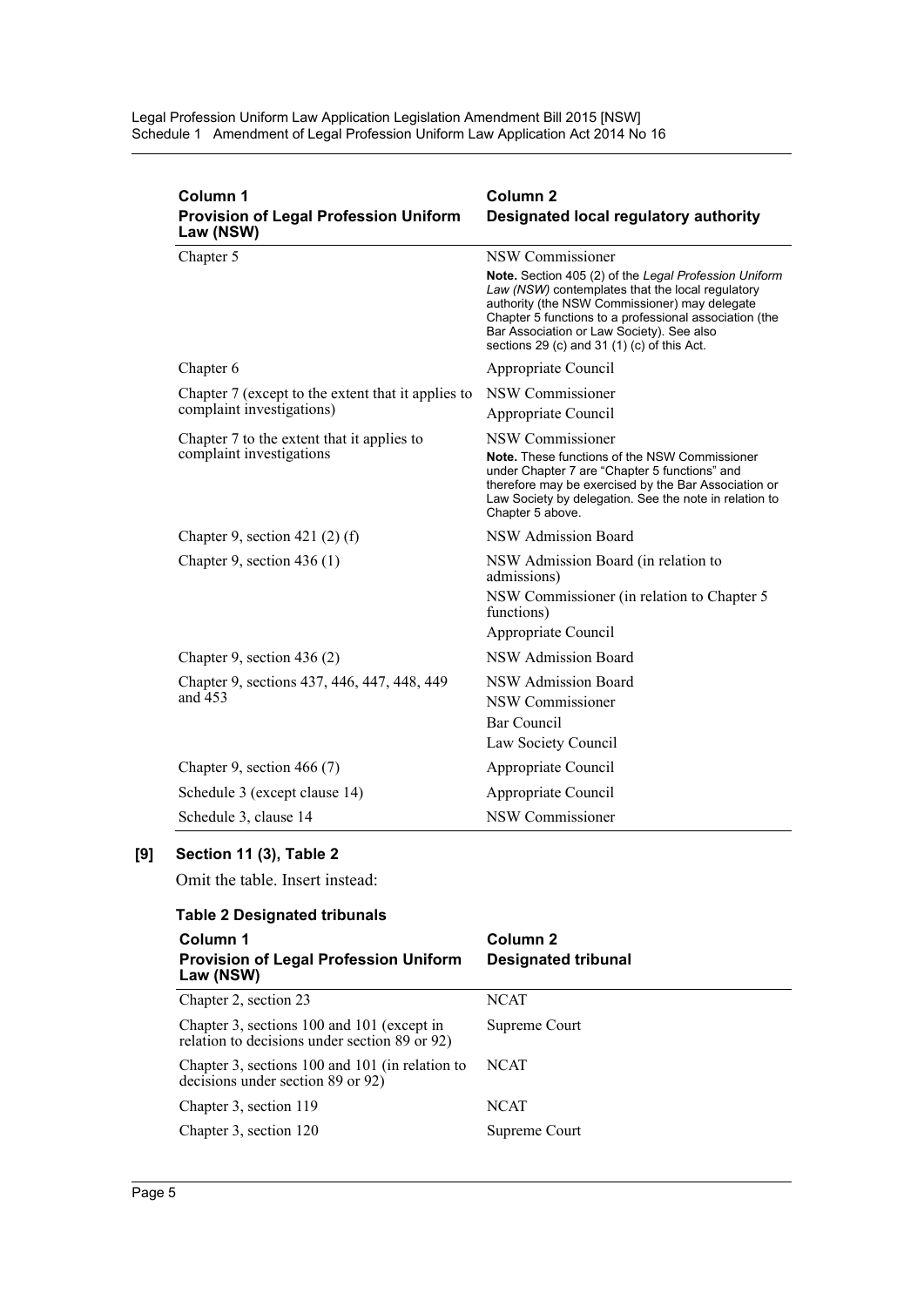Legal Profession Uniform Law Application Legislation Amendment Bill 2015 [NSW] Schedule 1 Amendment of Legal Profession Uniform Law Application Act 2014 No 16

| Column 1<br><b>Provision of Legal Profession Uniform</b><br>Law (NSW) | Column <sub>2</sub><br><b>Designated tribunal</b>                                                      |
|-----------------------------------------------------------------------|--------------------------------------------------------------------------------------------------------|
| Chapter 4, section 198 (4)                                            | Manager, Costs Assessment                                                                              |
| Chapter 4, sections 247 and 248                                       | Supreme Court                                                                                          |
| Chapter 5, Part 5.4, Division 3                                       | <b>NCAT</b>                                                                                            |
| Chapter 5, Part 5.5                                                   | <b>NCAT</b>                                                                                            |
| Chapter 5, section 314                                                | <b>NCAT</b>                                                                                            |
| Chapter 6, Parts $6.5$ and $6.6$                                      | Supreme Court                                                                                          |
| Chapter 9, sections 453, 456 and 457                                  | A court that would have jurisdiction to order<br>payment of the pecuniary penalty if it were a<br>debt |
| Chapter 9, section $474(2)$                                           | Any designated tribunal referred to in this table                                                      |

### **[10] Sections 18A and 18B**

Insert after section 18:

#### **18A Part 3 of Schedule 4 applies**

Part 3 of Schedule 4 to the *Legal Profession Uniform Law (NSW)* applies in New South Wales.

#### **18B Non-compellability of certain witnesses**

Section 468 (1) of the *Legal Profession Uniform Law (NSW)* does not apply to proceedings (including proceedings for an offence), hearings or inquiries under:

- (a) the *Royal Commissions Act 1923*, or
- (b) the *Special Commissions of Inquiry Act 1983*, or
- (c) the *Independent Commission Against Corruption Act 1988*, or
- (d) the *Police Integrity Commission Act 1996*, or
- (e) the *Ombudsman Act 1974*.

**Note.** See section 468 (2) of that Law, which contemplates exceptions provided under jurisdictional legislation.

#### **[11] Section 20A**

Insert after section 20:

#### **20A Delegation of functions of NSW Admission Board**

The NSW Admission Board may delegate any of its functions under this Act (other than this power of delegation and the power to make rules under this Division) or the *Legal Profession Uniform Law (NSW)* to any of its committees or to an officer of the Board.

### **[12] Section 21 Entitlement to be represented, heard and make representations**

Renumber paragraphs (a) and (b) of section 21 (2) as paragraphs (b) and (c).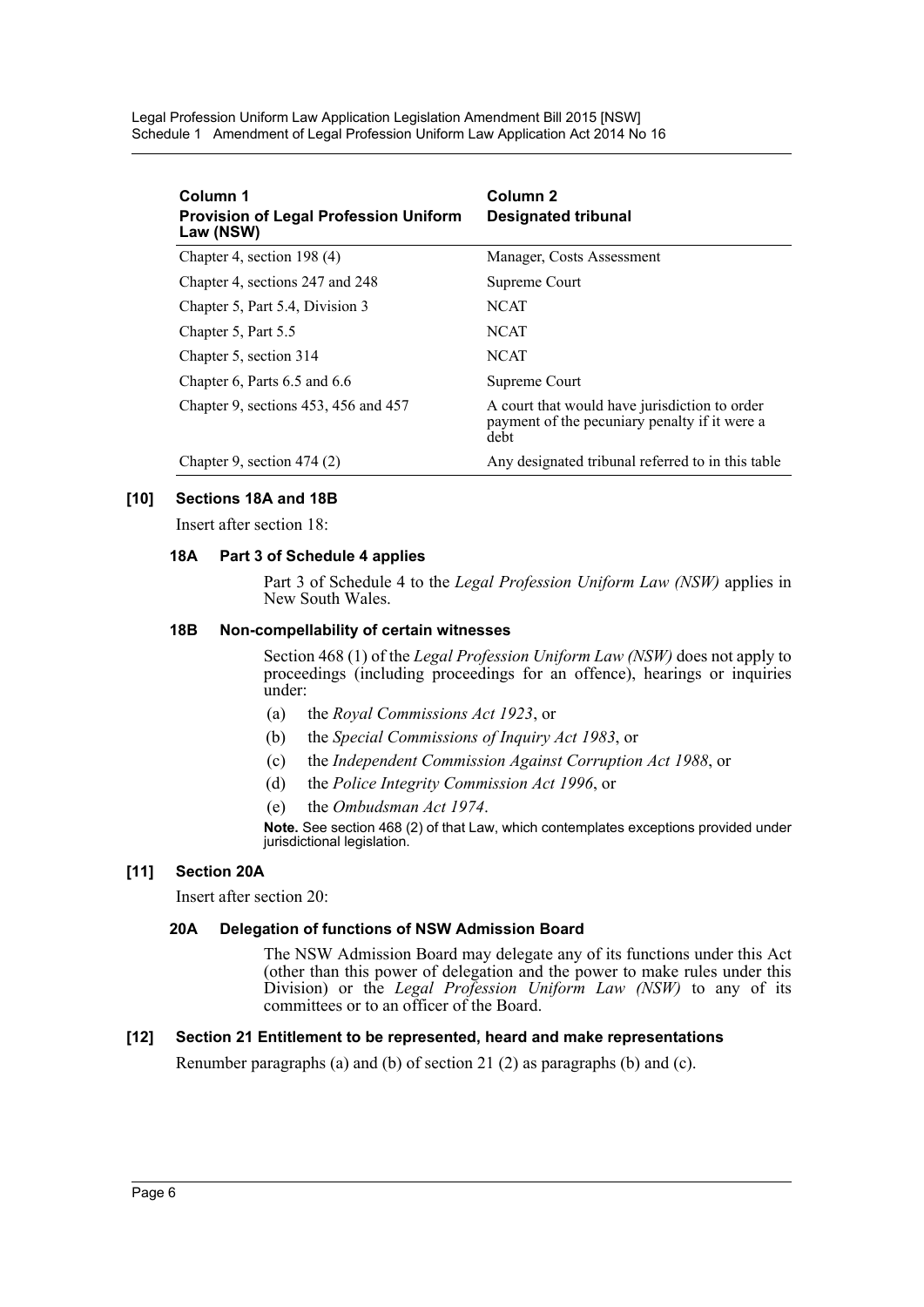### **[13] Section 21 (2)**

Insert before renumbered section 21 (2) (b):

(a) any application for admission, and

### **[14] Section 21 (3)**

Omit the subsection.

### **[15] Section 21A**

Insert after section 21:

### **21A NSW Admission Board Rules**

- (1) The NSW Admission Board may make rules for or with respect to:
	- (a) any administrative matters relating to the functions of the Board, and
	- (b) registration and deregistration as, and the discipline of, students-at-law and the qualifications for registration, and
	- (c) the examination and assessment in academic subjects of candidates for registration and students-at-law, and
	- (d) fees and costs payable for registration and students-at-law (other than fees for admission to the Australian legal profession) and the refund or remission of fees.
- (2) Without limiting subsection (1) or the power of the NSW Admission Board to delegate functions under section 20A, the rules may:
	- (a) provide for the establishment, dissolution and procedures of committees of the Board, and
	- (b) confer or provide for conferring functions on a committee, including any functions of the Board, and
	- (c) provide that a committee exercises any of its functions in an advisory capacity or as delegate of the Board.
- (3) A rule may do any of the following:
	- (a) apply generally or be limited in its application by reference to specified exceptions or factors,
	- (b) apply differently according to different factors of a specified kind,
	- (c) authorise any matter or thing to be from time to time determined, applied or regulated by any specified person or body.
- (4) A rule made under this section must not be inconsistent with:
	- (a) this Act, or
	- (b) the *Legal Profession Uniform Law (NSW)*, or
	- (c) the Admission Rules made by the Legal Services Council under Part 9.2 of that Law.
- (5) The rules must be published on the NSW legislation website.
- (6) Sections 40 and 41 of the *Interpretation Act 1987* apply to the rules in the same way as they apply to a statutory rule.

### **[16] Section 28 Delegation of functions of NSW Commissioner**

Insert "or the *Legal Profession Uniform Law (NSW)*" after "delegation)".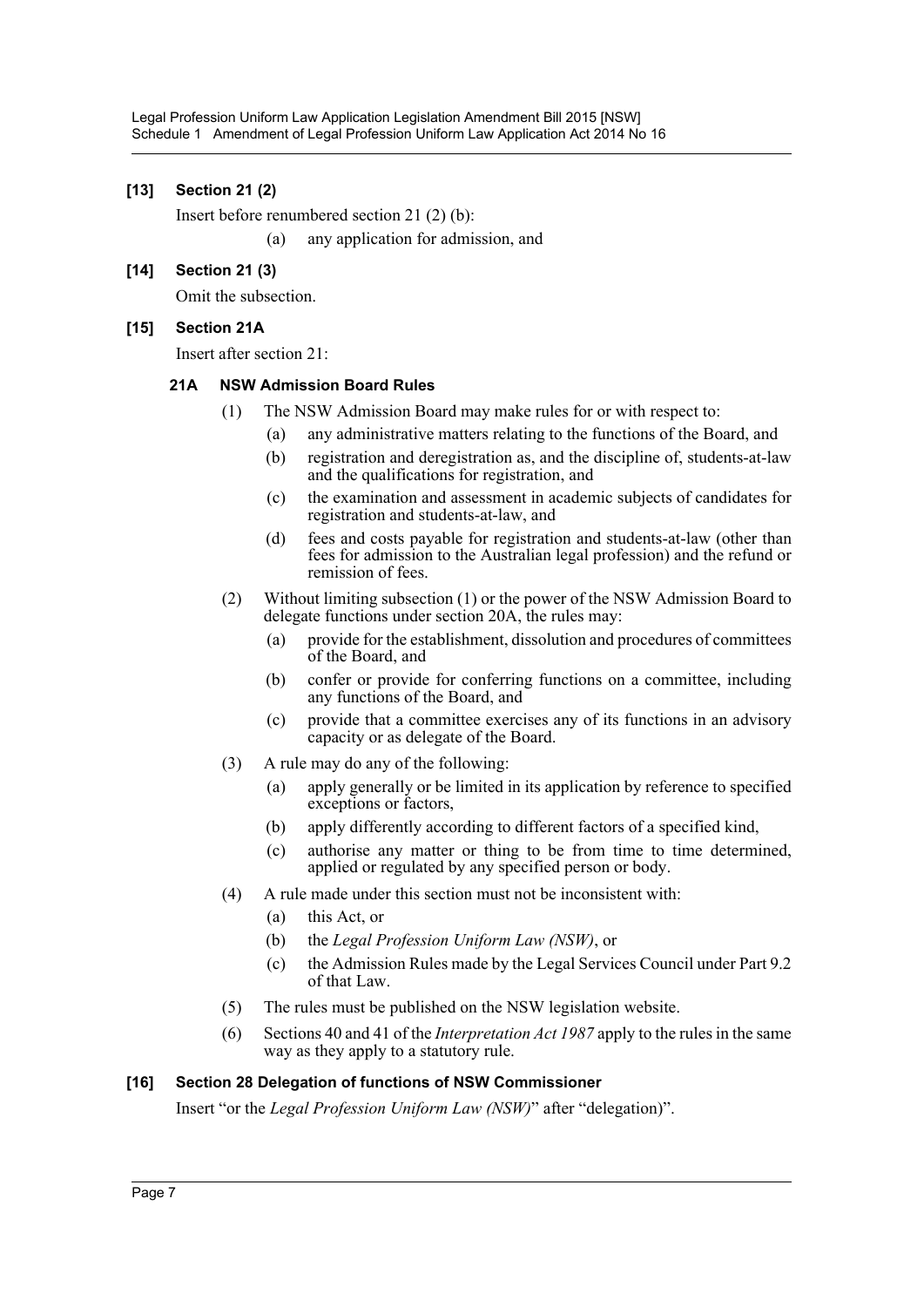### **[17] Section 28 (2)**

Insert at the end of the section, before the note:

(2) The NSW Commissioner may delegate any of his or her Chapter 5 functions to the Bar Council or the Law Society Council.

**Note.** Under the *Legal Profession Uniform Law (NSW)*, *Chapter 5 functions* means:

- (a) functions under Chapter 5, or
- (b) functions under another provision of that Law relating to Chapter 5, or
- (c) functions under the Uniform Rules relating to Chapter 5.

#### **[18] Section 28, note**

Omit the note. Insert instead:

**Note.** Section 406 of the *Legal Profession Uniform Law (NSW)* provides that a local regulatory authority may delegate its functions under that Law to an entity prescribed by jurisdictional legislation. The local regulations may also prescribe delegates or classes of delegates of local regulatory authorities (see section 166).

#### **[19] Section 30 Delegation of functions of Bar Council**

Insert "or the *Legal Profession Uniform Law (NSW)*" after "delegation)".

#### **[20] Section 30 (2)**

Insert at the end of the section, before the note:

(2) For the purposes of this section, the functions of the Bar Council under the *Legal Profession Uniform Law (NSW)* include any functions delegated to the Bar Council under that Law.

#### **[21] Section 30, note**

Omit the note. Insert instead:

**Note.** Section 406 of the *Legal Profession Uniform Law (NSW)* provides that a local regulatory authority may delegate its functions under that Law to an entity prescribed by jurisdictional legislation. The local regulations may also prescribe delegates or classes of delegates of local regulatory authorities (see section 166).

### **[22] Section 32 Delegation of functions of Law Society Council**

Insert "or the *Legal Profession Uniform Law (NSW)*" after "Committee))".

### **[23] Section 32 (2)**

Insert at the end of the section, before the note:

(2) For the purposes of this section, the functions of the Law Society Council under the *Legal Profession Uniform Law (NSW)* include any functions delegated to the Law Society Council under that Law.

### **[24] Section 32, note**

Omit the note. Insert instead:

**Note.** Section 406 of the *Legal Profession Uniform Law (NSW)* provides that a local regulatory authority may delegate its functions under that Law to an entity prescribed by jurisdictional legislation. The local regulations may also prescribe delegates or classes of delegates of local regulatory authorities (see section 166).

#### **[25] Section 45 Government lawyers**

Insert ", or made under," after "specified provisions of" in section 45 (1) (b).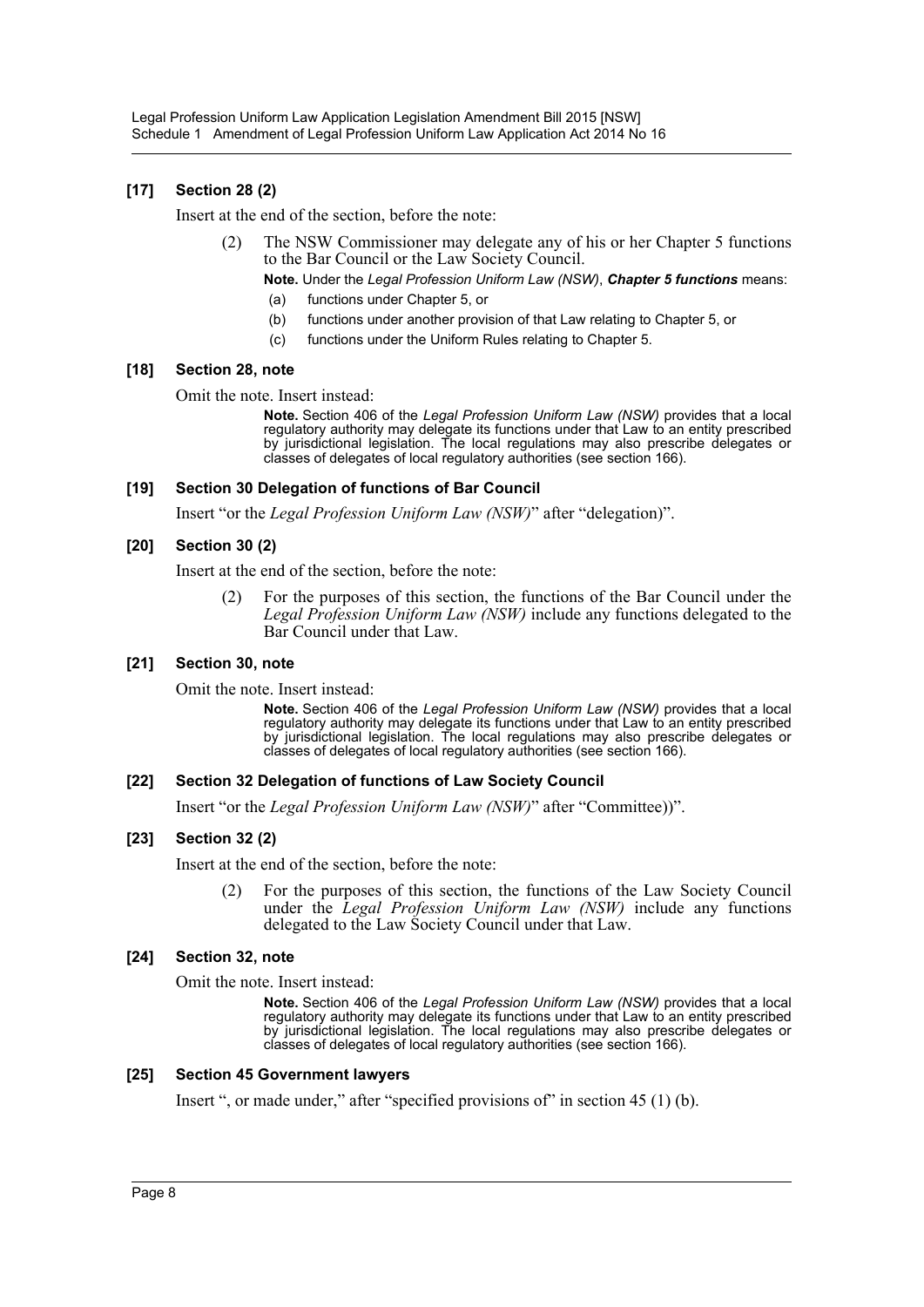### **[26] Section 45A**

Insert after section 45:

### **45A Corporate lawyers**

- (1) The local regulations may make provision for or with respect to:
	- (a) exempting persons or classes of persons from the requirement to hold Australian practising certificates, either generally or for specified periods, in respect of their functions as corporate lawyers, and
	- (b) without limitation, excluding or modifying the operation of specified provisions of, or made under, the *Legal Profession Uniform Law (NSW)* (including provisions of Parts 2.2 and 3.3 of that Law) to the extent that any of those provisions would otherwise be applicable to any persons, or classes of persons, as corporate lawyers.
- (2) In this section, *corporate lawyer* means a person who engages in legal practice only:
	- (a) as an employee who provides legal services in the capacity of an in-house lawyer for his or her employer or a related entity, and
	- (b) if he or she:
		- (i) so acts in the ordinary course of his or her employment, and
		- (ii) receives no fee, gain or reward for so acting other than his or her ordinary remuneration as an employee,

but does not include a government lawyer.

### **[27] Part 7**

Omit the Part. Insert instead:

# **Part 7 Legal costs—costs assessment**

### **Division 1 Preliminary**

### **63 Definitions**

In this Part:

*costs assessor* means a person appointed to be a costs assessor under section 93C.

*ordered costs* means costs payable under an order or rule of a court or tribunal. *review panel* means a review panel referred to in section 82.

*Uniform Law costs* means legal costs referred to in Division 7 of Part 4.3 of the *Legal Profession Uniform Law (NSW)* and (without limitation) legal costs referred to in section 65 of this Act.

### **64 Application of this Part**

- (1) This Part applies to Uniform Law costs and ordered costs. **Note.** This Part also applies to costs of an arbitration, as provided in sections 33B and 33C of the *Commercial Arbitration Act 2010*.
- (2) This Part has effect subject to:
	- (a) any other legislation, or
	- (b) any order or direction of the court or tribunal concerned (except as regards section 74 (3)).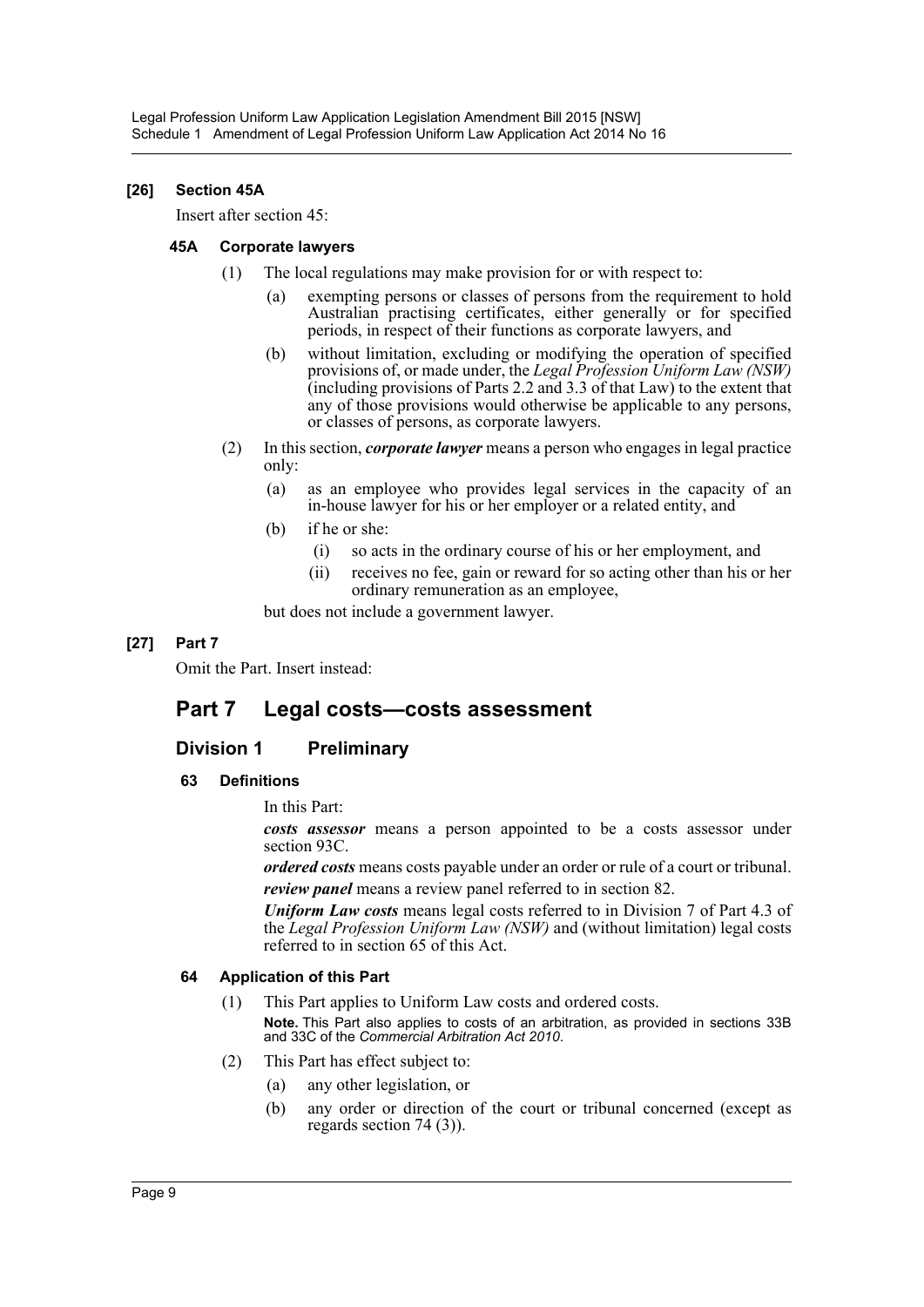### **65 Costs of barrister briefed directly by client**

The *Legal Profession Uniform Law (NSW)* applies as if Division 7 of Part 4.3 of that Law also applied to legal costs of a barrister briefed directly by a client.

### **Division 2 Costs assessment generally**

### **66 Provision for costs assessment**

Costs to which this Part applies may be the subject of assessment if the costs assessment rules, the relevant court or tribunal, the rules of the relevant court or tribunal or other legislation so provides.

**Note.** Section 166 (4) provides that the local regulations may make provision for any matters for which costs assessment rules may be made.

#### **67 Conduct of costs assessments**

Subject to this Act and the *Legal Profession Uniform Law (NSW)*, assessments of legal costs are to be conducted in accordance with the costs assessment rules.

### **68 Applications for costs assessment**

- (1) Subject to this section, applications for an assessment of the whole or any part of legal costs are to be made in accordance with the costs assessment rules.
- (2) An application for costs assessment must:
	- (a) be filed with the Manager, Costs Assessment, and
	- (b) be accompanied by the fee prescribed by the local regulations, and
	- (c) be served on the other parties to the costs assessment in accordance with the costs assessment rules.
- (3) The Manager, Costs Assessment may waive or postpone payment of the application fee either wholly or in part if satisfied that the applicant is in such circumstances that payment of the fee would result in serious hardship to the applicant or his or her dependants.
- (4) The Manager, Costs Assessment may refund the application fee either wholly or in part if satisfied that it is appropriate because the application is not proceeded with.

### **69 Consideration of applications**

- (1) A costs assessor must give an applicant, and any law practice or client or other person concerned, a reasonable opportunity to make submissions to the costs assessor in relation to the application, and give due consideration to any submissions so made.
- (2) In considering an application, a costs assessor is not bound by the rules of evidence and may inform himself or herself on any matter in the manner he or she thinks fit.

### **70 Certificate as to determination of costs to parties**

- (1) On making a determination of costs, a costs assessor is to issue a certificate that sets out the determination and includes:
	- (a) the amount of costs determined (including any GST component the costs assessor determines is payable), and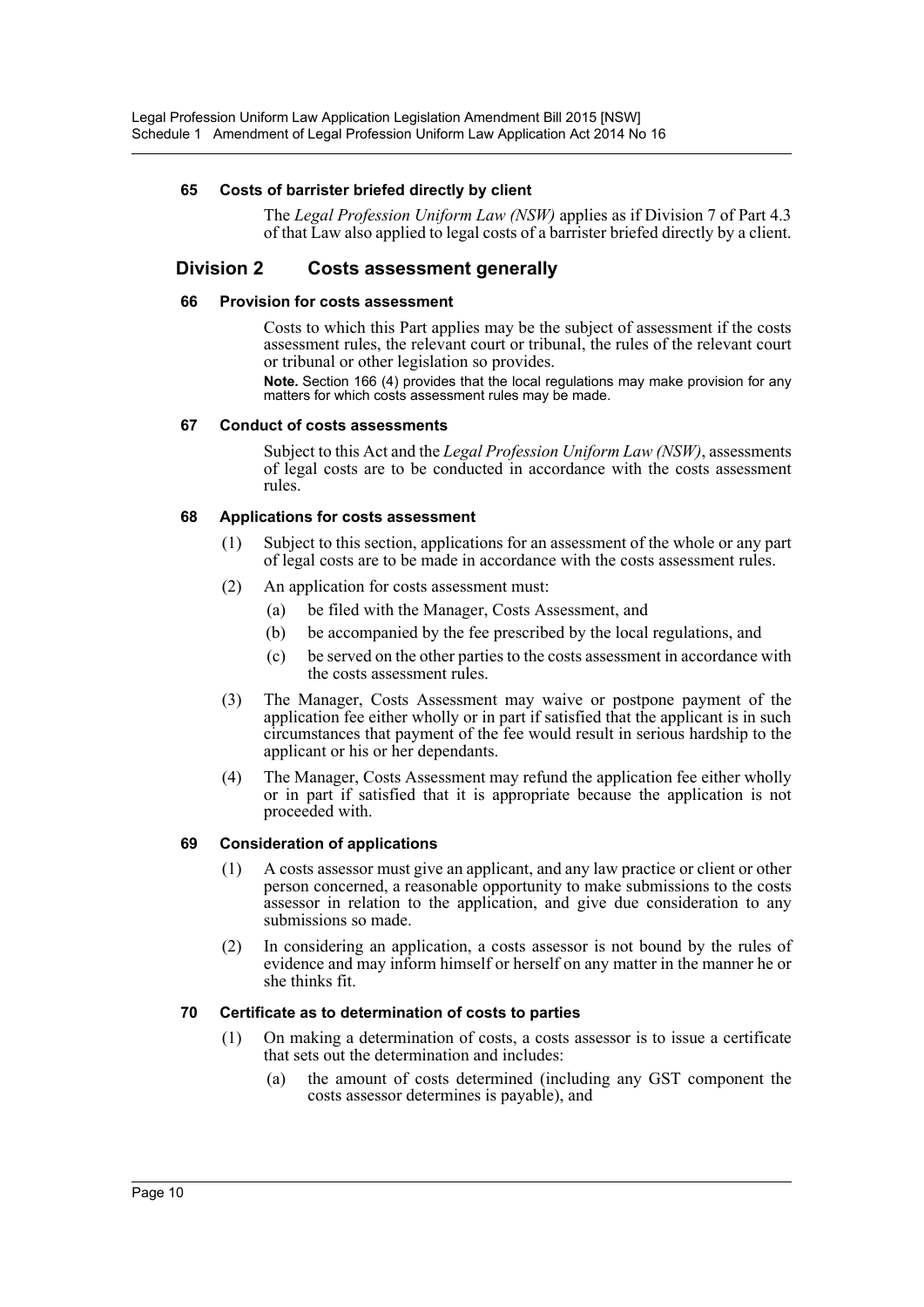- (b) the amount of any costs of the costs assessment determined under section 78 of this Act or section 204 of the *Legal Profession Uniform Law (NSW)*, and
- (c) any interest on those amounts:
	- (i) determined under section 81 of this Act, or
	- (ii) payable under section 101 of the *Civil Procedure Act 2005*.
- (2) A costs assessor may issue one or more certificates in relation to an application for costs assessment. Certificates may be issued at the same time or at different stages of the assessment process.
- (3) A costs assessor may issue one certificate in relation to a single application for an assessment of costs that are payable under multiple orders, rules or awards made between the same parties in one or related proceedings, as long as the certificate specifies the amount determined for each order, rule or award separately.
- (4) In the case of an amount of money specified in a certificate that has been paid, the amount (if any) by which the amount paid exceeds the amount specified in the certificate may be recovered as a debt in a court of competent jurisdiction.
- (5) In the case of an amount of money specified in a certificate that has not been paid, the certificate is, on the filing of the certificate in the office or registry of a court having jurisdiction to order the payment of that amount of money, and with no further action, taken to be a judgment of that court for the amount of unpaid money. The rate of any interest payable in respect of that amount of money is the rate of interest in the court in which the certificate is filed.
- (6) This section does not apply to costs referred to in section 71 (1) (a) and (b).

#### **71 Certificate as to determination of costs of costs assessor and Manager, Costs Assessment**

- (1) On making a determination of costs, a costs assessor is to separately determine:
	- (a) the amount of the costs incurred by the costs assessor and the Manager, Costs Assessment, and
	- (b) the costs related to the remuneration of the costs assessor, and
	- (c) by whom those costs are payable and the extent to which they are so payable.
- (2) On making a determination under this section, a costs assessor is to issue a certificate that sets out the determined costs.
- (3) The certificate is, on the filing of the certificate in the office or registry of a court having jurisdiction to order the payment of that amount of money, and with no further action, taken to be a judgment of that court against the party to the assessment by whom the costs are payable in favour of:
	- (a) a party to the assessment that has paid some or all of the amount to the Manager, Costs Assessment—for that amount, and
	- (b) the Manager, Costs Assessment—for any amount of unpaid money.

### **72 Determination of costs when agreed**

A costs assessor or review panel may determine that the amount of fair and reasonable costs is the amount agreed to by the parties if, during the course of the assessment or proceedings before the review panel, the parties notify the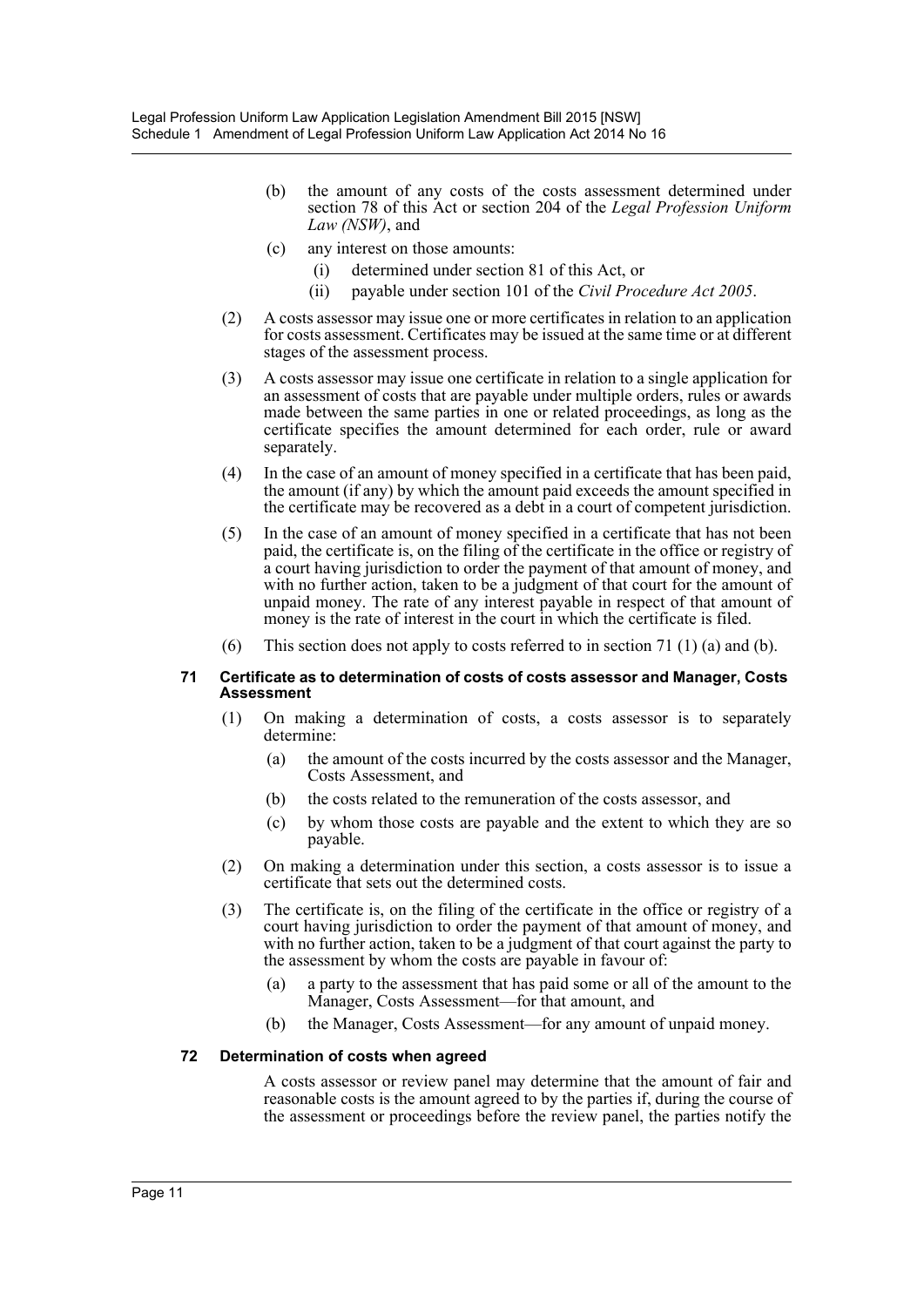assessor or panel (as the case may be) that they have agreed on the amount of those costs.

### **73 Costs determination to be final**

A costs determination is binding on all parties and no appeal or other assessment lies in respect of the determination, except as provided by this Part.

### **Division 3 Assessment of ordered costs—additional provisions**

### **74 Applications for costs assessment of ordered costs**

- (1) An application for assessment of the whole or any part of ordered costs may be made by:
	- (a) a person who has paid or is liable to pay those costs, or
	- (b) a person who has received or is entitled to receive those costs.
- (2) A court or tribunal may refer for assessment costs payable under an order made by the court or tribunal. Such a reference is taken to be an application duly made for assessment of the costs.
- (3) This section does not confer jurisdiction or power to refer costs for assessment except under an order or award that the court or tribunal can otherwise make.
- (4) A single application or reference may be made in respect of costs payable under multiple orders, rules or awards made between the same parties in one or related proceedings.

### **75 Conduct of costs assessments of ordered costs**

- (1) An assessment of ordered costs must be made in accordance with:
	- (a) the terms of the order, rule or award under which the costs are payable, and
	- (b) the rules of the relevant court or tribunal that made the order for costs, and
	- (c) any relevant regulations, and
	- (d) any order made for interest on costs under section 101 of the *Civil Procedure Act 2005*.
- (2) If a court or tribunal has ordered that costs are to be assessed on an indemnity basis, the costs assessor must assess the costs on that basis, having regard to any relevant rules of the court or tribunal and any relevant regulations.

### **76 Criteria for costs assessments of ordered costs**

- (1) In conducting an assessment of ordered costs, the costs assessor must determine what is a fair and reasonable amount of costs for the work concerned.
- (2) In considering what is a fair and reasonable amount of costs for the work concerned, the costs assessor may have regard to the factors in section 172 (1) and (2) of the *Legal Profession Uniform Law (NSW)* (as if that section also applies to ordered costs and so applies with any necessary modifications).

### **77 Use of costs agreements in connection with ordered costs**

(1) A costs assessor may, when conducting an assessment of ordered costs, obtain a copy of, and may have regard to, a costs agreement.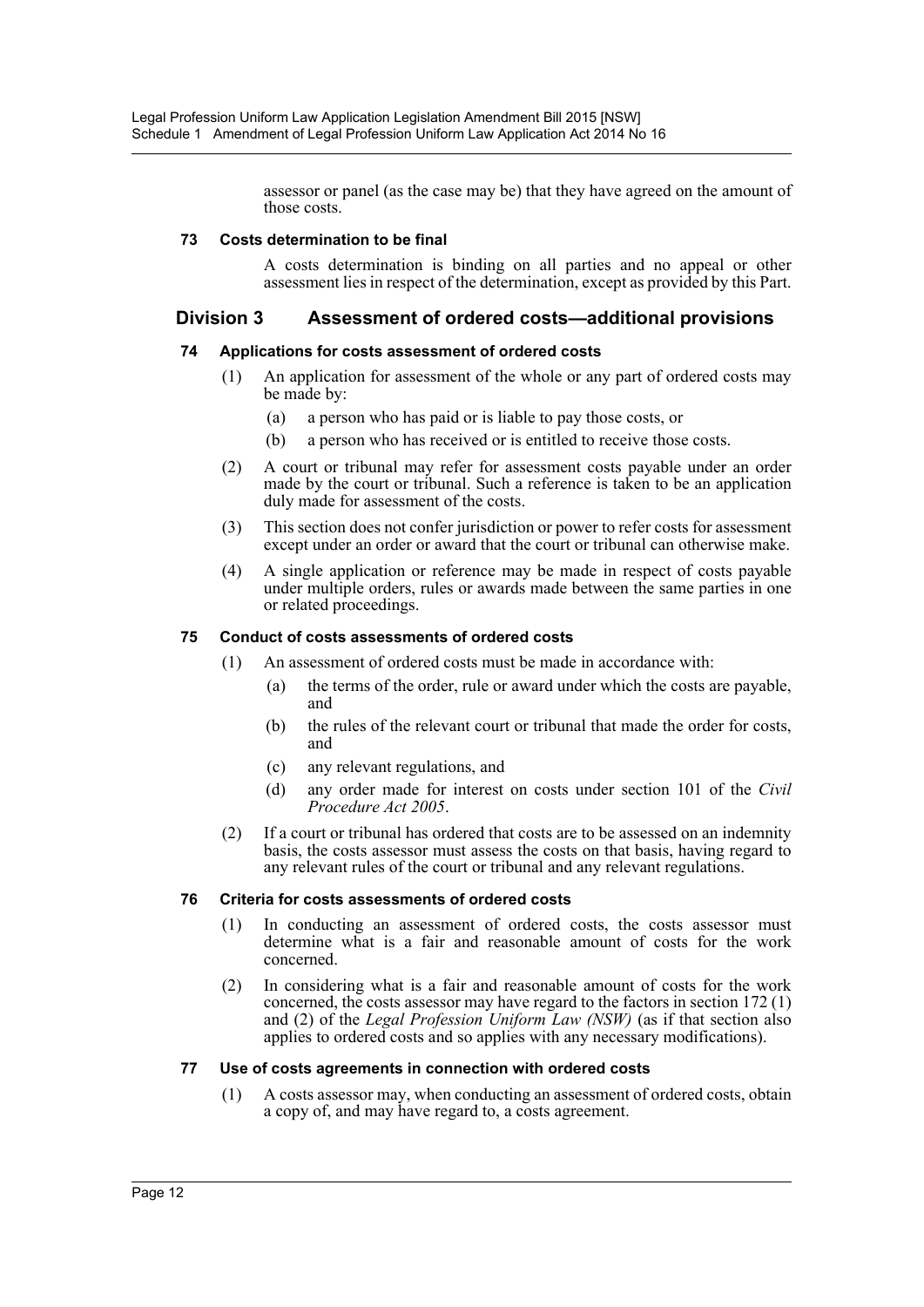(2) However, for the purposes of the assessment, a costs agreement is not conclusive as to what is the fair and reasonable amount of costs for the work concerned.

### **78 Costs of costs assessment of ordered costs**

- (1) Subject to any order or rules of the court or tribunal concerned, a costs assessor is to determine the costs of an assessment of ordered costs and by whom they are payable.
- (2) This section does not apply to costs referred to in section 71 (1) (a) and (b).

### **79 Court or tribunal may determine matters**

This Part does not limit any power of a court or a tribunal to determine in any particular case:

- (a) the amount of costs payable, or
- (b) that the amount of the costs is to be determined on an indemnity basis.

### **80 Application of provisions of Legal Profession Uniform Law (NSW)**

The following provisions of the *Legal Profession Uniform Law (NSW)* apply in relation to ordered costs in the same way as they apply in relation to Uniform Law costs:

- (a) section 201 (Reasons to be given),
- (b) section 202 (Referral for disciplinary action),
- (c) section 203 (Admissibility determinations in disciplinary proceedings).

### **Division 4 Assessment of Uniform Law costs—additional provisions**

### **81 Interest on costs**

- (1) A costs assessor may, in respect of the amount of Uniform Law costs or a specified part of that amount, determine that:
	- (a) interest is payable at a rate determined by the assessor that does not exceed the rate referred to in section 195 (4) of the *Legal Profession Uniform Law (NSW)*, or
	- (b) no interest is payable.
- (2) This section applies despite any costs agreement or anything else in section 195 of the *Legal Profession Uniform Law (NSW)*.
- (3) This section does not authorise the giving of interest on interest.

### **Division 5 Reviews**

### **82 Review panels**

Review panels are established under the costs assessment rules and are each constituted by 2 costs assessors appointed under those rules. A review panel may be established for one or more costs reviews.

### **83 Application by party for review**

(1) A party to a costs assessment may apply for a review of a determination of a costs assessor.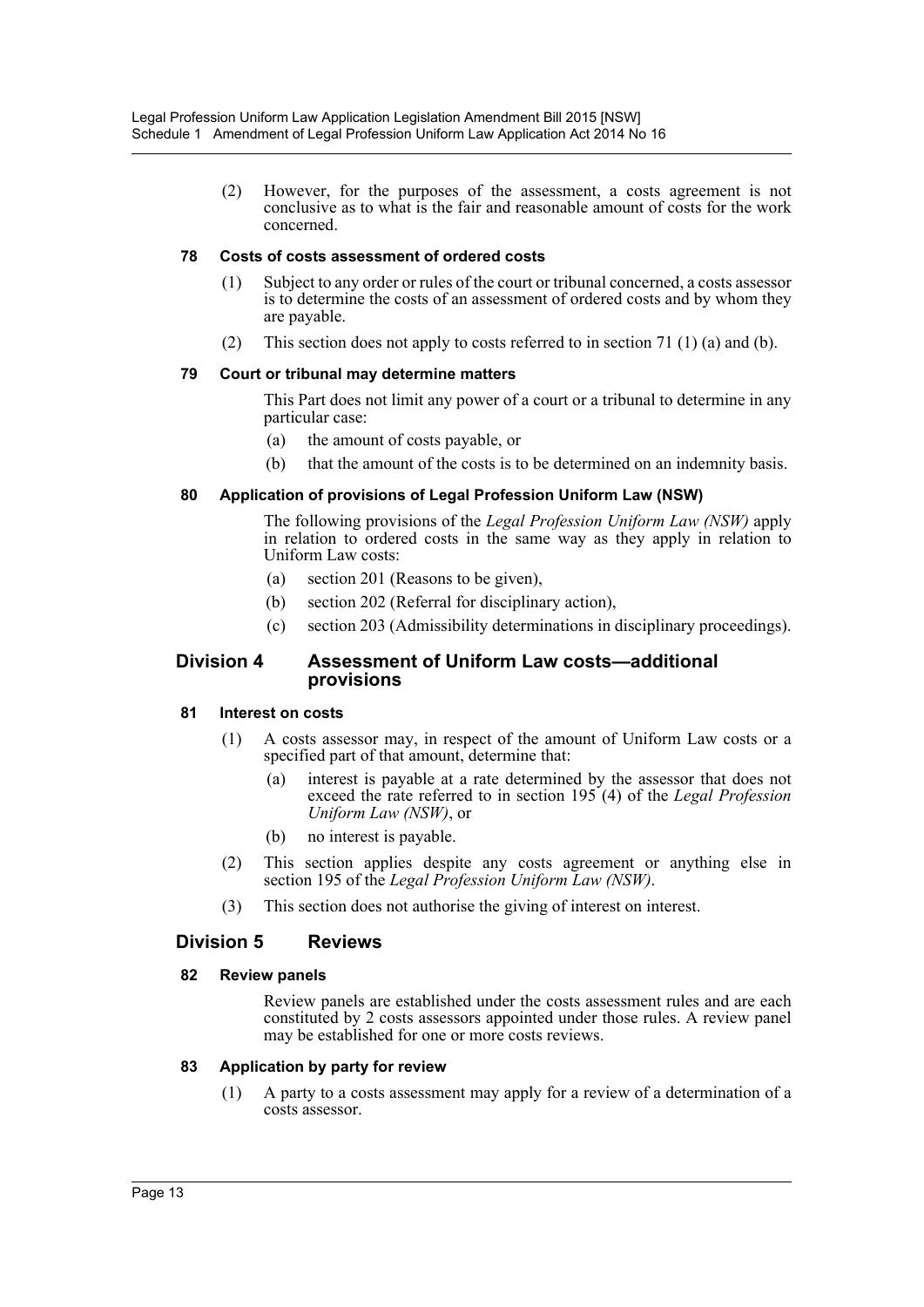- (2) Subject to this section, an application for a review is to be made in accordance with the costs assessment rules.
- (3) An application for a review must:
	- (a) be filed with the Manager, Costs Assessment, and
	- (b) be accompanied by the fee (if any) prescribed by the local regulations, and
	- (c) be served on the other parties to the costs assessment concerned in accordance with the costs assessment rules.
- (4) The Manager, Costs Assessment may waive or postpone payment of the application fee either wholly or in part if satisfied that the applicant is in such circumstances that payment of the fee would result in serious hardship to the applicant or his or her dependants.
- (5) The Manager, Costs Assessment may refund the application fee either wholly or in part if satisfied that it is appropriate because the application is not proceeded with.

### **84 Application by Manager, Costs Assessment for review**

- (1) The Manager, Costs Assessment may, within 30 days after the issue of a certificate of determination by a costs assessor, apply for a review of the determination.
- (2) An application for a review must:
	- (a) be made in accordance with the costs assessment rules, and
	- (b) be served on the parties to the proposed review in accordance with the costs assessment rules.

### **85 Conduct of reviews**

- (1) A review panel may, on an application made under section 83 or 84, review the determination of a costs assessor and may:
	- (a) affirm the costs assessor's determination, or
	- (b) set aside the costs assessor's determination and substitute the determination that, in its opinion, should have been made by the costs assessor.
- (2) The review panel has, in relation to the application for review, all the functions of a costs assessor in relation to the assessment concerned and is to determine the application, subject to this Part and the costs assessment rules, in the manner that a costs assessor would be required to determine an application for costs assessment.
- (3) Without limiting subsection (2), the review panel is not bound by the rules of evidence and may inform itself on any matter in the manner it thinks fit.
- (4) If the costs assessors who constitute the review panel are unable to agree on a determination in relation to an application, the panel is to affirm the determination of the costs assessor.

### **86 Effect of review on costs assessor's determination**

(1) If an application is made to a review panel to review a costs assessor's determination under section 83 or 84, the operation of the determination is suspended.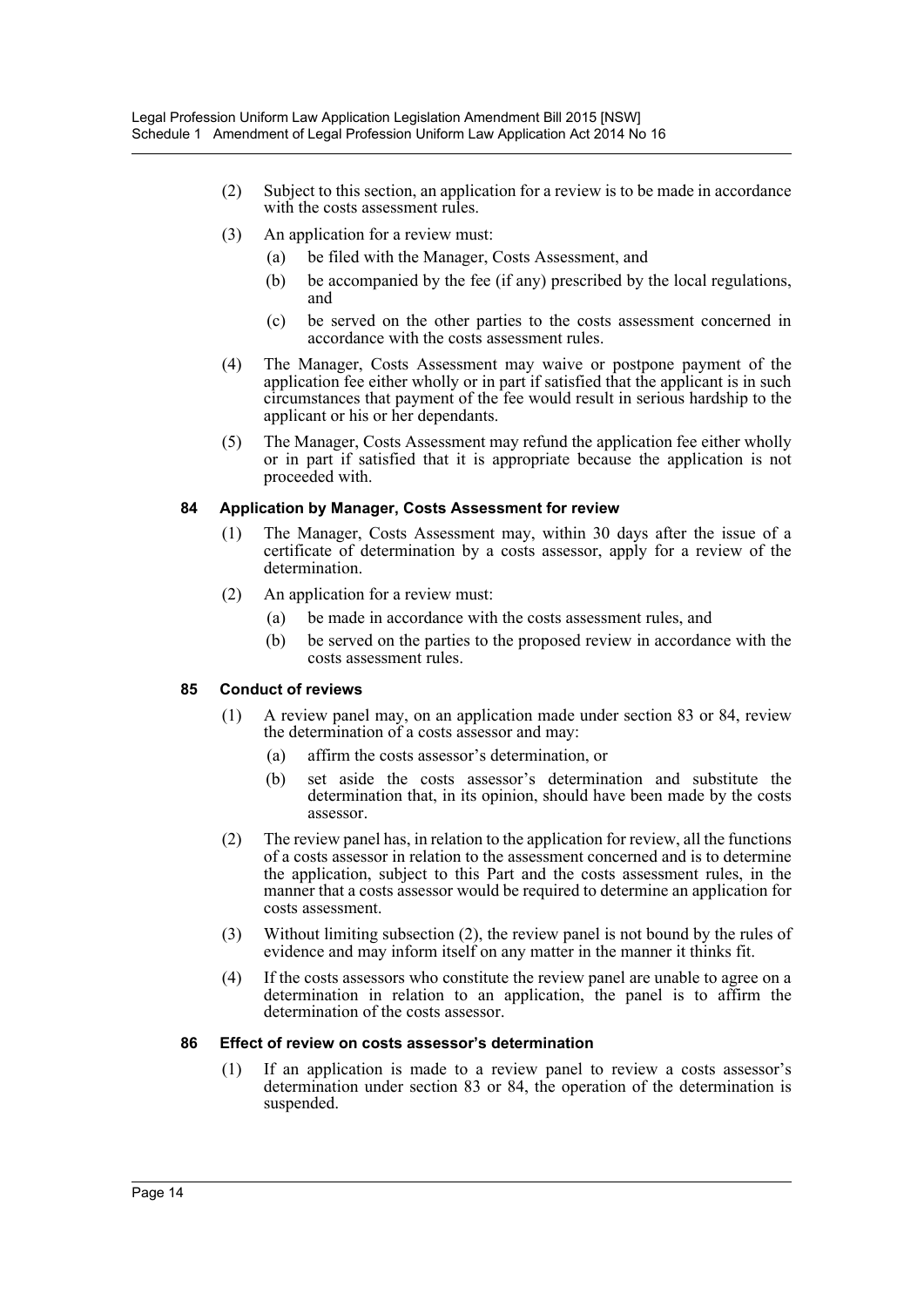- (2) The review panel may end a suspension:
	- (a) if it affirms the determination of the costs assessor, or
	- (b) in such other circumstances as it considers appropriate.

### **87 Certificate as to review panel's substituted determination of costs to parties**

- (1) If, on review of a costs assessor's determination, a review panel sets aside and substitutes the determination, the panel is to issue a certificate that sets out its determination. The certificate is to include the amounts set out in section 70 (1) (a)–(c).
- (2) Section 70 (2)–(6) apply to a certificate issued by a review panel under this section in the same way as they apply to a certificate issued by a costs assessor under section 70.

### **88 Certificate as to determination of costs of review panel**

- (1) On a review of a costs assessor's determination, a review panel may separately determine:
	- (a) the amount of the costs incurred by the review panel or the Manager, Costs Assessment in the course of the review, and
	- (b) the costs related to the remuneration of the costs assessors who constitute the review panel, and
	- (c) by whom those costs are payable and the extent to which they are so payable.
- (2) If the review panel makes such a determination, the panel is to issue a certificate that sets out the determined costs.
- (3) Section 71 (3) applies to a certificate issued by a review panel under this section in the same way as it applies to a certificate issued by a costs assessor under section 71.

### **Division 6 Appeals**

### **89 Appeal to District Court on matters of law and fact**

- (1) A party to a costs assessment that has been the subject of a review under this Part may, in accordance with the rules of the District Court, appeal to the Court against a decision of the review panel concerned as to a matter of law.
- (2) A party to a costs assessment that has been the subject of a review under this Part may, in accordance with the rules of the District Court, seek leave of the Court to appeal to the Court against a decision of the review panel concerned.
- (3) The District Court has all the functions of the review panel.
- (4) An appeal is to be by way of a rehearing, and fresh evidence or evidence in addition to or in substitution for the evidence before the review panel or costs assessor may, with the leave of the Court, be given on the appeal.

### **90 Effect of appeal on review panel decision**

- (1) If an appeal against a decision of a review panel under section 89 or an application for leave under that section in relation to a determination by a costs assessor is pending in the District Court, either the review panel or the District Court may suspend the operation of the determination or the decision.
- (2) The review panel or the District Court may end a suspension made by the review panel. The District Court may end a suspension it made.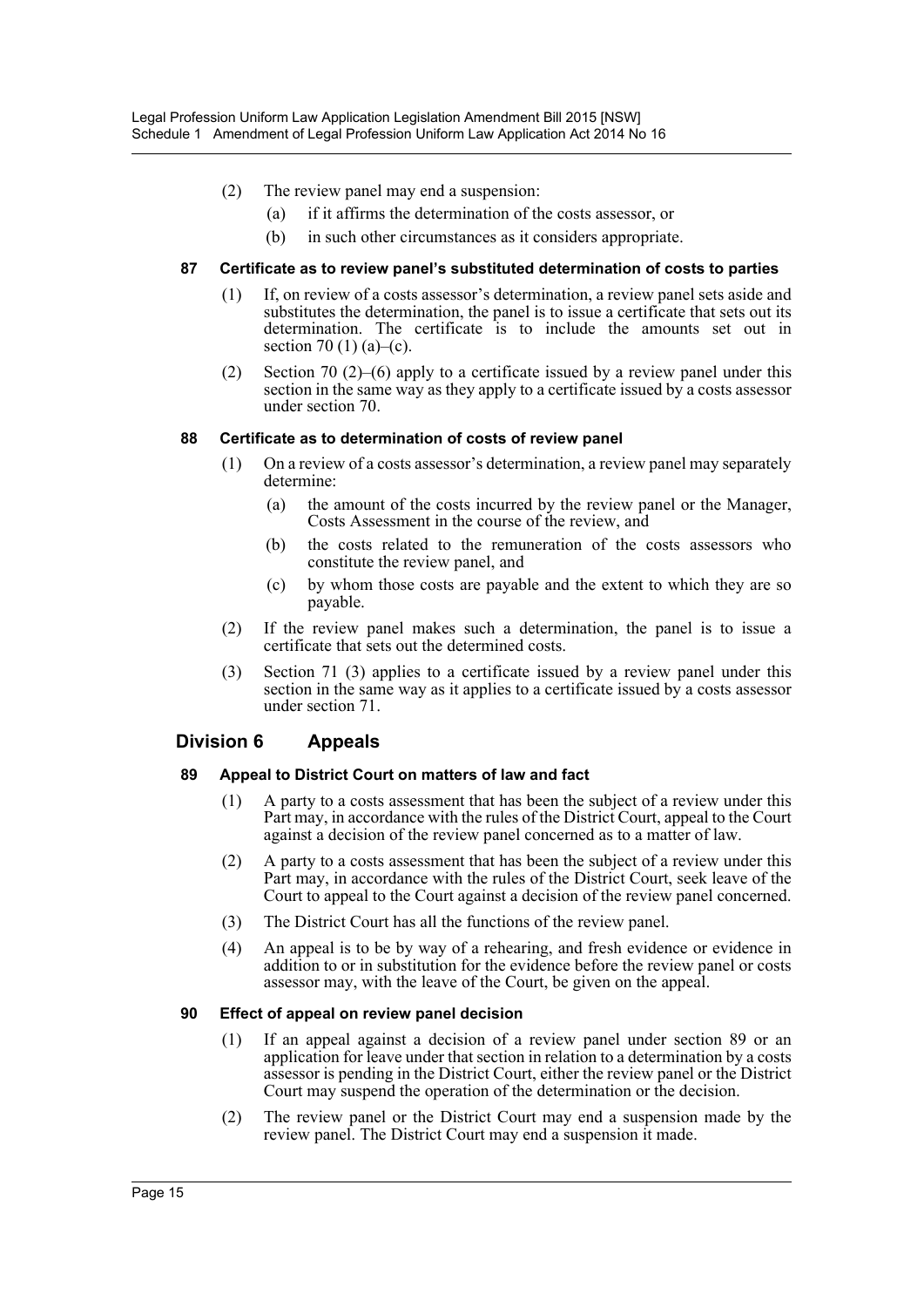- (3) A suspension ends when (as the case may be):
	- (a) the appeal is determined, or
	- (b) the application for leave is dismissed, discontinued or struck out or lapses.

### **91 Notices of appeal**

The party initiating an appeal or an application for leave to appeal must serve a copy of the initiating process on the Manager, Costs Assessment and every other party to the review from which the appeal is brought or to which the application relates.

### **Division 7 Costs assessment rules**

### **92 Costs Assessment Rules Committee**

- (1) There is to be a Costs Assessment Rules Committee consisting of the following persons appointed by the Chief Justice of New South Wales:
	- (a) a Judge of the Supreme Court,
	- (b) a Judge of the District Court nominated by the Chief Judge of the District Court,
	- (c) a barrister nominated by the Bar Council,
	- (d) a solicitor nominated by the Law Society Council,
	- (e) a person nominated by the NSW Commissioner,
	- (f) costs assessors chosen by the Chief Justice.
- (2) The Committee has any of the functions conferred or imposed on the Committee by or under this or any other Act.
- (3) The Committee is to regulate its own proceedings for the calling of meetings and the conduct of its business.
- (4) The Manager, Costs Assessment is the Secretary of the Committee.
- (5) Any amount payable from the Public Purpose Fund under section 53 for the purpose of meeting the costs of the Committee is to be paid to the Treasurer for credit of the Consolidated Fund.

#### **93 Costs assessment rules**

- (1) The Costs Assessment Rules Committee may make rules (*costs assessment rules*), not inconsistent with this Act or the *Legal Profession Uniform Law (NSW)*, for or with respect to costs assessments and reviews, including without limitation:
	- (a) the making, timing and processing of applications for costs assessments and reviews, and
	- (b) the conduct of costs assessments and reviews, including:
		- (i) the practice and procedure for costs assessments and reviews, and
		- (ii) the appointment of costs assessors to conduct costs assessments, and
		- (iii) the establishment of review panels and the appointment of costs assessors to review panels, and
		- (iv) matters relating to the interests of costs assessors in particular matters, and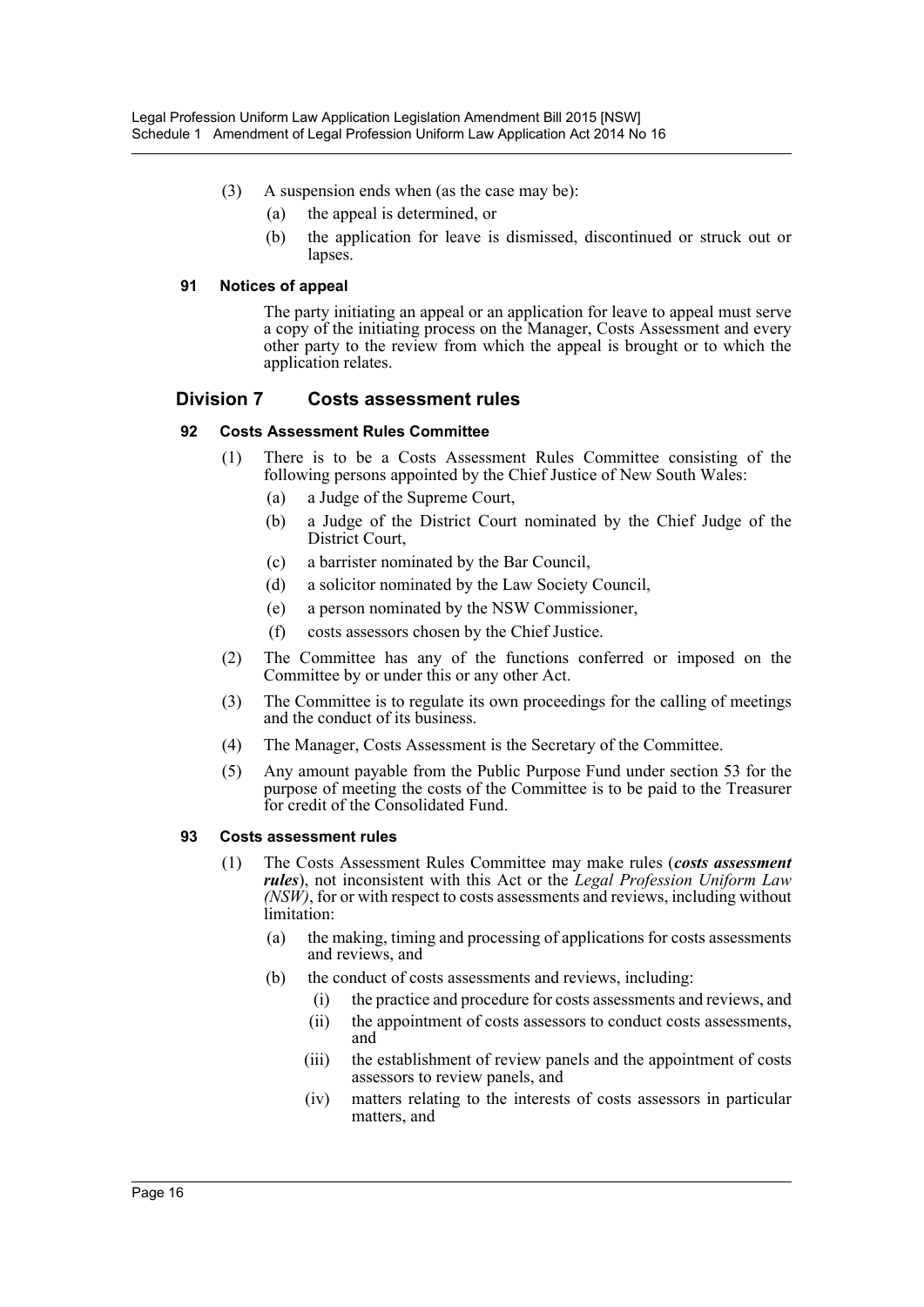- (v) the determination and payment of the costs of costs assessments and reviews, and
- (vi) the issue of certificates of determinations, and
- (vii) the giving of reasons for determinations and the provision of supplementary information to accompany the reasons, and
- (viii) the suspension of a costs determination in the event of an application for a costs review, and
- (c) requiring a person (including an applicant, the law practice concerned, any other law practice or client, or a costs assessor) to produce documents, to provide information (verified by statutory declaration if the requirement so states), or otherwise to assist in, or co-operate with, the determination or finalisation of an assessment or review, and
- (d) requiring documents produced in response to a requirement referred to in paragraph (c) to be returned or otherwise disposed of within a period specified in or determined in accordance with the rules, and
- (e) the correction of errors in a determination.
- (2) A rule may do any of the following:
	- (a) apply generally or be limited in its application by reference to specified exceptions or factors,
	- (b) apply differently according to different factors of a specified kind,
	- (c) authorise any matter or thing to be from time to time determined, applied or regulated by any specified person or body.
- (3) The rules must be published on the NSW legislation website.
- (4) Sections 40 and 41 of the *Interpretation Act 1987* apply to the rules in the same way as they apply to a statutory rule.
- (5) The local regulations prevail over the rules in the event of an inconsistency.

### **93A Compliance with requirements about documents and other matters**

- (1) This section applies to a requirement referred to in section 93 (1) (c) or (d).
- (2) A person who is subject to a requirement to which this section applies must comply with the requirement. Maximum penalty: the penalty specified in the costs assessment rules in relation to a contravention of the requirement (not exceeding 50 penalty units).
- (3) If a person fails, without reasonable excuse, to comply with a requirement to which this section applies, the costs assessor or review panel may decline to deal with the application or may continue to deal with the application on the basis of the information provided.
- (4) A failure by an Australian legal practitioner to comply with a requirement to which this section applies without reasonable excuse is capable of being unsatisfactory professional conduct or professional misconduct.

### **Division 8 Miscellaneous**

### **93B Manager, Costs Assessment**

- (1) The Chief Justice of New South Wales may appoint a registrar of the Supreme Court as Manager, Costs Assessment.
- (2) The Manager, Costs Assessment has the functions conferred on the Manager, Costs Assessment by or under this or any other Act.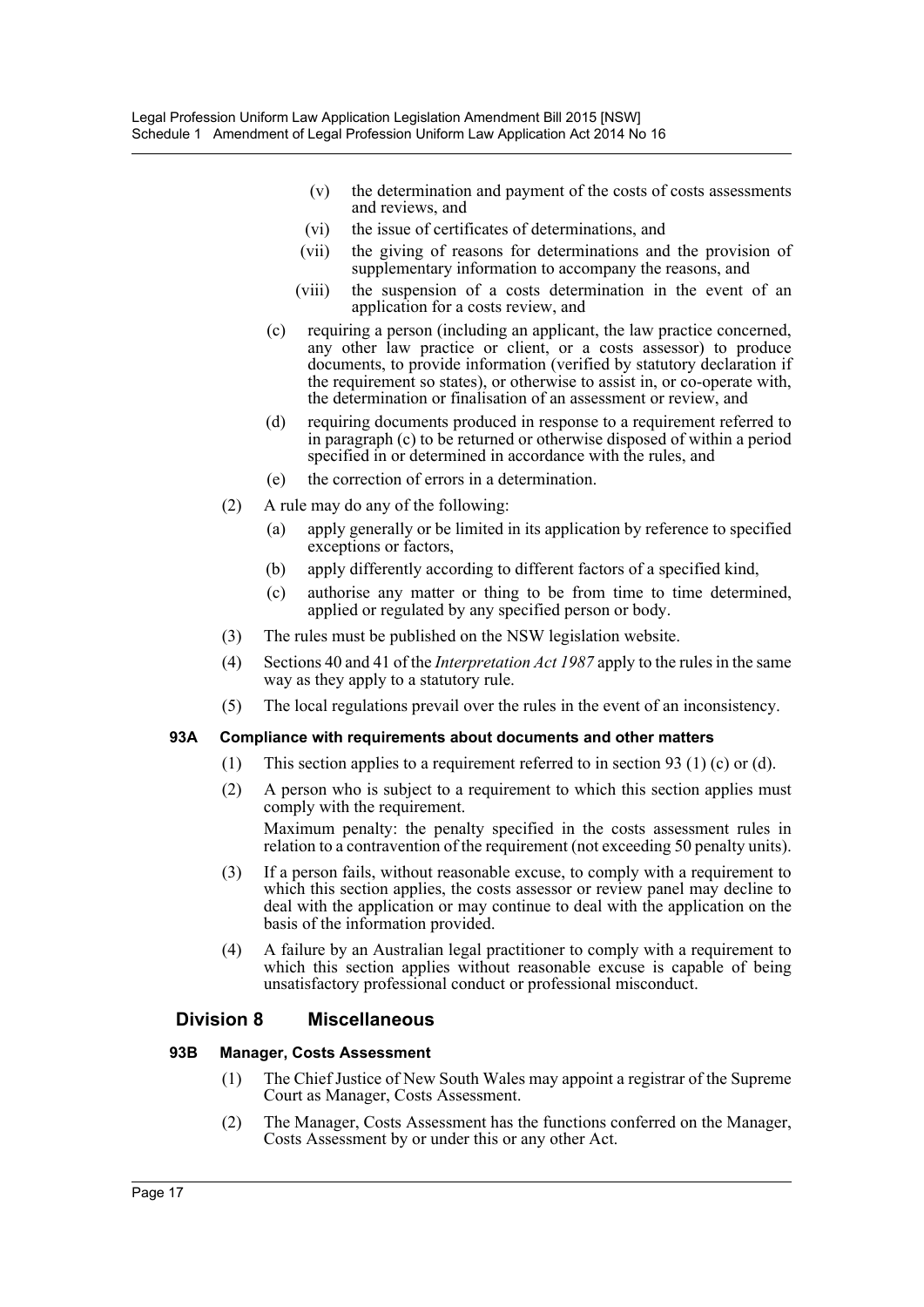- (3) The acts and decisions of the Manager, Costs Assessment are reviewable by the Supreme Court in the same manner as acts and decisions of other registrars are reviewable by the Court.
- (4) Service by the Manager, Costs Assessment of a copy of an application for a costs assessment on relevant parties in accordance with the costs assessment rules is taken to be notification by a costs assessor as required by section 198 (8) of the *Legal Profession Uniform Law (NSW)*.

### **93C Costs assessors**

- (1) The Chief Justice of New South Wales may appoint persons to be costs assessors.
- (2) A costs assessor has the functions that are conferred on the costs assessor by or under this or any other Act or the *Legal Profession Uniform Law (NSW)*.
- (3) For the purpose of determining an application for assessment or exercising any other function as a costs assessor, a costs assessor may determine any anterior or incidental question of fact or law, but not so as to establish an issue estoppel for that question for the purpose of any other proceedings.
- (4) A costs assessor is not an officer of the Supreme Court when acting as a costs assessor.
- (5) Proceedings relating to anything done or omitted to be done by the Chief Justice of New South Wales in respect of the appointment or removal of a costs assessor (including terms of appointment and any other incidental matters) may not be instituted against the Chief Justice of New South Wales but may be instituted against "The Manager, Costs Assessment" as nominal defendant.
- (6) Schedule 6 contains provisions relating to costs assessors.

### **93D Confidentiality**

A costs assessor must not disclose any information obtained in connection with the exercise of the costs assessor's functions (including any functions as a member of a review panel) unless the disclosure is made:

- (a) in connection with the exercise of those functions or the administration or execution of this Act or the *Legal Profession Uniform Law (NSW)*, or
- (b) for the purposes of any legal proceedings arising out of this Act or the *Legal Profession Uniform Law (NSW)*, or of any report of any such proceedings, or
- (c) in the case of information relating to an Australian legal practitioner or other person—with the consent of the practitioner or other person, or
- (d) with other lawful excuse.

Maximum penalty: 20 penalty units.

#### **93E Referral of matters for costs assessment under Chapter 5 of the Legal Profession Uniform Law (NSW)**

No fee is payable for an application for a costs assessment arranged by the designated local regulatory authority under section 284 of the *Legal Profession Uniform Law (NSW)*.

#### **93F Protection from liability**

(1) No liability attaches to a relevant person for any act or omission done or omitted in good faith and in the administration of this Part or (without limitation) the exercise or purported exercise of functions under this Part.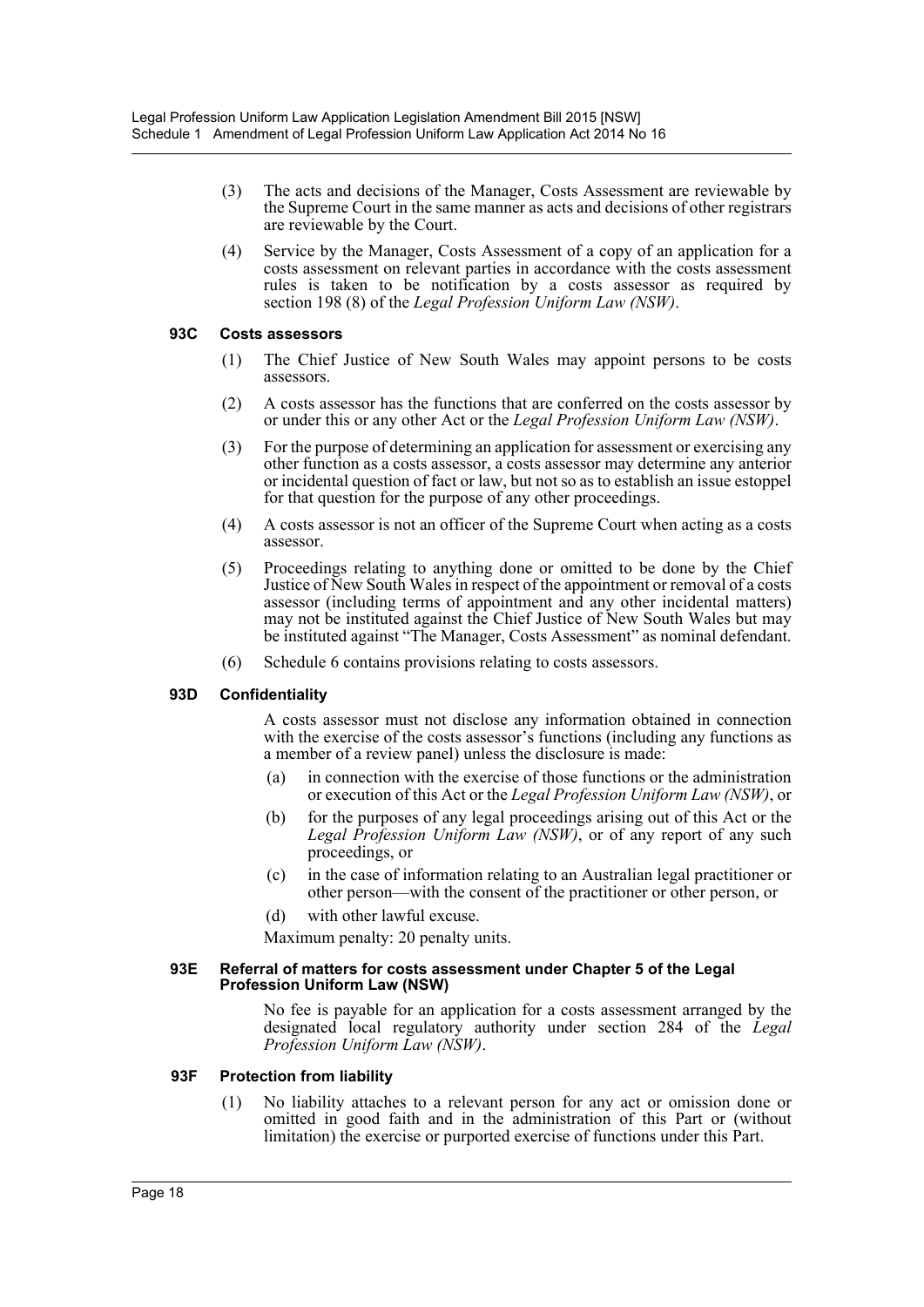- (2) In this section:
	- *relevant person* means:
		- (a) the Chief Justice of New South Wales, or
		- (b) the Manager, Costs Assessment, or
		- (c) a costs assessor (including a costs assessor acting as a member of a review panel constituted under this Part).

### **93G Costs of this Part**

- (1) All costs related to the administration of this Part (other than the costs of the Costs Assessment Rules Committee as referred to in section 92) are to be paid out of money to be provided from a working account established for the Department of Justice by the Treasurer under section 13A of the *Public Finance and Audit Act 1983* for the purposes of this Part.
- (2) The following amounts received by the Manager, Costs Assessment are to be paid to the credit of that working account:
	- (a) an application fee for an assessment,
	- (b) an application fee for a review of an assessment,
	- (c) a payment for the costs of a costs assessor,
	- (d) a payment for the costs of the Manager, Costs Assessment,
	- (e) a payment for the costs of a review of an assessment.

### **[28] Section 95 Approved insurance policy**

Omit section 95 (2) (b).

### **[29] Section 95 (3A) and (3B)**

Insert after section 95 (3):

- (3A) If any terms or conditions imposed by an order are not complied with by the insurer or provider that issued the policy:
	- (a) the order may be amended to prohibit or restrict the future issue of policies by the insurer or provider or in any other manner the Attorney General considers appropriate in the circumstances, and
	- (b) the Attorney General may take into account any failure to comply by the insurer or provider when deciding whether to approve future policies issued by that insurer or provider.
- (3B) Nothing in subsection (3A) limits any other power of the Attorney General.

### **[30] Sections 97 and 100**

Omit the sections.

### **[31] Part 10**

Omit the Part. Insert instead:

# **Part 10 Rights of review**

#### **125 Right of review by NCAT about Australian practising certificates and Australian registration certificates**

(1) This section deals with a decision of a designated local regulatory authority about an Australian practising certificate or an Australian registration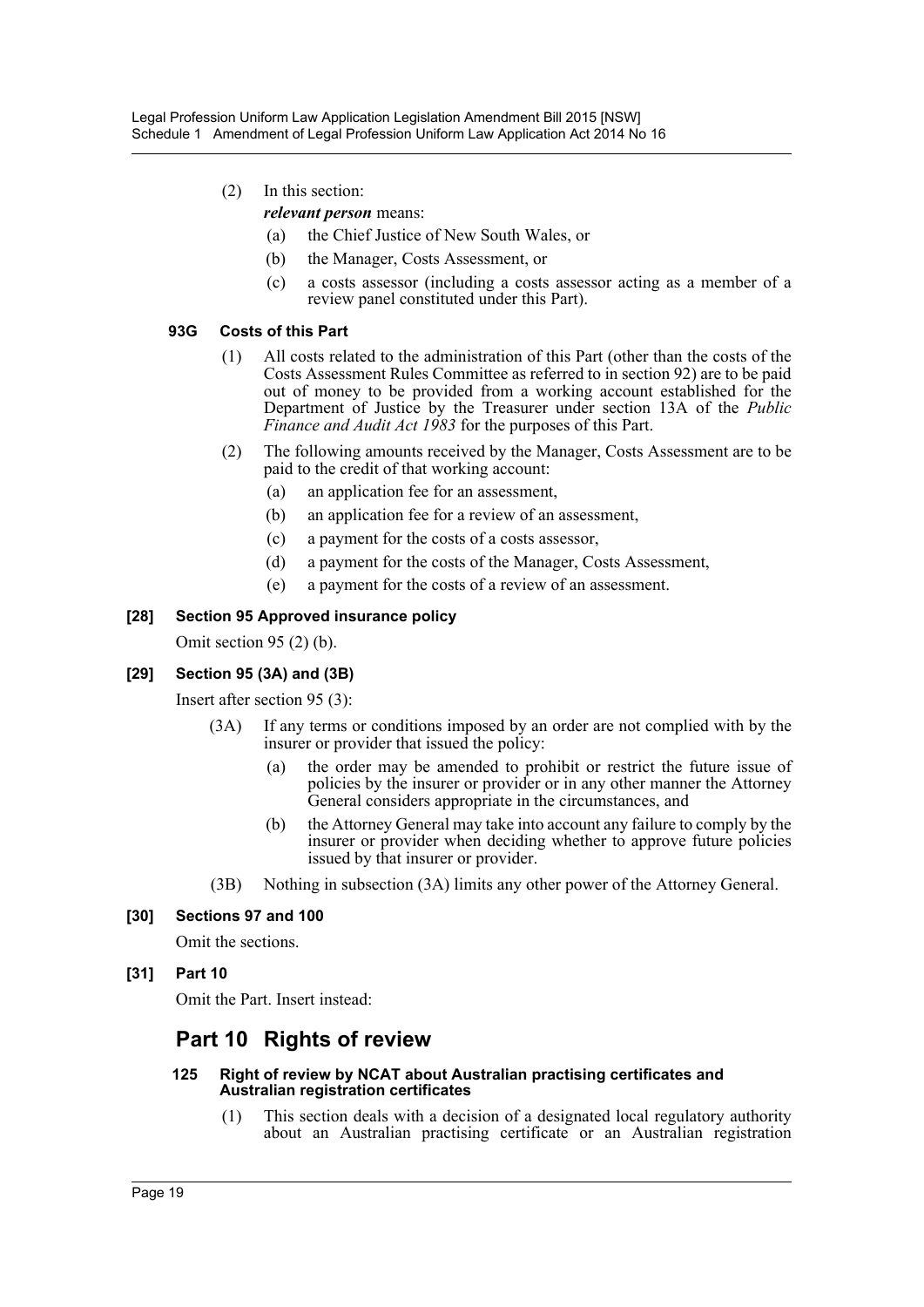certificate where proceedings before NCAT as designated tribunal are contemplated by section 100 or 101 of the *Legal Profession Uniform Law (NSW)*.

**Note.** NCAT is the designated tribunal for the purposes of sections 100 and 101 of the *Legal Profession Uniform Law (NSW)* in relation to decisions under section 89 or 92 of that Law. The Supreme Court is the designated tribunal for the purposes of sections 100 and 101 for other decisions. See the table to section 11 (3).

(2) The applicant for or the holder of the Australian practising certificate or Australian registration certificate may apply to NCAT for an administrative review under the *Administrative Decisions Review Act 1997*.

#### **126 Right of review by NCAT about certain determinations of local regulatory authority in consumer and disciplinary matters**

- (1) This section deals with proceedings contemplated by section 314 (1) and (2) of the *Legal Profession Uniform Law (NSW)* in relation to a determination of a local regulatory authority relating to:
	- (a) a compensation order for more than \$10,000 in a consumer matter, or
	- (b) a disciplinary matter.
- (2) A respondent lawyer or a legal practitioner associate of a respondent law practice may apply to NCAT for an administrative review under the *Administrative Decisions Review Act 1997* of a determination of the designated local regulatory authority under:
	- (a) section 290 of the *Legal Profession Uniform Law (NSW)*, in relation to a compensation order for more than \$10,000, or
	- (b) section 299 of the *Legal Profession Uniform Law (NSW)*.

### **127 Local regulations may provide rights of review**

The local regulations may provide that an application may be made to NCAT for an administrative review under the *Administrative Decisions Review Act 1997* of a specified decision or class of decisions made by a specified person or body in the exercise of functions conferred or imposed by or under:

- (a) this Act or the local regulations, or
- (b) the *Legal Profession Uniform Law (NSW)*, or
- (c) the Uniform Rules as they apply in this jurisdiction.

### **[32] Section 148**

Omit the section. Insert instead:

### **148 Definitions**

In this Part:

*disciplinary action* against a lawyer means any of the following actions taken under a law of this or another jurisdiction, whether or not taken under Chapter 5 of the *Legal Profession Uniform Law (NSW)* or under provisions of a corresponding law that correspond to that Chapter:

- (a) the suspension or cancellation of the Australian practising certificate or Australian registration certificate of the lawyer (other than a suspension or cancellation at the request or with the concurrence of the holder of the certificate that is not connected with a disciplinary matter),
- (b) the refusal to grant or renew an Australian practising certificate or Australian registration certificate applied for by the lawyer (other than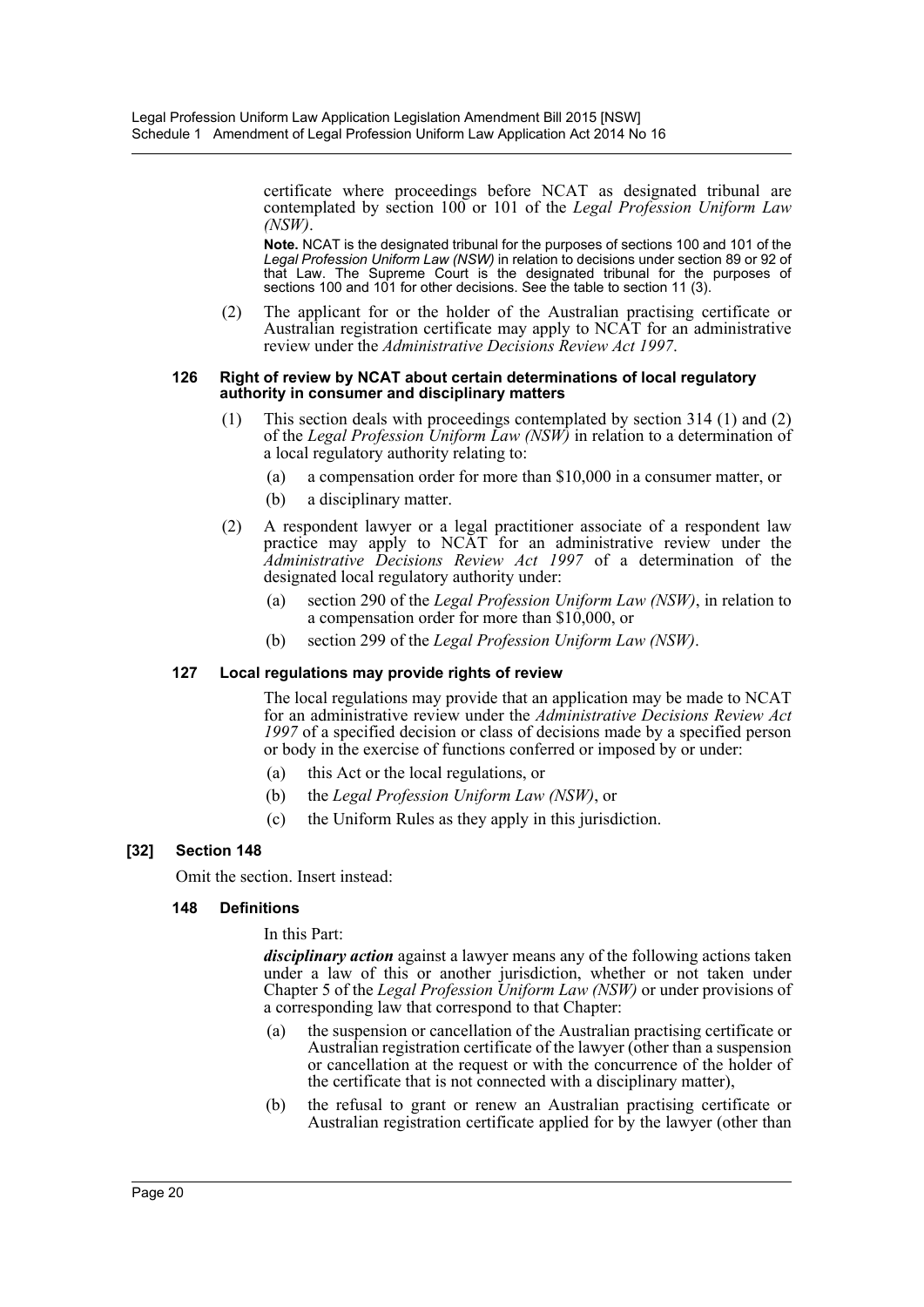a refusal on the ground that the lawyer is not eligible to apply for the grant or renewal),

- (c) the removal of the name of the lawyer from a roll of Australian lawyers,
- (d) the making of an order by a court or tribunal, or by another person or body, for or following a finding of unsatisfactory professional conduct or professional misconduct by the lawyer, other than an order cautioning the person,
- (e) the reprimanding of the lawyer, or the making of a compensation order against the lawyer, by a person or body without a formal finding of unsatisfactory professional conduct or professional misconduct,
- (f) the appointment of a manager or receiver for a law practice of which the lawyer is a legal practitioner associate, where the associate is specified or referred to in the notice of appointment served on the law practice.

*lawyer*, when used alone, has the same meaning as it has in Chapter 5 of the *Legal Profession Uniform Law (NSW)* (see section 261 of that Law).

### **[33] Section 152 Register of Disciplinary Action**

Omit "Australian legal practitioners" from section 152 (1) wherever occurring. Insert instead "lawyers".

### **[34] Section 152 (1) (c)**

Omit "practitioner". Insert instead "lawyer".

### **[35] Sections 153 (1) and 155 (1) (a)**

Omit "an Australian legal practitioner" wherever occurring. Insert instead "a lawyer".

### **[36] Sections 165A and 165B**

Insert after section 165:

### **165A Proceedings for offences**

- (1) Proceedings for:
	- (a) an offence against this Act or the local regulations, or
	- (b) an offence referred to in section 451 (1) of the *Legal Profession Uniform Law (NSW)* against that Law (except an offence against section 148 or 353 of that Law),

are to be dealt with summarily before the Local Court.

- (2) Chapter 5 of the *Criminal Procedure Act 1986* (which relates to the summary disposal of certain indictable offences unless an election is made to proceed on indictment) applies to and in respect of an offence under section 148 (Deficiency in trust account) or section 353 (Improperly destroying property etc) of the *Legal Profession Uniform Law (NSW)*.
- (3) Proceedings for an offence may be brought at any time within 12 months after the date of the alleged offence.

#### **165B Conduct capable of constituting unsatisfactory professional conduct or professional misconduct**

(1) Without limitation, conduct of a lawyer involving contravention of the local regulations or the costs assessment rules is capable of constituting unsatisfactory professional conduct or professional misconduct, whether or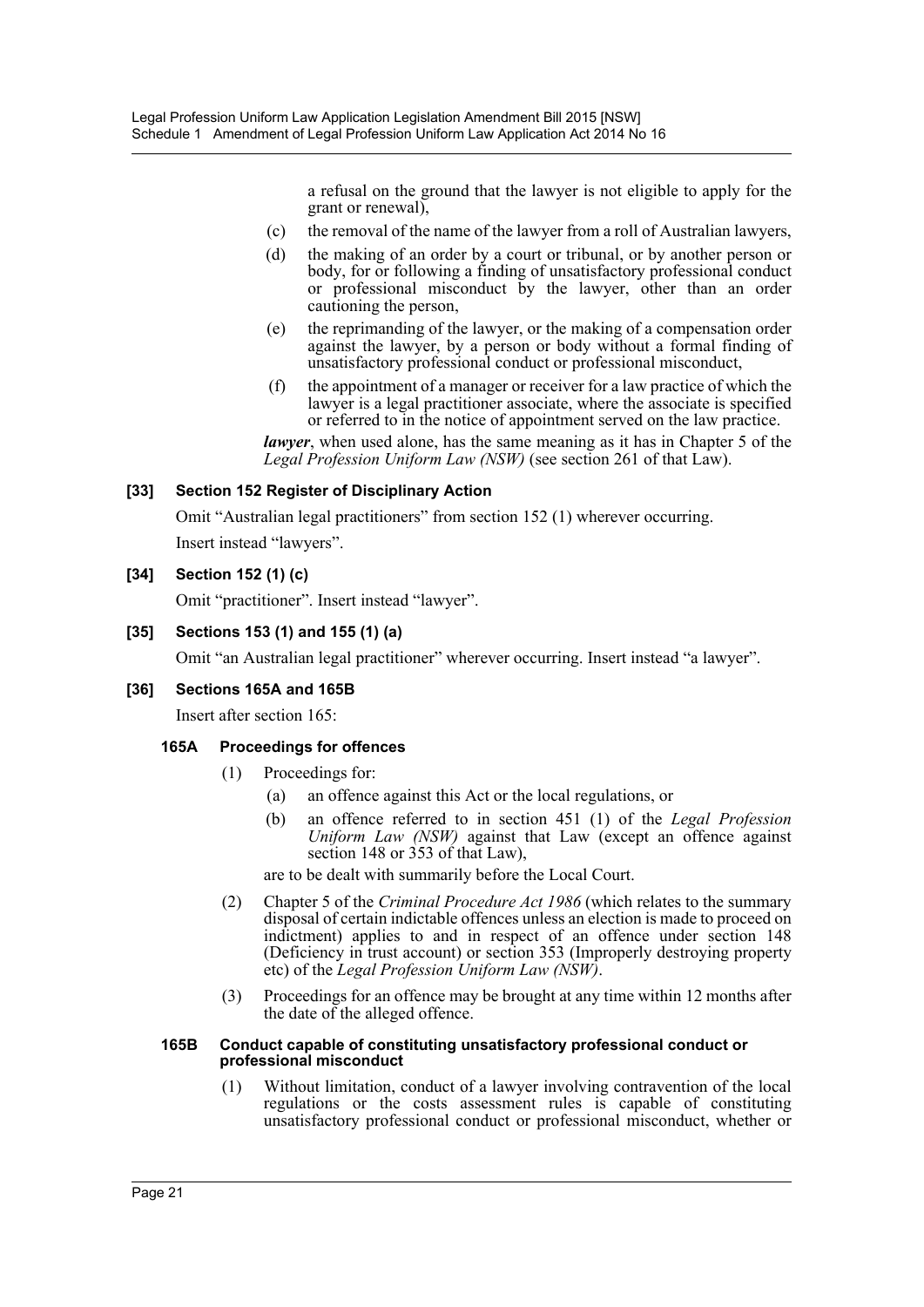not the lawyer has been convicted of an offence in relation to the contravention.

(2) In this section, *lawyer* has the same meaning as it has in Chapter 5 of the *Legal Profession Uniform Law (NSW)* when used alone (see section 261 of that Law).

### **[37] Section 166 Local regulations**

Omit section 166 (1). Insert instead:

(1) The Governor may make regulations (*local regulations*), not inconsistent with this Act or the *Legal Profession Uniform Law (NSW)*, for or with respect to any matter that by this Act or that Law is required or permitted to be prescribed or that is necessary or convenient to be prescribed for carrying out or giving effect to this Act or that Law.

### **[38] Section 166 (2) (a) (ii)**

Omit "Department of Attorney General and Justice".

Insert instead "Department of Justice".

### **[39] Section 166 (2) (d)**

Insert at the end of section  $166(2)(c)$ :

, and

(d) prohibiting, regulating or otherwise providing for the receiving or holding of money by or on behalf of a barrister, on account of legal costs for legal services, in advance of the provision by the barrister of the legal services.

### **[40] Section 166 (4)**

Omit section 166 (4) and (5). Insert instead:

(4) The local regulations may make provision for or with respect to any matters for or with respect to which costs assessment rules may be made.

### **[41] Schedule 8 Mortgage practices and managed investment schemes—provisions relating to old mortgages**

Omit the Schedule.

### **[42] Schedule 9 Savings, transitional and other provisions**

Insert "or Schedule 4 to the *Legal Profession Uniform Law (NSW)*" after "Schedule" in clause 1 (4).

### **[43] Schedule 9**

Insert after Part 2:

# **Part 3 Provisions consequent on enactment of Legal Profession Uniform Law Application Legislation Amendment Act 2015**

### **7 Definition**

In this Part: *repealed Act* means the *Legal Profession Act 2004*.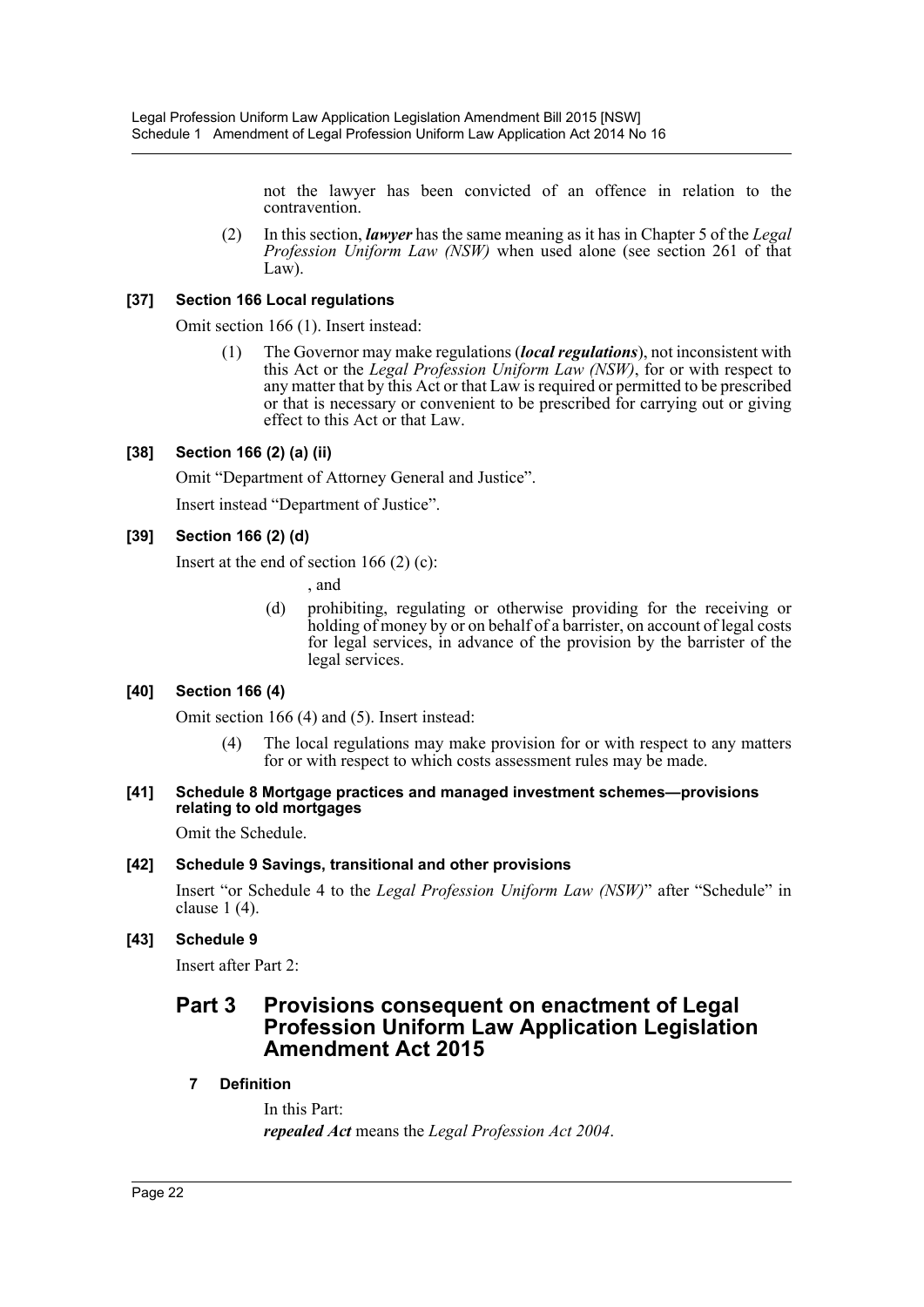### **8 Working account for costs of Part 7**

The working account referred to in section 400 of the repealed Act immediately before the commencement of this clause is taken to be the working account established for the Department of Justice, as referred to in section 93G of this Act.

### **9 Manager, Costs Assessment**

The registrar of the Supreme Court who was Manager, Costs Assessment immediately before the commencement of this clause is taken to have been appointed as Manager, Costs Assessment on that commencement.

#### **10 Mortgage practices and managed investment schemes—transitional arrangements**

- (1) Section 135 (2) of the repealed Act continues to apply to an incorporated legal practice (and to any related body corporate).
- (2) Part 3.5 of, and Schedule 8 to, the repealed Act continue to apply in respect of mortgages that were entered into before the repeal of that Act and to matters connected with managed investment schemes as referred to in those provisions.
- (3) Section 258 of the Legal Profession Uniform Law as set out in Schedule 1 to the *Legal Profession Uniform Law Application Act 2014* of Victoria does not apply as a law of this jurisdiction.
- (4) Subclauses (1), (2) and (3) cease to have effect on 1 July 2018.
- (5) A reference in Schedule 8 to the repealed Act to the Fidelity Fund is taken to be a reference to the fidelity fund within the meaning of the *Legal Profession Uniform Law (NSW)*.
- (6) Without limiting any other provision of this Schedule, the local regulations may modify the operation of this clause.

### **[44] Schedule 10 Amendments**

Omit Schedule 10.1.

**Note.** Schedule 10.1 contains an uncommenced amendment to the *Interpretation Act 1987*. See now Schedule 2.24 to this Act.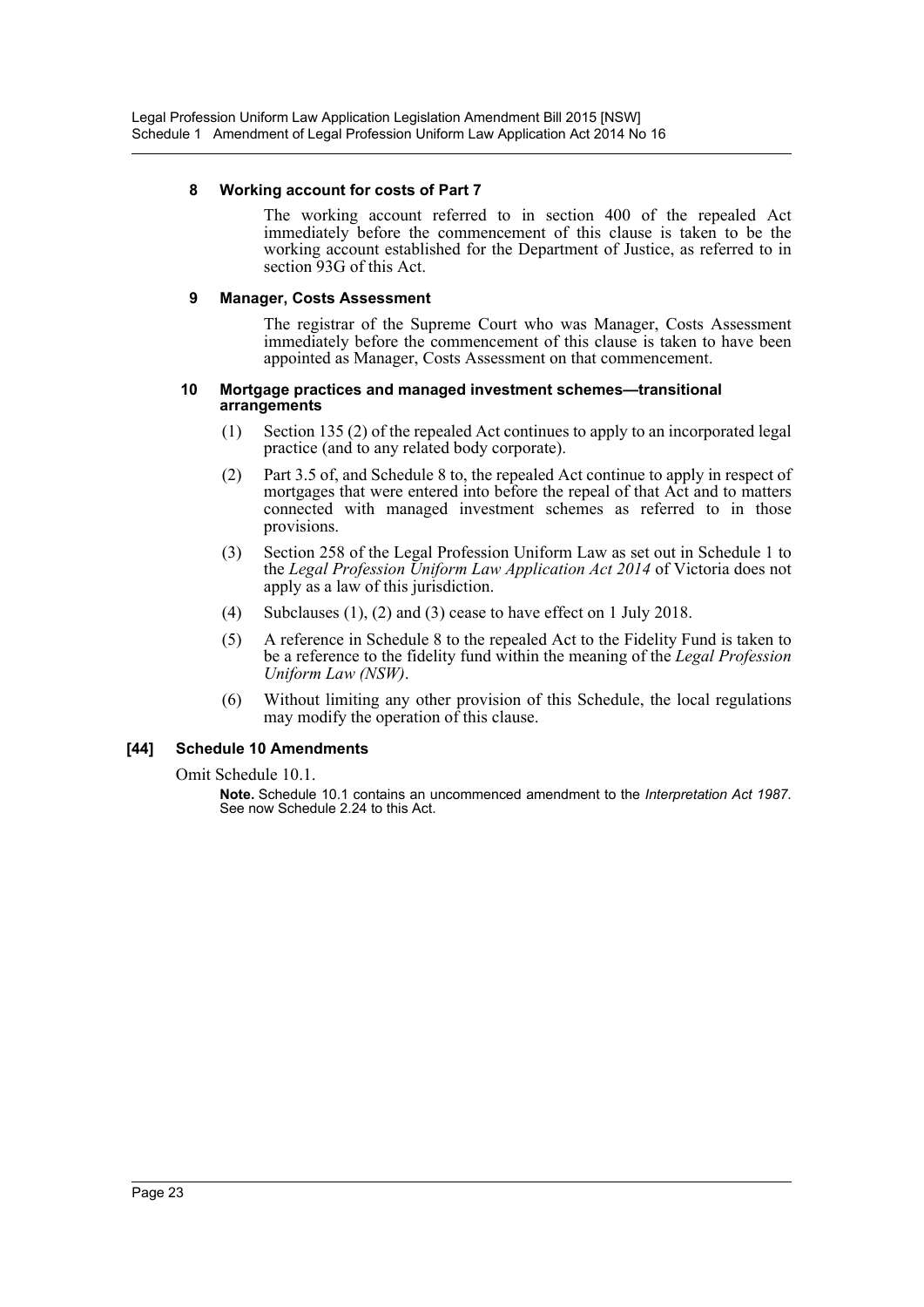# <span id="page-24-0"></span>**Schedule 2 Amendment of other legislation**

# **2.1 Civil and Administrative Tribunal Act 2013 No 2**

### **[1] Section 60 Costs**

Omit section 60 (4) (b). Insert instead:

(b) order costs to be assessed on the basis set out in the legal costs legislation (as defined in section 3A of the *Legal Profession Uniform Law Application Act 2014*) or on any other basis.

### **[2] Section 89 Protection of representatives, witnesses and staff members**

Omit "*Legal Profession Act 2004*" from the definition of *barrister* in section 89 (4). Insert instead "*Legal Profession Uniform Law (NSW)*".

### **[3] Schedule 1 Savings, transitional and other provisions**

Insert at the end of the Schedule (with appropriate Part and clause numbering):

# **Part Provision consequent on enactment of Legal Profession Uniform Law Application Legislation Amendment Act 2015**

### **References to Legal Profession Uniform Law (NSW)**

A reference in this Act (where relevant) to:

- (a) the *Legal Profession Uniform Law (NSW)* includes a reference to the *Legal Profession Act 2004*, and
- (b) a provision of the *Legal Profession Uniform Law (NSW)* includes a reference to the corresponding provision of the *Legal Profession Act 2004*.

### **[4] Schedule 5, clauses 4, 15 (definitions of "barrister" and "solicitor"), 16, 17 (1), 18, 20, 22 (1) and 29 (1) (e) and (4) (a)**

Omit "*Legal Profession Act 2004*" wherever occurring.

Insert instead "*Legal Profession Uniform Law (NSW)*".

### **[5] Schedule 5, clause 15**

Omit "Part 7.3 of the *Legal Profession Act 2004*" from the definition of *Commissioner*. Insert instead "Division 2 of Part 3 of the *Legal Profession Uniform Law Application Act 2014*".

### **[6] Schedule 5, clause 15**

Omit "Chapter 4 of the *Legal Profession Act 2004*" from the definition of *complaint*. Insert instead "Chapter 5 of the *Legal Profession Uniform Law (NSW)*".

### **[7] Schedule 5, clause 15**

Insert in alphabetical order:

*respondent lawyer* means the lawyer (within the meaning it has when used alone in Chapter 5 of the *Legal Profession Uniform Law (NSW)*) who is the subject of a complaint.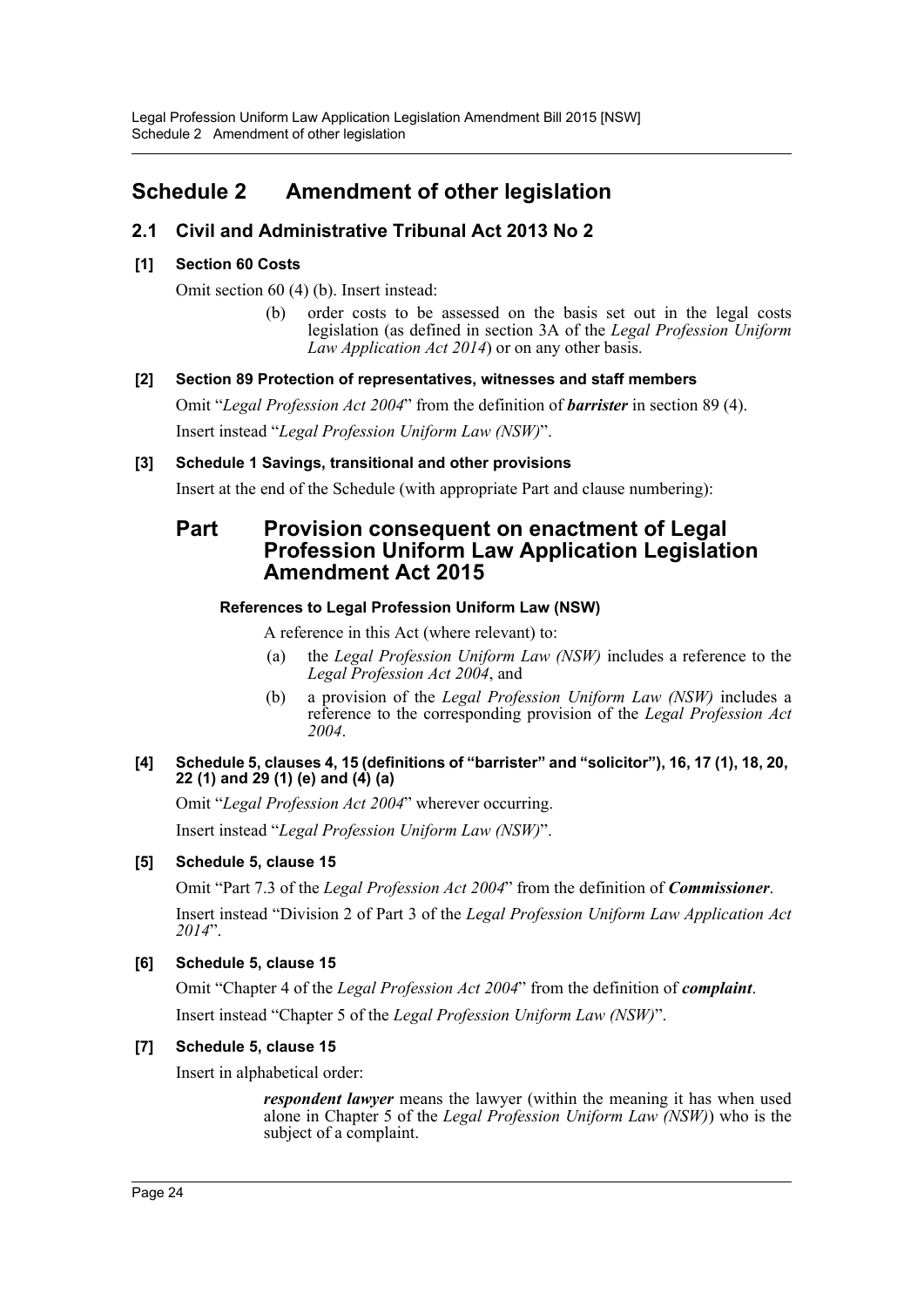### **[8] Schedule 5, clause 18 (1) (c)**

Omit "an Australian lawyer". Insert instead "a respondent lawyer".

### **[9] Schedule 5, clause 19**

Omit "Chapter 4 of the *Legal Profession Act 2004*".

Insert instead "Chapter 5 of the *Legal Profession Uniform Law (NSW)*".

### **[10] Schedule 5, clause 21**

Omit clause 21 (1). Insert instead:

- (1) The following persons are entitled to appear at a hearing conducted by the Tribunal for the exercise of a Division function for the purposes of the *Legal Profession Uniform Law (NSW)*:
	- (a) in the case of an application for an administrative review of a decision made in relation to an Australian practising certificate or an Australian registration certificate—the applicant,
	- (b) in the case of a complaint—the respondent lawyer,
	- (c) in the case of a complaint against a barrister—the Council of the Bar Association,
	- (d) in the case of a complaint against a solicitor—the Council of the Law Society,
	- (e) in the case of a complaint where the respondent lawyer is neither a barrister nor a solicitor—either or both of the Councils,
	- (f) the Commissioner,
	- (g) the Attorney General.

### **[11] Schedule 5, clause 21 (2) (b)**

Omit the paragraph. Insert instead:

(b) without limiting paragraph (a), those aspects of the hearing that relate to a review of a decision to make an order under section 299 (Determination by local regulatory authority—unsatisfactory professional conduct) of the *Legal Profession Uniform Law (NSW)*,

### **[12] Schedule 5, clause 21 (6)**

Omit the subclause.

### **[13] Schedule 5, clause 22 (3) (a)**

Omit "Part 4.8 of the *Legal Profession Act 2004*".

Insert instead "Part 11 of the *Legal Profession Uniform Law Application Act 2014*".

### **[14] Schedule 5, clause 23**

Omit "an Australian legal practitioner" and "an Australian legal practitioner's" wherever occurring.

Insert instead "a respondent lawyer" and "a respondent lawyer's" respectively.

### **[15] Schedule 5, clause 23 (2) and (3)**

Omit "the practitioner" wherever occurring. Insert instead "the lawyer".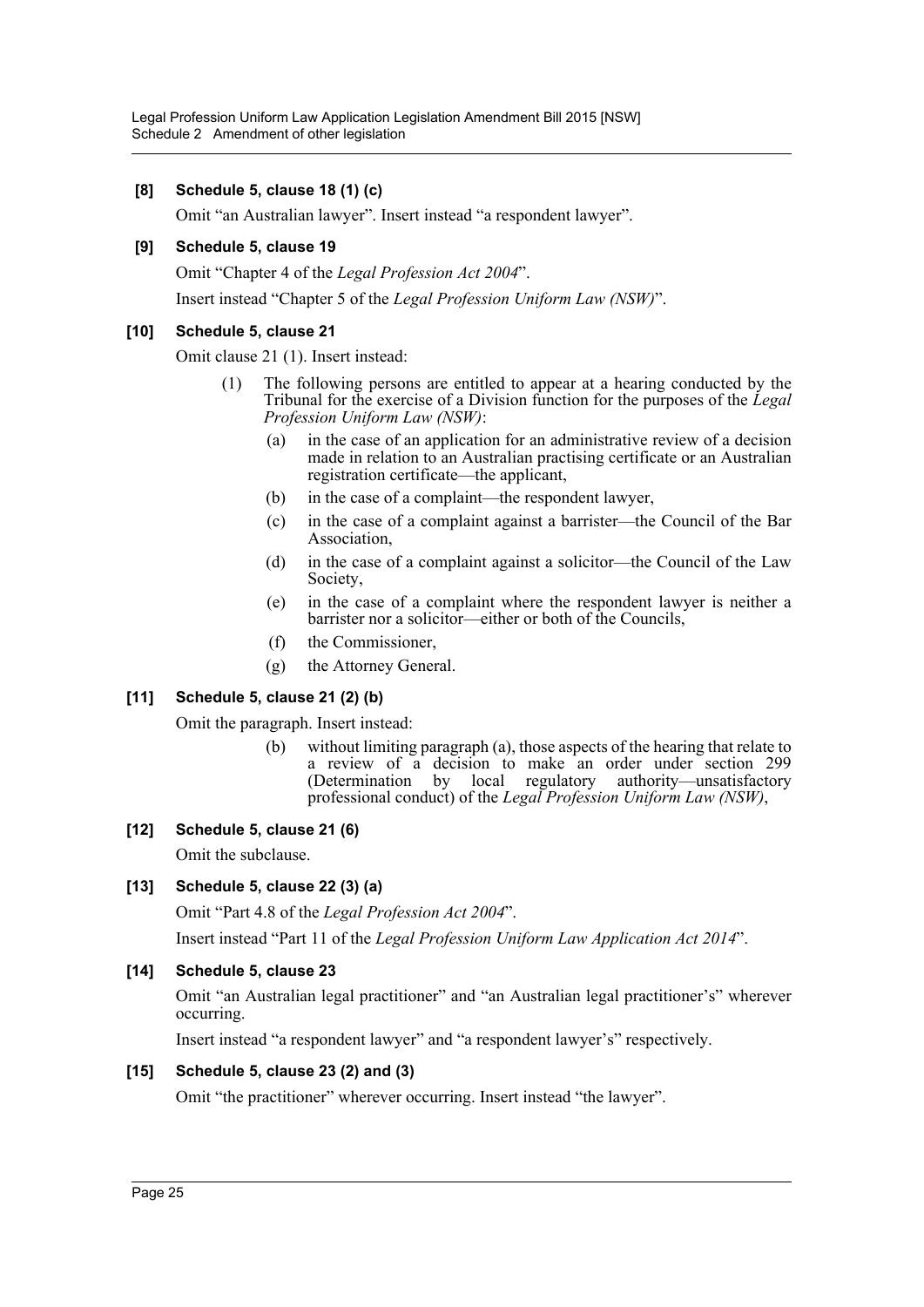### **[16] Schedule 5, clause 23 (3)**

Omit "*Legal Profession Act 2004*".

Insert instead "*Legal Profession Uniform Law Application Act 2014*".

### **[17] Schedule 5, clause 23 (5)**

Omit "the Australian legal practitioner". Insert instead "the respondent lawyer".

### **[18] Schedule 5, clause 23 (6)**

Omit "Part 3.2 of the *Legal Profession Act 2004*".

Insert instead "the legal costs legislation (as defined in section 3A of the *Legal Profession Uniform Law Application Act 2014*)".

### **[19] Schedule 5, clause 28**

Omit "*Legal Profession Act 2004* concerning an Australian lawyer or former Australian lawyer" from clause 28 (1) (d).

Insert instead "*Legal Profession Uniform Law (NSW)* concerning a lawyer (within the meaning it has when used alone in Chapter 5 of that Law)".

### **[20] Schedule 5, clause 29 (3) (a)**

Omit "section 385 (2) of the *Legal Profession Act 2004*".

Insert instead "section 89 (2) of the *Legal Profession Uniform Law Application Act 2014*".

### **[21] Schedule 7 Examples of procedural rule-making powers**

Omit "Part 3.2 of the *Legal Profession Act 2004*" from item 20.

Insert instead "the legal costs legislation (as defined in section 3A of the *Legal Profession Uniform Law Application Act 2014*)".

### **2.2 Civil Liability Act 2002 No 22**

### **[1] Section 26 Offer of structured settlement—legal costs**

Omit "Section 340 of the *Legal Profession Act 2004*" from section 26 (1).

Insert instead "Clause 5 of Schedule 1 to the *Legal Profession Uniform Law Application Act 2014*".

### **[2] Section 26T Exception for legal costs**

Omit "*Legal Profession Act 1987* or the *Legal Profession Act 2004*" from section 26T (3).

Insert instead "legal profession legislation (as defined in section 3A of the *Legal Profession Uniform Law Application Act 2014*)".

### **[3] Section 26U Maximum legal costs of eligible claims**

Omit section 26U (3) and (4). Insert instead:

(3) Schedule 1 (Maximum costs in personal injury damages matters) to the *Legal Profession Uniform Law Application Act 2014* applies in respect of the maximum costs for legal services provided to a plaintiff in connection with a victim claim that is eligible to be satisfied from a victim trust fund as if subsections  $(1)$  and  $(2)$  of this section were substituted for subclauses  $(1)$ and (2) of clause 2 of that Schedule.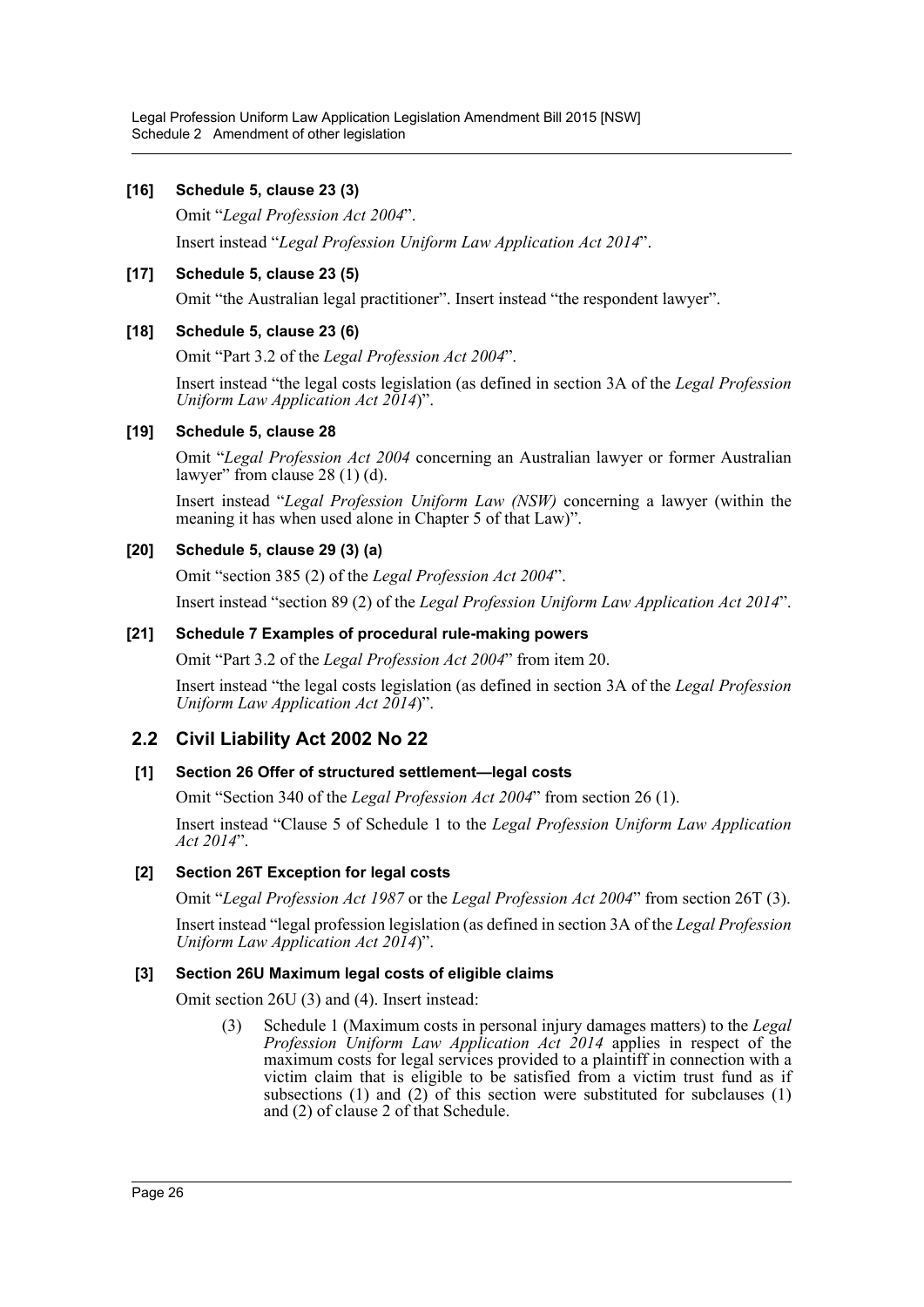### **2.3 Civil Procedure Act 2005 No 28**

### **[1] Section 3 Definitions**

Omit the definition of *ordinary basis* from section 3 (1). Insert instead:

*ordinary basis*, in relation to the assessment of legal costs that a court has ordered to be paid, means the basis of assessing costs in accordance with Division 3 of Part 7 of the *Legal Profession Uniform Law Application Act 2014*.

### **[2] Section 9 Uniform rules**

Omit section 9 (5). Insert instead:

- (5) This section does not give power to make rules with respect to:
	- (a) any matter relating to costs that is regulated by the legal profession legislation (as defined in section 3A of the *Legal Profession Uniform Law Application Act 2014*), or
	- (b) any matter for which Admission Rules may be made under the *Legal Profession Uniform Law (NSW)*.

### **[3] Section 99 Liability of legal practitioner for unnecessary costs**

Omit "Part 3.2 of the *Legal Profession Act 2004*" from section 99 (3).

Insert instead "Part 7 of the *Legal Profession Uniform Law Application Act 2014*".

### **2.4 Commercial Arbitration Act 2010 No 61**

### **[1] Section 24A Representation**

Omit section 24A (2). Insert instead:

(2) A person who is not an Australian legal practitioner does not commit an offence under or breach the provisions of the *Legal Profession Uniform Law (NSW)* or any other Act or law merely by representing a party in arbitral proceedings in this State.

### **[2] Section 33B Costs**

Omit "assessed in the Court having jurisdiction under section 34 to hear applications setting aside the award" from section  $33\overline{B}(5)$ .

Insert instead "assessed in accordance with section 33C".

### **[3] Section 33C**

Omit the section. Insert instead:

### **33C Application of legal costs legislation**

- (1) For the purposes of section 33B (5), the costs of an arbitration are to be assessed in accordance with the legal costs legislation (as defined in section 3A of the *Legal Profession Uniform Law Application Act 2014*).
- (2) The legal costs legislation applies accordingly with any necessary modifications. Part 7 of the *Legal Profession Uniform Law Application Act 2014* so applies as if the costs of the arbitration were ordered costs as defined in that Part.

**Note.** There is no equivalent to this section in the Model Law.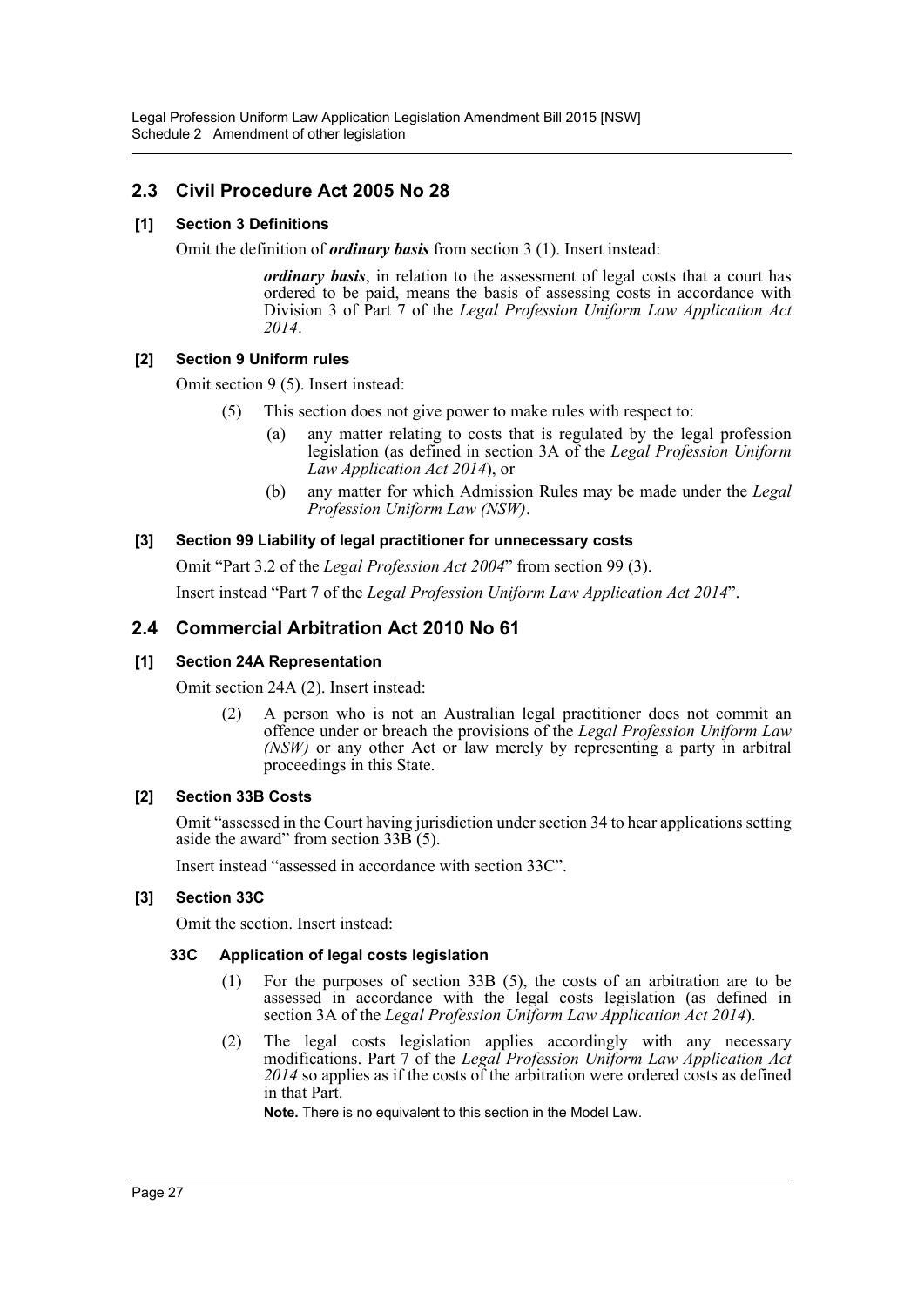# **2.5 Consumer Claims Act 1998 No 162**

### **Section 7 Jurisdiction in respect of consumer claims**

Omit "Part 3.2 of the *Legal Profession Act 2004*" from section 7 (5).

Insert instead "the legal costs legislation (as defined in section 3A of the *Legal Profession Uniform Law Application Act 2014*)".

# **2.6 Conveyancers Licensing Act 2003 No 3**

### **[1] Sections 4 (4), 7 (1) and 27 (5)**

Omit "Part 2.2 of the *Legal Profession Act 2004*" wherever occurring. Insert instead "Part 2.1 of the *Legal Profession Uniform Law (NSW)*".

### **[2] Section 10 Disqualified persons**

Omit "Division 3 of Part 2.2 of the *Legal Profession Act 2004*" from section 10 (1) (p). Insert instead "Division 1 of Part 3.9 of the *Legal Profession Uniform Law (NSW)*".

### **2.7 Conveyancers Licensing Regulation 2006**

### **[1] Clause 6 Professional indemnity insurance: section 15**

Omit clause 6 (3). Insert instead:

(3) In this clause, *complying law practice* means a law practice within the meaning of the *Legal Profession Uniform Law (NSW)* that complies with the relevant requirements of Part 4.4 (Professional indemnity insurance) of that Law.

### **[2] Clause 7 Section 20 exemptions—person in charge at place of business**

Insert at the end of clause  $7(1)(d)(iii)$ :

and

(iv) the relevant provisions of the *Legal Profession Uniform Law (NSW)* or the *Legal Profession Uniform Law Application Act* 2014 (or both), and the relevant provisions of the rules and regulations under them,

# **2.8 Conveyancing Act 1919 No 6**

### **Sections 66P (1) and 66Z (1)**

Omit "*Legal Profession Act 2004*" wherever occurring.

Insert instead "*Legal Profession Uniform Law (NSW)*".

### **2.9 Crimes (Domestic and Personal Violence) Act 2007 No 80**

### **Section 86 Rules in application proceedings**

Omit "Part 3.2 of the *Legal Profession Act 2004*" from section 86 (3).

Insert instead "the legal costs legislation (as defined in section 3A of the *Legal Profession Uniform Law Application Act 2014*)".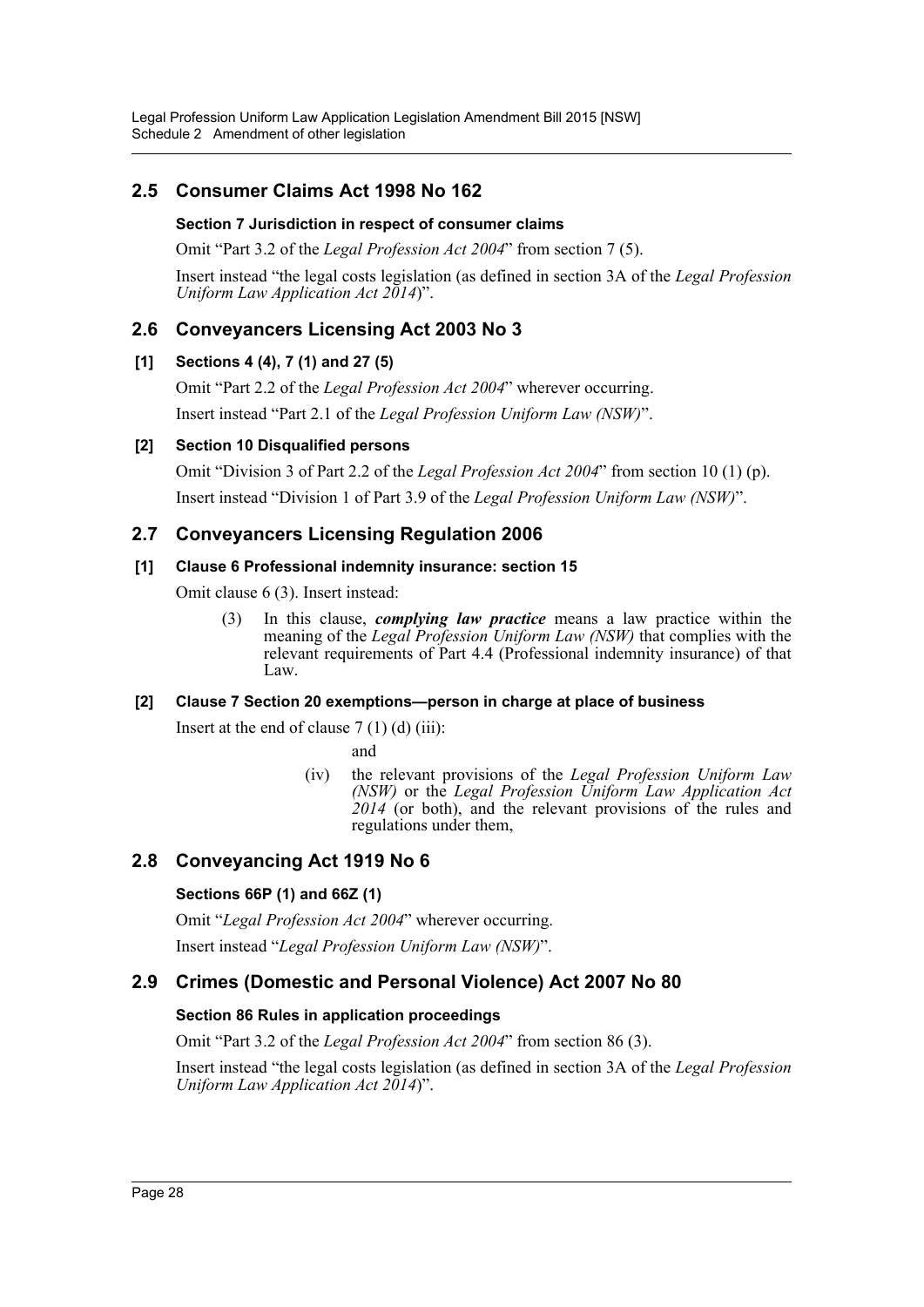# **2.10 Criminal Assets Recovery Act 1990 No 23**

### **[1] Section 10B Contents and effect of restraining orders**

Omit "Part 3.2 of the *Legal Profession Act 2004*" from section 10B (3B). Insert instead "Part 7 of the *Legal Profession Uniform Law Application Act 2014*".

### **[2] Section 16B Maximum legal expenses that can be met from restrained property** Omit "*Legal Profession Act 2004*" from section 16B (3).

Insert instead "*Legal Profession Uniform Law Application Act 2014*".

# **2.11 Criminal Procedure Act 1986 No 209**

### **[1] Sections 149F (5) and 247X (4)**

Omit "legal profession rules made under Part 7.5 of the *Legal Profession Act 2004*" wherever occurring.

Insert instead "Uniform Rules made under Part 9.2 of the *Legal Profession Uniform Law (NSW)*".

### **[2] Section 257G Calculation of costs**

Omit "Division 11 of Part 3.2 of the *Legal Profession Act 2004*" from section 257G (b).

Insert instead "the legal costs legislation (as defined in section 3A of the *Legal Profession Uniform Law Application Act 2014*)".

### **[3] Schedule 1 Indictable offences triable summarily**

Omit item 25 of Table 1. Insert instead:

### **25 Legal Profession Uniform Law (NSW)**

An offence under section 148 (Deficiency in trust account) or section 353 (Improperly destroying property etc.) of the *Legal Profession Uniform Law (NSW)*.

# **2.12 Defamation Act 2005 No 77**

### **[1] Schedule 1 Additional publications to which absolute privilege applies**

Omit "Chapter 4 of the *Legal Profession Act 2004*" wherever occurring in clause 18 (a) and (b).

Insert instead "Chapter 5 of the *Legal Profession Uniform Law (NSW)*".

### **[2] Schedule 1, clause 18**

Omit "Chapter 2 or Part 7.3 of the *Legal Profession Act 2004*" from clause 18 (c)

Insert instead "Chapter 2 or 3 of the *Legal Profession Uniform Law (NSW)* or Division 2 of Part 3 of the *Legal Profession Uniform Law Application Act 2014*".

### **[3] Schedule 2 Additional kinds of public documents**

Omit "Chapter 4 of the *Legal Profession Act 2004*" from clause 2.

Insert instead "Chapter 5 of the *Legal Profession Uniform Law (NSW)*".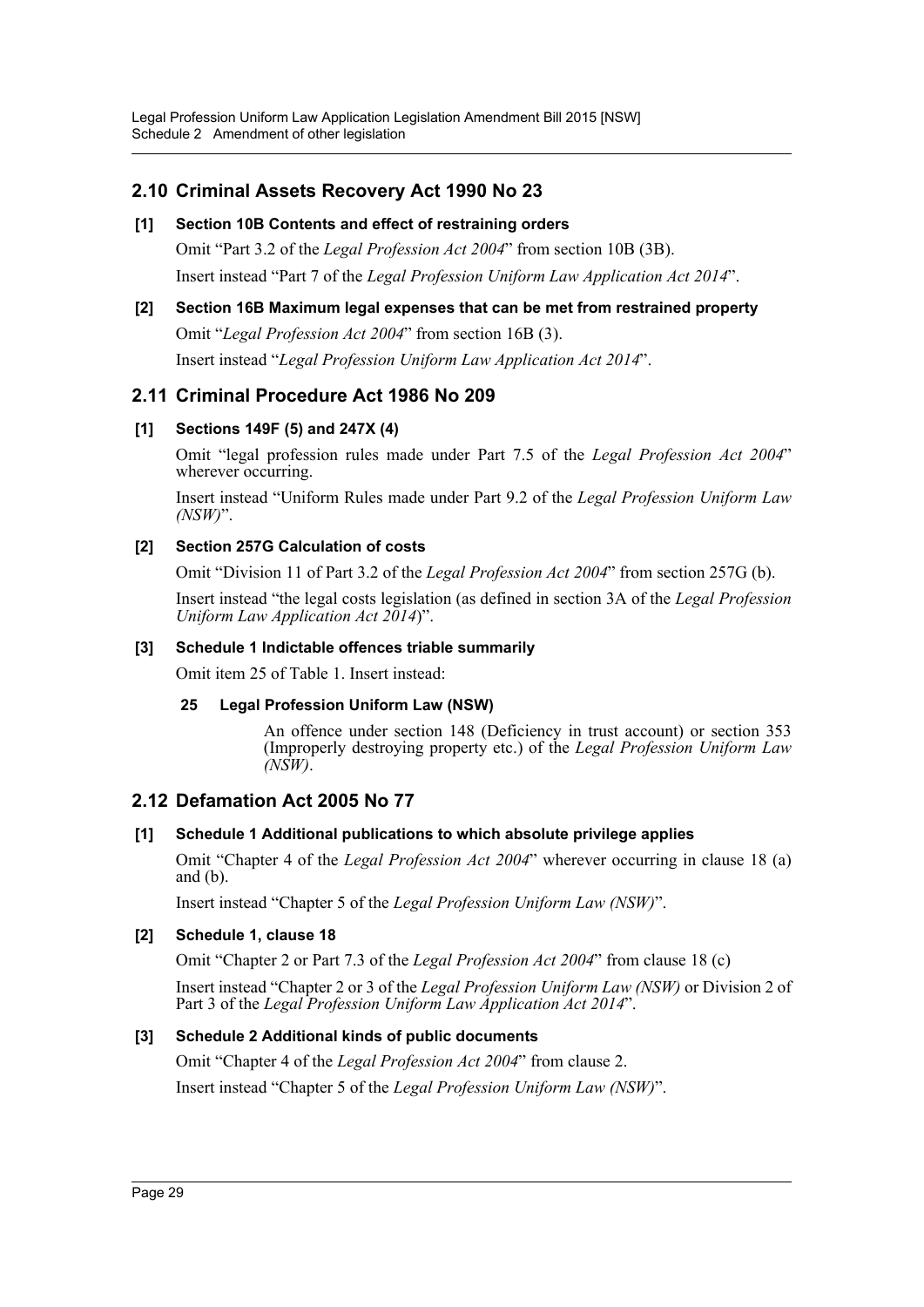### **[4] Schedule 3 Additional proceedings of public concern**

Omit "Chapter 4 of the *Legal Profession Act 2004*" from clause 8. Insert instead "Chapter 5 of the *Legal Profession Uniform Law (NSW)*".

### **2.13 District Court Act 1973 No 9**

### **[1] Section 18B Composition of the Rule Committee**

Omit "*Legal Profession Act 2004*" wherever occurring in section 18B (9). Insert instead "*Legal Profession Uniform Law (NSW)*".

### **[2] Sections 138 (2), 142 (2), 142F (2) and 161 (6)**

Omit "Part 3.2 of the *Legal Profession Act 2004*" wherever occurring.

Insert instead "the legal costs legislation (as defined in section 3A of the *Legal Profession Uniform Law Application Act 2014*)".

### **2.14 Dust Diseases Tribunal Act 1989 No 63**

### **[1] Section 3 Definitions**

Omit "*Legal Profession Act 2004*" wherever occurring in section 3 (1). Insert instead "*Legal Profession Uniform Law (NSW)*".

### **[2] Section 32H Regulations to promote claims resolution**

Omit "or the *Legal Profession Act 2004*" from section 32H (2) (h).

Insert instead ", the *Legal Profession Act 2004* or the legal profession legislation (as defined in section 3A of the *Legal Profession Uniform Law Application Act 2014*)".

### **[3] Section 33 Rules**

Omit "Division 11 of Part 3.2 of the *Legal Profession Act 2004*" from section 33 (6).

Insert instead "the legal costs legislation (as defined in section 3A of the *Legal Profession Uniform Law Application Act 2014*)".

### **2.15 Duties Act 1997 No 123**

### **Section 65 Exemptions from duty**

Omit "*Legal Profession Act 2004*" wherever occurring in section 65 (5). Insert instead "*Legal Profession Uniform Law (NSW)*".

### **2.16 Electronic Transactions Act 2000 No 8**

### **Schedule 1 Courts—electronic case management systems**

Omit "Division 11 of Part 3.2 of the *Legal Profession Act 2004*" from clause 17.

Insert instead "the legal costs legislation (as defined in section 3A of the *Legal Profession Uniform Law Application Act 2014*)".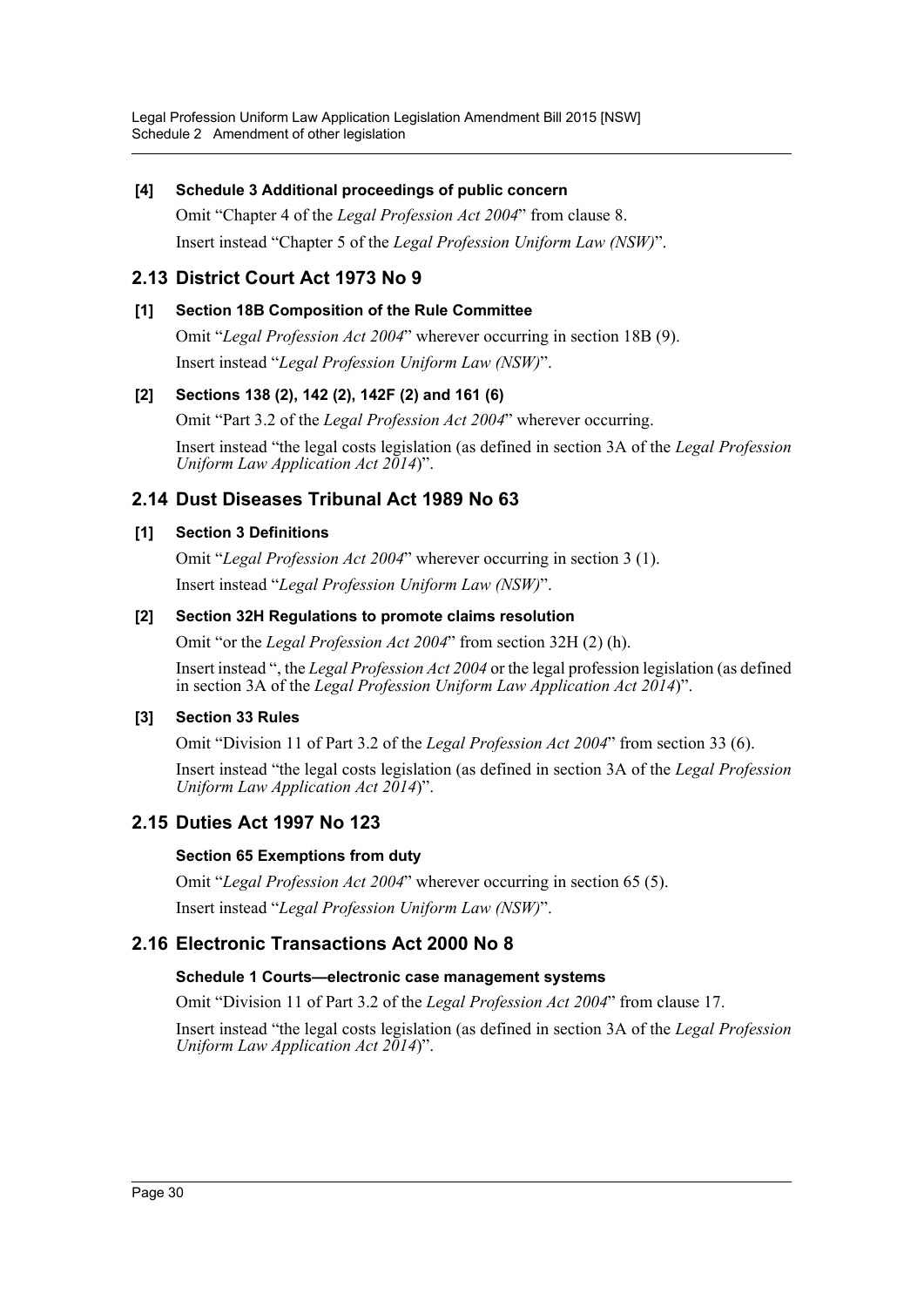# **2.17 Evidence Act 1995 No 25**

### **[1] Section 117 Definitions**

Omit the definition of *lawyer* from section 117 (1). Insert instead:

*lawyer* means an Australian lawyer, a foreign lawyer, or an employee or agent of either of them.

### **[2] Dictionary**

Omit "*Legal Profession Act 2004*" wherever occurring in the definitions of *Australian lawyer*, *Australian legal practitioner* and *Australian practising certificate* in Part 1. Insert instead "*Legal Profession Uniform Law (NSW)*".

### **[3] Dictionary, Part 1**

Omit the definitions of *Australian-registered foreign lawyer* and *overseas-registered foreign lawyer*.

### **[4] Dictionary, Part 1**

Insert in alphabetical order:

*foreign lawyer* has the meaning it has in the *Legal Profession Uniform Law (NSW)*.

### **2.18 Evidence (Audio and Audio Visual Links) Act 1998 No 105**

### **Section 11 Counsel entitled to practise**

Omit section 11 (2).

### **2.19 Fair Trading Act 1987 No 68**

### **Section 88A Relationship with certain provisions of other Acts**

Omit "bill within the meaning of Part 3.2 of the *Legal Profession Act 2004*" from section 88A (2).

Insert instead "bill of costs referred to in Part 4.3 of the *Legal Profession Uniform Law (NSW)* (see section 187 of that Law)".

### **2.20 Health Practitioner Regulation (Adoption of National Law) Act 2009 No 86**

### **Schedule 1 Modification of Health Practitioner Regulation National Law**

Omit "*Legal Profession Act 2004*" from Schedule 1 [13].

Insert instead "*Legal Profession Uniform Law (NSW)*".

### **2.21 Independent Commission Against Corruption Act 1988 No 35**

### **Section 109 Protection from liability**

Omit "*Legal Profession Act 2004*" from section 109 (3).

Insert instead "*Legal Profession Uniform Law (NSW)*".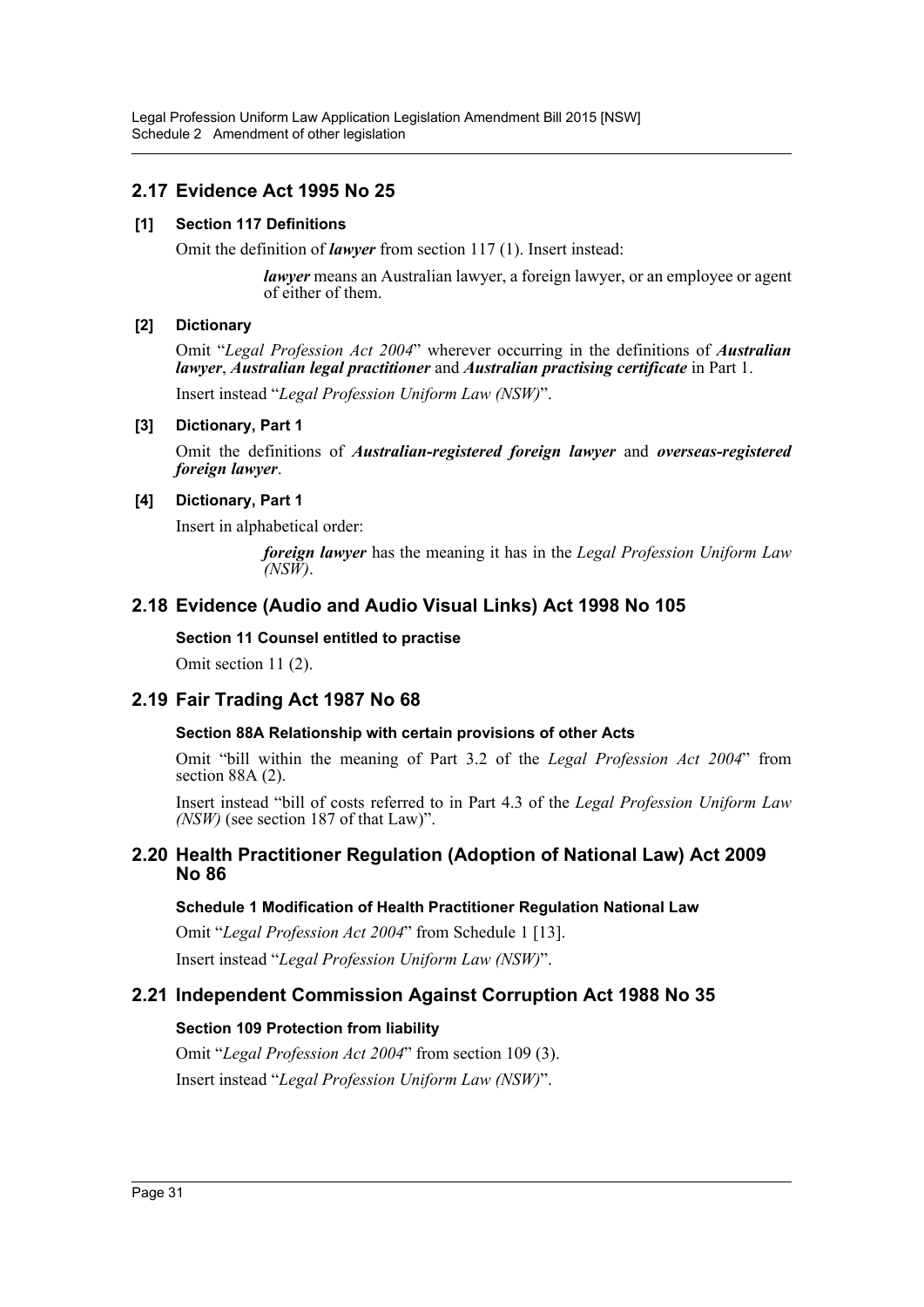# **2.22 Industrial Relations Act 1996 No 17**

### **Section 181 Costs**

Omit "Division 11 of Part 3.2 of the *Legal Profession Act 2004*" from section 181 (1) (d).

Insert instead "the legal costs legislation (as defined in section 3A of the *Legal Profession Uniform Law Application Act 2014*)".

### **2.23 Insurance Act 1902 No 49**

### **Section 21 Exemption**

Omit "or section 406 of the *Legal Profession Act 2004*" from section 21 (2) (c).

Insert instead ", Part 4.4 of the *Legal Profession Uniform Law (NSW)* or Part 8 of the *Legal Profession Uniform Law Application Act 2014*".

# **2.24 Interpretation Act 1987 No 15**

### **Section 21 Meanings of commonly used words and expressions**

Omit the definitions of *Australian lawyer* and *Australian legal practitioner* from section 21 (1).

Insert instead:

*Australian lawyer* means a person admitted to the Australian legal profession. *Australian legal practitioner* means an Australian lawyer who holds a current Australian practising certificate.

### **2.25 Land and Environment Court Act 1979 No 204**

### **Section 74 Rules**

Omit section 74 (6). Insert instead:

- (6) This section does not give power to make rules with respect to:
	- (a) any matter relating to costs that is regulated by the legal profession legislation (as defined in section 3A of the *Legal Profession Uniform Law Application Act 2014*), or
	- (b) any matter for which Admission Rules may be made under the *Legal Profession Uniform Law (NSW)*.

### **2.26 Law and Justice Foundation Act 2000 No 97**

### **Section 3 Definitions**

Omit the definition of *Public Purpose Fund*. Insert instead:

*Public Purpose Fund* means the fund maintained under section 48 of the *Legal Profession Uniform Law Application Act 2014*.

### **2.27 Law Enforcement (Powers and Responsibilities) Act 2002 No 103**

### **Schedule 2 Search warrants under other Acts**

Omit "*Legal Profession Act 2004*".

Insert instead "Legal profession legislation (as defined in section 3A of the *Legal Profession Uniform Law Application Act 2014*)".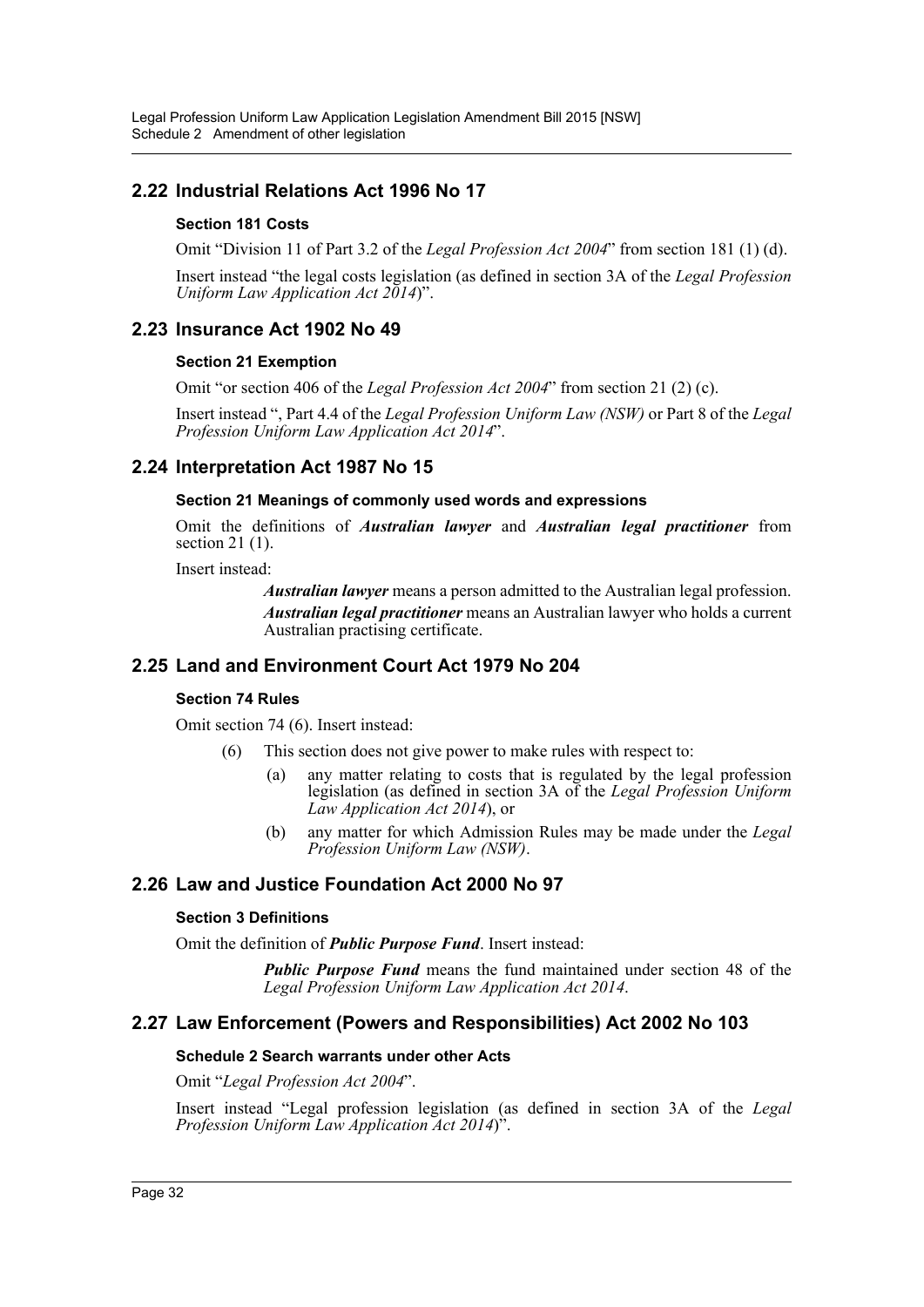# **2.28 Legal Aid Commission Act 1979 No 78**

### **[1] Section 4 Definitions**

Omit the definition of *practising certificate* from section 4 (1).

### **[2] Sections 23A, 24, 28 and 64A**

Omit "practising certificate" wherever occurring. Insert instead "Australian practising certificate".

### **[3] Section 25 Solicitor-client relationship**

Omit "*Legal Profession Act 2004*" from section 25 (4) (c). Insert instead "*Legal Profession Uniform Law (NSW)*".

### **[4] Section 52B Audits**

Omit "Chapter 4 of the *Legal Profession Act 2004*" from section 52B (9). Insert instead "Chapter 5 of the *Legal Profession Uniform Law (NSW)*".

### **[5] Section 63 Payments into Fund**

Omit "Division 7 of Part 3.1 of the *Legal Profession Act 2004*" from section 63 (1) (a). Insert instead "section 48 of the *Legal Profession Uniform Law Application Act 2014*".

### **[6] Section 64A Trust account**

Omit "Part 3.1 of the *Legal Profession Act 2004*" from section 64A (4). Insert instead "Part 4.2 of the *Legal Profession Uniform Law (NSW)*".

### **2.29 Local Court Act 2007 No 93**

### **[1] Section 25 Local Court Rule Committee**

Omit "admitted to the legal profession under the *Legal Profession Act 2004*" from section  $25(4)(c)$ .

Insert instead "who is an Australian lawyer".

### **[2] Sections 42 (2) and 69 (2)**

Omit "Division 11 of Part 3.2 of the *Legal Profession Act 2004*" wherever occurring.

Insert instead "the legal costs legislation (as defined in section 3A of the *Legal Profession Uniform Law Application Act 2014*)".

### **[3] Section 71 Rules in application proceedings**

Omit "Part 3.2 of the *Legal Profession Act 2004*" from section 71 (3).

Insert instead "the legal costs legislation (as defined in section 3A of the *Legal Profession Uniform Law Application Act 2014*)".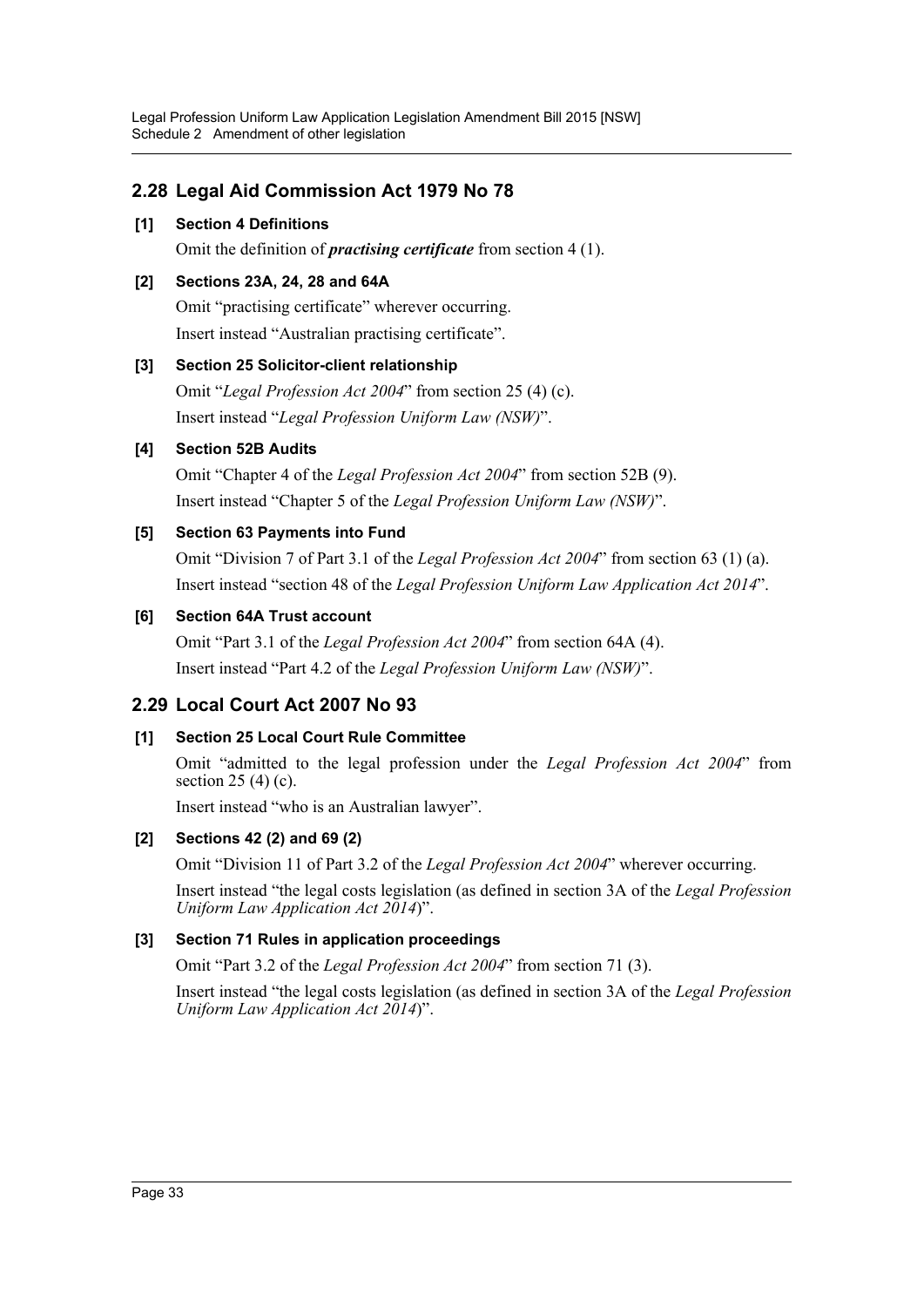# **2.30 Motor Accidents Compensation Act 1999 No 41**

### **[1] Section 94A Claims assessor may assess costs**

Omit "matters set out in section 363 of the *Legal Profession Act 2004*" from section 94A (3) (d).

Insert instead "principles and matters referred to in section 200 of the *Legal Profession Uniform Law (NSW)*".

### **[2] Section 94A (4)**

Omit "section 384 or 385 of the *Legal Profession Act 2004* if the assessment were a determination made by a costs assessor under Part 3.2 of that Act".

Insert instead "section 89 of the *Legal Profession Uniform Law Application Act 2014* if the assessment were a decision of a costs assessor under Part 7 of that Act".

### **[3] Section 121 Regulation of advertising and other marketing of services**

Omit "*Legal Profession Act 2014*" from section 121 (2).

Insert instead "*Legal Profession Uniform Law Application Act 2014*".

### **[4] Section 147 Definitions**

Omit section 147 (2) and the note at the end of the section.

Insert instead:

(2) Except as provided by this Chapter, expressions used in this Chapter have the same meaning as they have when used in relation to legal costs in the legal profession legislation (as defined in section 3A of the *Legal Profession Uniform Law Application Act 2014*).

**Note.** Under the *Legal Profession Uniform Law (NSW)*, the expression *legal costs* includes amounts payable to a law practice for legal services as well as other items that may be charged (such as disbursements) but does not include interest.

#### **[5] Section 149 Regulations fixing maximum costs recoverable by Australian legal practitioners**

Omit section 149 (4). Insert instead:

(4) This section and any regulations under this section prevail to the extent of any inconsistency with the legal costs legislation (as defined in section 3A of the *Legal Profession Uniform Law Application Act 2014*). An assessment under that legislation of any costs in respect of which provision is made by a regulation under this section is to be made so as to give effect to that regulation.

### **[6] Section 153 Other matters relating to costs**

Omit "*Legal Profession Act 2004*" from section 153 (3). Insert instead "*Legal Profession Uniform Law Application Act 2014*".

### **2.31 Motor Accidents (Lifetime Care and Support) Act 2006 No 16**

### **[1] Section 18 No legal costs payable by Authority**

Omit "*Legal Profession Act 2004*" from section 18 (2). Insert instead "*Legal Profession Uniform Law (NSW)*".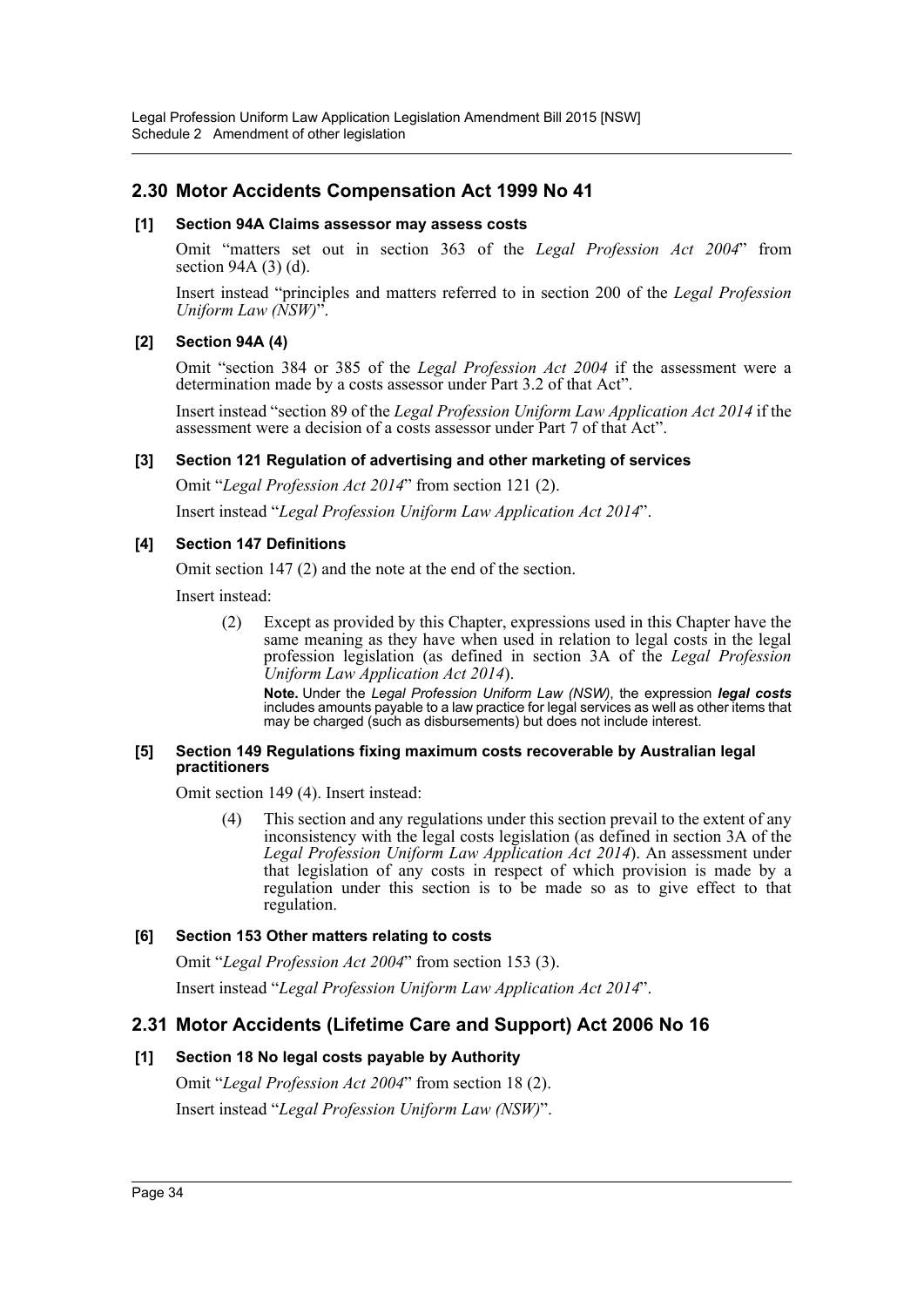### **[2] Section 21 Legal costs**

Omit section 21 (6). Insert instead:

(6) This section and any regulations under this section prevail to the extent of any inconsistency with the legal costs legislation (as defined in section 3A of the *Legal Profession Uniform Law Application Act 2014*). An assessment under that legislation of any costs in respect of which provision is made by a regulation under this section is to be made so as to give effect to that regulation.

### **[3] Section 21 (7)**

Omit "*Legal Profession Act 2004*". Insert instead "*Legal Profession Uniform Law (NSW)*".

### **[4] Section 29 No legal costs payable for assessment or review**

Omit "*Legal Profession Act 2004*" from section 29 (2). Insert instead "*Legal Profession Uniform Law (NSW)*".

### **2.32 Ombudsman Act 1974 No 68**

### **Schedule 1 Excluded conduct of public authorities**

Omit "Chapter 4 or 6 of the *Legal Profession Act 2004*" from item 26. Insert instead "Chapter 5 or 7 of the *Legal Profession Uniform Law (NSW)*".

### **2.33 Police Integrity Commission Act 1996 No 28**

**[1] Section 65 Legal Profession Act 2004**

Omit the section.

### **[2] Section 137 Protection from liability**

Omit "*Legal Profession Act 2004*" from section 137 (6). Insert instead "*Legal Profession Uniform Law (NSW)*".

### **2.34 Powers of Attorney Act 2003 No 53**

### **[1] Section 25 Recognition of enduring powers of attorney made in other States and Territories**

Omit "a qualified interstate legal practitioner" from section 25 (4). Insert instead "an Australian legal practitioner".

### **[2] Section 25 (5)**

Omit the definition of *qualified interstate legal practitioner*.

### **2.35 Public Defenders Act 1995 No 28**

### **Section 3 Definitions**

Omit "community legal centre within the meaning of section 48H of the *Legal Profession Act 1987*" from the definition of *community legal centre*.

Insert instead "community legal service within the meaning of the *Legal Profession Uniform Law (NSW)*".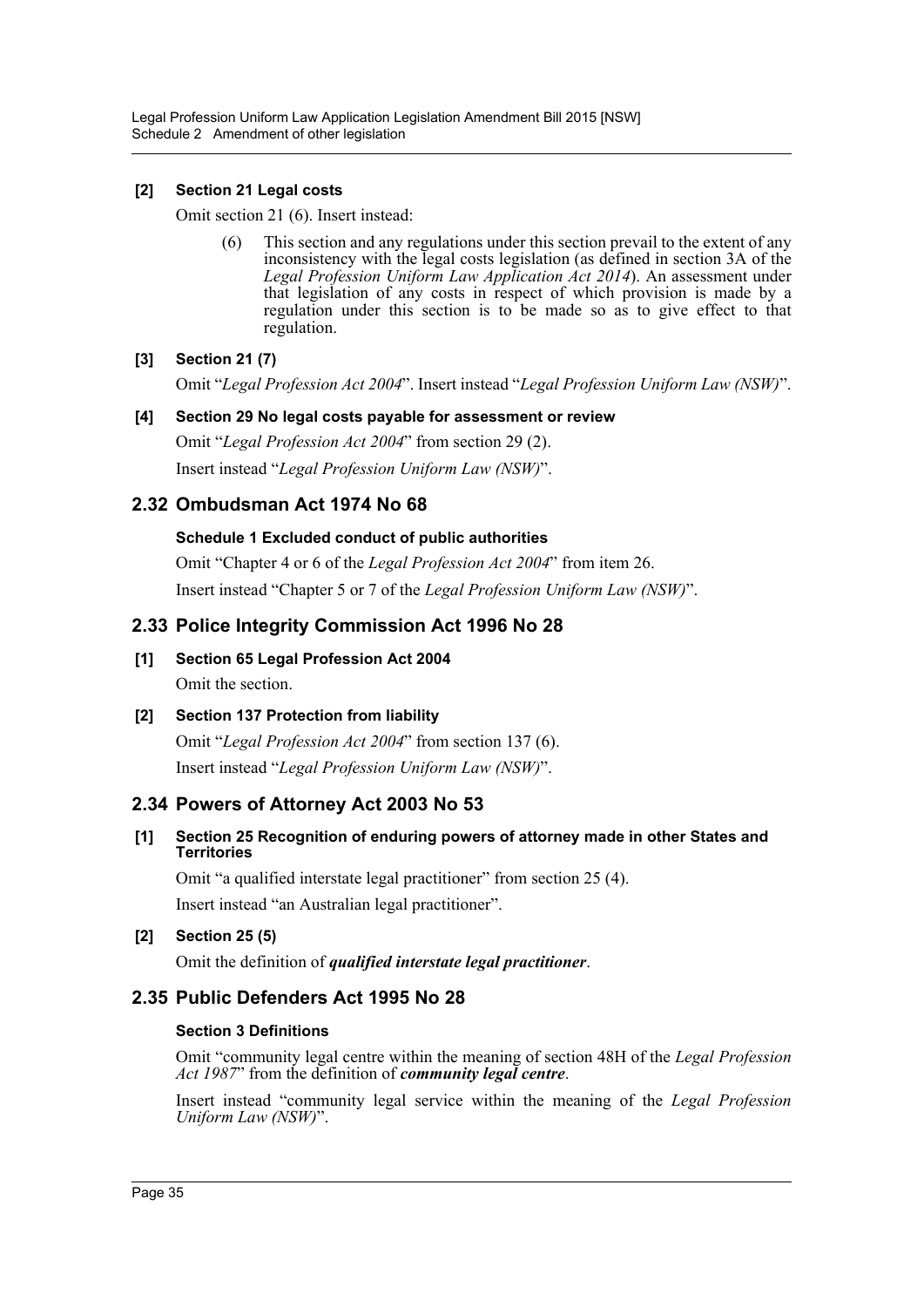# **2.36 Public Finance and Audit Act 1983 No 152**

### **Schedule 2 Statutory bodies**

Omit "*Legal Profession Act 2004*". Insert instead "*Legal Profession Uniform Law Application Act 2014*".

# **2.37 Real Property Act 1900 No 25**

### **Section 133 Subrogation of rights to claim compensation**

Omit "*Legal Profession Act 2004*" from section 133 (5). Insert instead "*Legal Profession Uniform Law (NSW)*".

# **2.38 Retirement Villages Act 1999 No 81**

**[1] Section 4 Definitions**

Omit the definition of *legal practitioner* from section 4 (1).

# **[2] Section 23 Deposits to be kept in trust**

Omit "a legal practitioner's" from section 23 (3) (a). Insert instead "an Australian legal practitioner's".

# **[3] Sections 28 (2) and (3), 29 (2) (a), 191 (1) (b) and 192 (3) (b)** Omit "a legal practitioner" wherever occurring. Insert instead "an Australian legal practitioner".

# **[4] Section 28 (3)**

Omit "that legal practitioner". Insert instead "that Australian legal practitioner".

# **[5] Sections 29 (2) (b) (i) and 30 (1)**

Omit "the legal practitioner" wherever occurring. Insert instead "the Australian legal practitioner".

# **2.39 Strata Schemes Management Act 1996 No 138**

# **Section 230A Disclosure of matters relating to legal costs** Omit "Division 3 of Part 3.2 of the *Legal Profession Act 2004*". Insert instead "Division 3 of Part 4.3 of the *Legal Profession Uniform Law (NSW)*".

# **2.40 Succession Act 2006 No 80**

# **[1] Section 98 Mediation, orders with consent and costs**

Omit "*Legal Profession Act 2004*" from section 98 (5). Insert instead "*Legal Profession Uniform Law (NSW)*".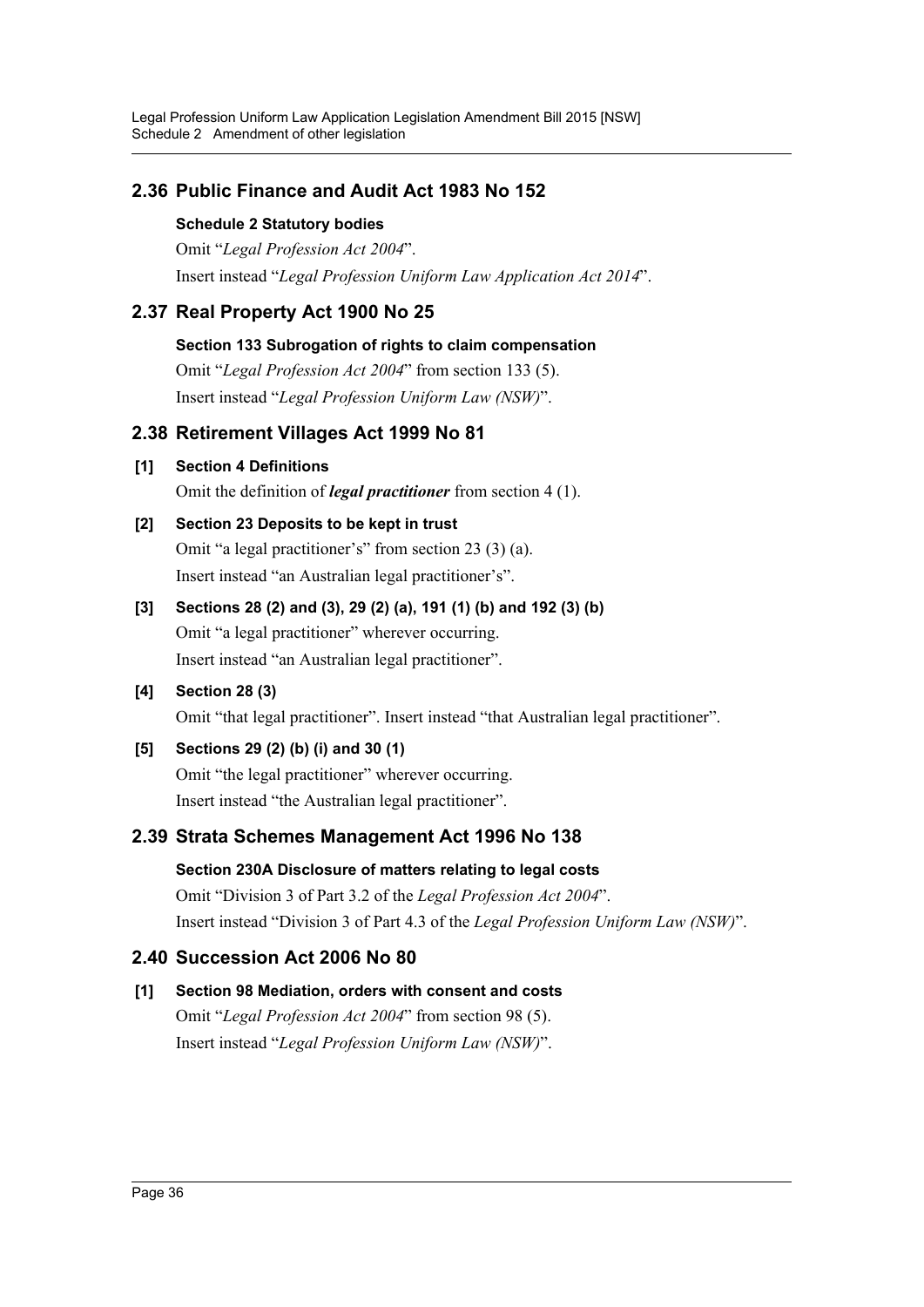### **[2] Section 99 Costs**

Omit section 99 (3). Insert instead:

(3) This section and any regulations under this section prevail to the extent of any inconsistency with the legal costs legislation (as defined in section 3A of the *Legal Profession Uniform Law Application Act 2014*). An assessment under that legislation of any costs in respect of which provision is made by a regulation under this section is to be made so as to give effect to that regulation.

### **[3] Section 99 (4)**

Omit "*Legal Profession Act 2004*". Insert instead "*Legal Profession Uniform Law (NSW)*".

### **2.41 Supreme Court Act 1970 No 52**

### **[1] Section 48 Assignment to the Court of Appeal**

Omit "*Legal Profession Act 2004*" from subparagraph (viii) of the definition of *specified tribunal* in section 48 (1) (a).

Insert instead "*Legal Profession Uniform Law (NSW)*".

### **[2] Section 123 Rule Committee**

Omit "*Legal Profession Act 2004*" wherever occurring in section 123 (2A).

Insert instead "*Legal Profession Uniform Law (NSW)*".

### **[3] Section 124 Rule-making power**

Omit section 124 (9). Insert instead:

(9) This section does not give power to make rules with respect to any matter for which Admission Rules may be made under the *Legal Profession Uniform Law (NSW)*.

### **[4] Section 124 (10)**

Omit "Part 3.2 of the *Legal Profession Act 2004*".

Insert instead "the legal costs legislation (as defined in section 3A of the *Legal Profession Uniform Law Application Act 2014*)".

### **2.42 Taxation Administration Act 1996 No 97**

### **Section 82 Permitted disclosures—to particular persons**

Omit section 82 (k) (viii). Insert instead:

(viii) the Legal Services Commissioner, a member of the Law Society Council, an external examiner appointed under section 155 of the *Legal Profession Uniform Law (NSW)* or an external investigator appointed under section 162 of that Law,

### **2.43 Unclaimed Money Act 1995 No 75**

### **[1] Sections 12 (1A) (a) and 32 (4) (a)**

Omit "section 266 of the *Legal Profession Act 2004*" wherever occurring. Insert instead "section 14 of *Legal Profession Uniform Law Application Act 2014*".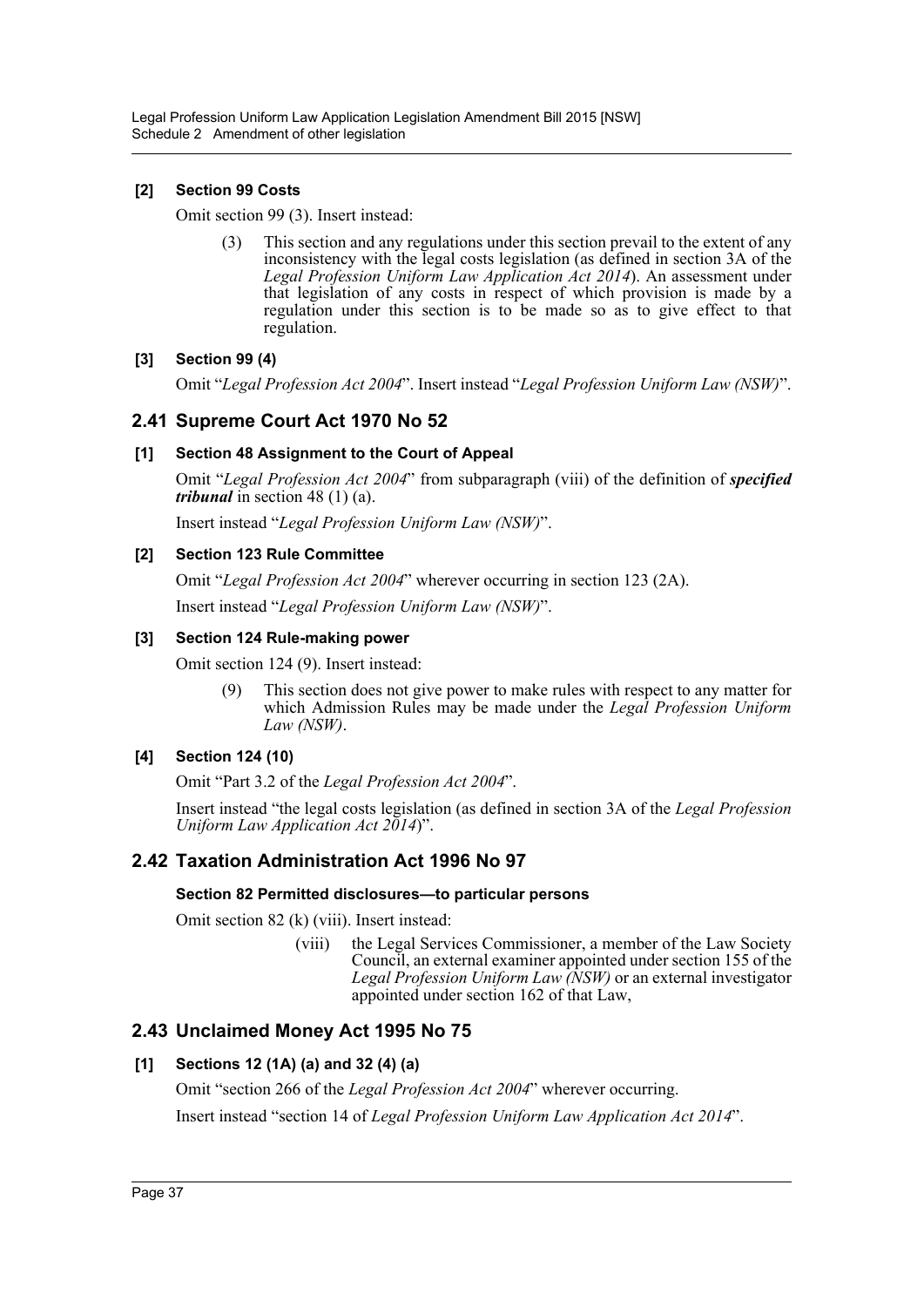### **[2] Section 32 Chief Commissioner may process unclaimed money claims under other Acts**

Omit "*Legal Profession Act 2004*" from section 32 (3).

Insert instead "*Legal Profession Uniform Law Application Act 2014*".

# **2.44 Uniform Civil Procedure Rules 2005**

### **[1] Rule 1.3 References to barristers and solicitors**

Omit "*Legal Profession Act 2004*" from the note to rule 1.3 (1). Insert instead "*Legal Profession Uniform Law (NSW)*".

### **[2] Rule 4.2 Documents to be filed to contain certain information**

Omit "section 347 (Restrictions on commencing proceedings without reasonable prospects of success) of the *Legal Profession Act 2004*" from rule 4.2 (3A).

Insert instead "clause 4 (Restrictions on commencing proceedings without reasonable prospects of success) of Schedule 2 to the *Legal Profession Uniform Law Application Act 2014*".

### **[3] Rule 6.12 Relief claimed**

Omit "section 329 (1) (c) of the *Legal Profession Act 2004*" wherever occurring in rule 6.12 (3) and (4).

Insert instead "section 59 (1) (d) of the *Legal Profession Uniform Law Application Act 2014*".

### **[4] Rule 6.17 Payment towards liquidated claim stays proceedings on claim**

Omit "*Legal Profession Act 2004*" from rule 6.17 (2) (b). Insert instead "*Legal Profession Uniform Law Application Act 2014*".

### **[5] Rules 16.4 (3) (e) (i), 16.5 (2) (d) (i), 16.6 (2) (e) (i) and 16.7 (2) (c) (i)**

Omit "section 329 of the *Legal Profession Act 2004*" wherever occurring. Insert instead "section 59 of the *Legal Profession Uniform Law Application Act 2014*".

### **[6] Rule 36.10 Filing of cost assessors' certificates**

Omit "Division 11 of Part 3.2 of the *Legal Profession Act 2004*" from the note to rule 36.10.

Insert instead "the legal costs legislation (as defined in section 3A of the *Legal Profession Uniform Law Application Act 2014*)".

### **[7] Rule 39.3 Affidavit in support of application for writ of execution**

Omit "section 329 (1) (c) of the *Legal Profession Act 2004*" from the note to rule 39.3 (2). Insert instead "section 59 (1) (d) of the *Legal Profession Uniform Law Application Act 2014*".

### **[8] Rule 39.3 (4) (c) (i) and (ii)**

Omit the subparagraphs. Insert instead:

(i) is not subject to any suspension under section 86 of the *Legal Profession Uniform Law Application Act 2014* that has not been ended under that section, and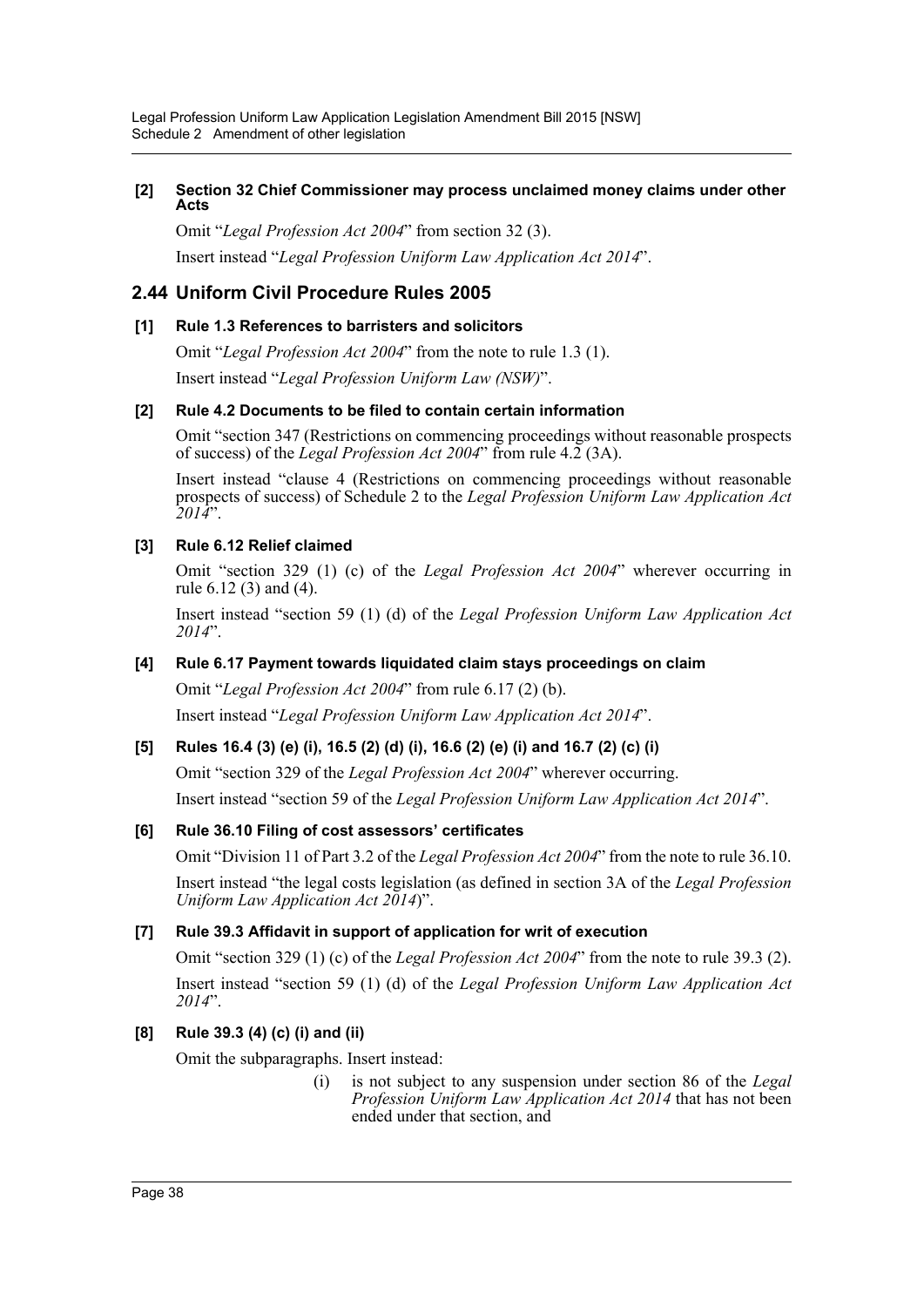(ii) is not subject to any suspension under section 90 of the *Legal Profession Uniform Law Application Act 2014* that has not been ended under that section.

### **[9] Rule 39.35 Affidavit in support of application for garnishee order**

Omit rule 39.35 (2) (c) (i) and (ii). Insert instead:

- (i) is not subject to any suspension under section 86 of the *Legal Profession Uniform Law Application Act 2014* that has not been ended under that section, and
- (ii) is not subject to any suspension under section 90 of the *Legal Profession Uniform Law Application Act 2014* that has not been ended under that section.

### **[10] Rule 39.45 Affidavit in support of application for charging order**

Omit rule 39.45 (2) (b) (i) and (ii). Insert instead:

- (i) is not subject to any suspension under section 86 of the *Legal Profession Uniform Law Application Act 2014* that has not been ended under that section, and
- (ii) is not subject to any suspension under section 90 of the *Legal Profession Uniform Law Application Act 2014* that has not been ended under that section, and

### **[11] Schedule 11 Provisions regarding procedure in certain lists in the District Court**

Omit clause 46 (3) (d). Insert instead:

(d) the legal profession legislation (as defined in section 3A of the *Legal Profession Uniform Law Application Act 2014*).

### **[12] Dictionary**

Omit the definition of *costs assessor's certificate* and the note to that definition. Insert instead:

> *costs assessor's certificate* means a certificate issued under Part 7 of the *Legal Profession Uniform Law Application Act 2014*.

### **[13] Dictionary, definition of "unrestricted practising certificate"**

Omit the definition. Insert instead:

*unrestricted practising certificate* means an Australian practising certificate that is not subject to any condition under the law of any State or Territory requiring the holder to engage in supervised legal practice or restricting the holder to practise as or in the manner of a barrister.

### **2.45 Workers Compensation Regulation 2010**

### **[1] Part 16**

Omit "**legal services and**" from the heading.

### **[2] Part 16, Division 1, note**

Omit "*Lawyer* means a legal practitioner and, as provided below, includes solicitor corporations and incorporated legal practices.".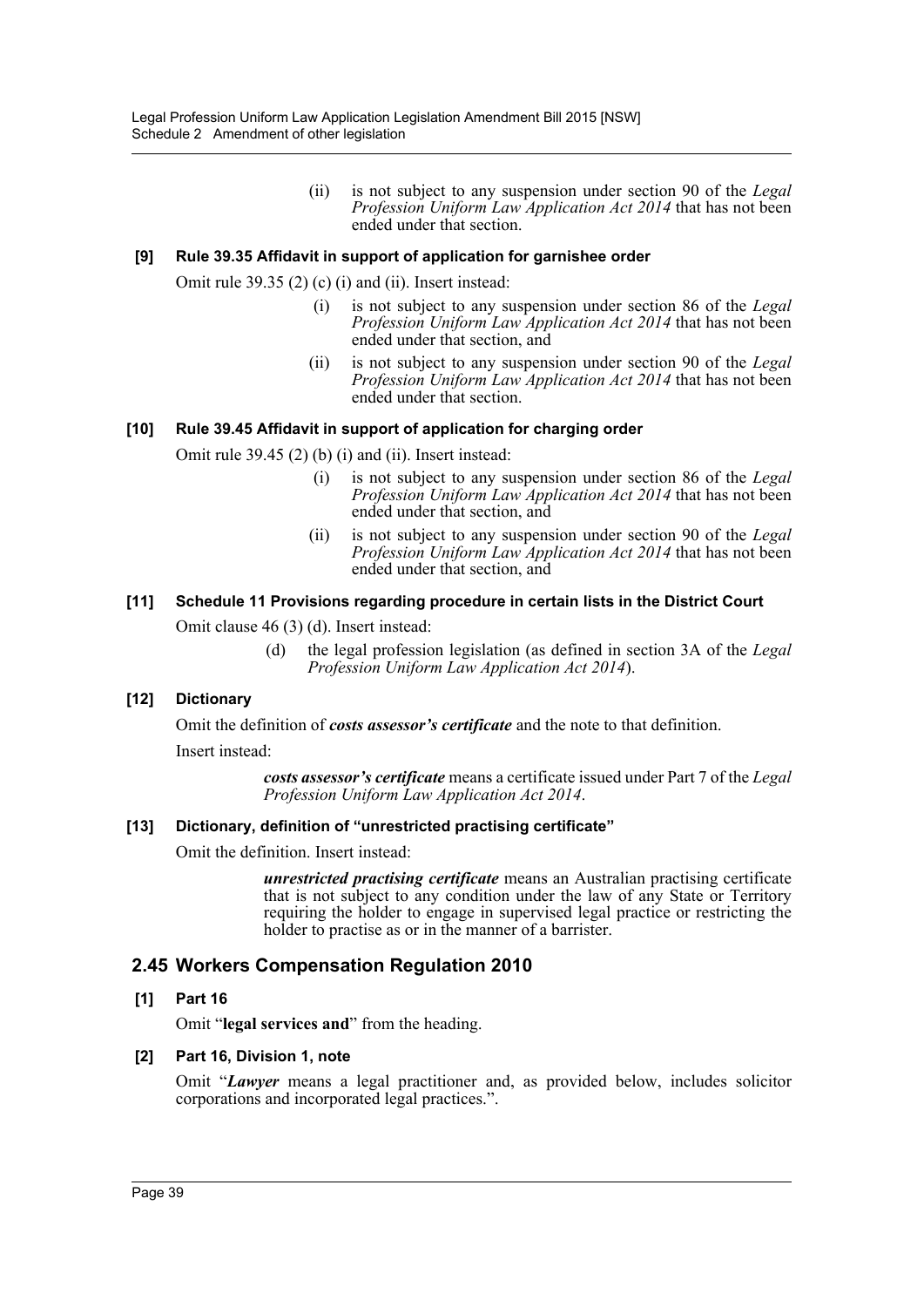**[3] Clause 78 Definitions**

Omit the definition of *lawyer*.

- **[4] Part 16, Divisions 2 and 3, headings** Omit "**lawyers and**" wherever occurring.
- **[5] Clause 79 Restrictions on advertising work injury services** Omit "A lawyer or agent". Insert instead "An agent".

### **[6] Clauses 79, 81 (1), 83, 84 (1), 86 and 90 (1)**

Omit "a lawyer or agent" wherever occurring. Insert instead "an agent".

### **[7] Clauses 79 and 84 (1) (a) and (b)**

Omit "legal services or" wherever occurring.

### **[8] Clause 79, note**

Omit the note.

**[9] Clauses 80, 82 (d) and (e), 85, 89, 91 (b) and 93**

Omit the provisions.

**[10] Clauses 81 (1) (a), (b) and (c) and (2) (definition of "practitioner directory"), 82 (a) and (b), 83, 84 (1) (a), (b) and (c) and (2) and 90 (1) (a), (b) and (c) and (2) (definition of "practitioner directory")**

Omit "the lawyer or" wherever occurring. Insert instead "the".

**[11] Clauses 81 (2) and 90 (2) (definition of "specialty")**

Omit the definition wherever occurring.

**[12] Clause 83 Responsibility for employees and others** Omit "lawyer's or".

### **[13] Clause 88 Restrictions on work injury advertisements**

Omit "use of a lawyer or agent (whether or not a particular lawyer or agent) to provide legal services or agent services" from clause 88 (1)  $(a)$ .

Insert instead "use of an agent (whether or not a particular agent) to provide agent services".

**[14] Clause 88 (2)**

Omit "lawyers or agents for the provision of legal services or agent services".

Insert instead "agents for the provision of agent services".

### **[15] Clause 90 (1) (c)**

Omit "or legal".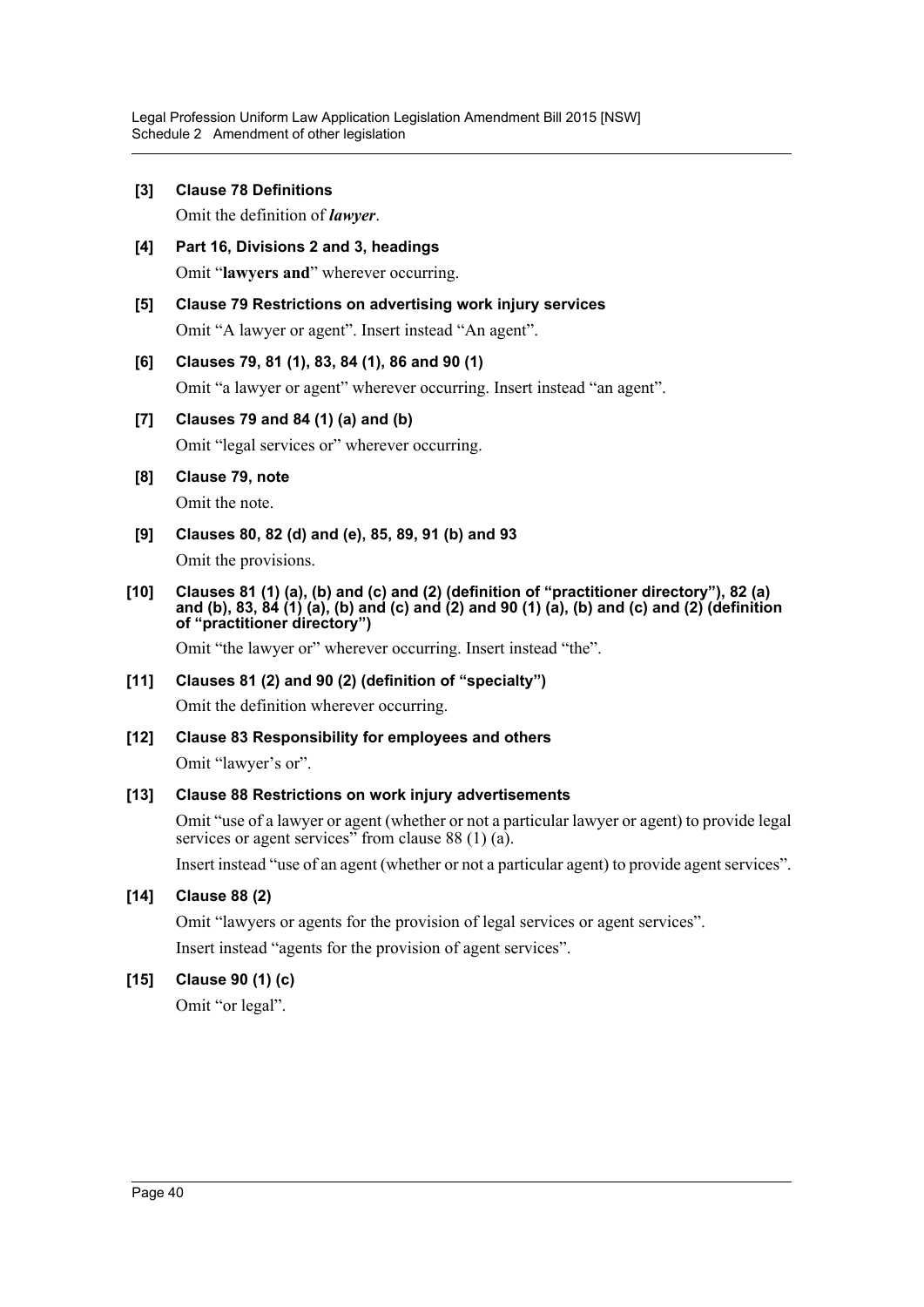### **2.46 Workplace Injury Management and Workers Compensation Act 1998 No 86**

### **[1] Section 112 Costs**

Omit "Division 11 of Part 3.2 of the *Legal Profession Act 2004*" from section 112 (2) (c).

Insert instead "the legal costs legislation (as defined in section 3A of the *Legal Profession Uniform Law Application Act 2014*)".

### **[2] Sections 113 (4), 114 (3), 142 (2), 337 (2) and 339 (2)**

Omit "*Legal Profession Act 2004*" wherever occurring.

Insert instead "*Legal Profession Uniform Law Application Act 2014*".

### **[3] Section 113 (5)**

Omit the subsection. Insert instead:

(5) This section and any regulations under this section prevail to the extent of any inconsistency with the legal costs legislation (as defined in section 3A of the *Legal Profession Uniform Law Application Act 2014*). An assessment under that legislation of any costs in respect of which provision is made by a regulation under this section is to be made so as to give effect to that regulation.

### **[4] Sections 113 (6) and 116 (4)**

Omit "Part 3.2 of the *Legal Profession Act 2004*" wherever occurring.

Insert instead "the legal costs legislation".

### **[5] Section 116 Solicitor/client costs in compensation proceedings**

Omit "Division 11 of Part 3.2 of the *Legal Profession Act 2004*" from section 116 (3).

Insert instead "the legal costs legislation (as defined in section 3A of the *Legal Profession Uniform Law Application Act 2014*)".

### **[6] Sections 327 (8) and note and 352 (7A) and note**

Omit "Section 345 of the *Legal Profession Act 2004*" wherever occurring.

Insert instead "Clause 2 of Schedule 2 to the *Legal Profession Uniform Law Application Act 2014*".

### **[7] Sections 327 (8) and 352 (7A)**

Omit "that section" wherever occurring. Insert instead "that clause".

### **[8] Section 332 Definitions**

Omit "Part 3.2 of the *Legal Profession Act 2004*" from section 332 (2).

Insert instead "the legal costs legislation (as defined in section 3A of the *Legal Profession Uniform Law Application Act 2014*)".

### **[9] Section 332, note**

Omit the note.